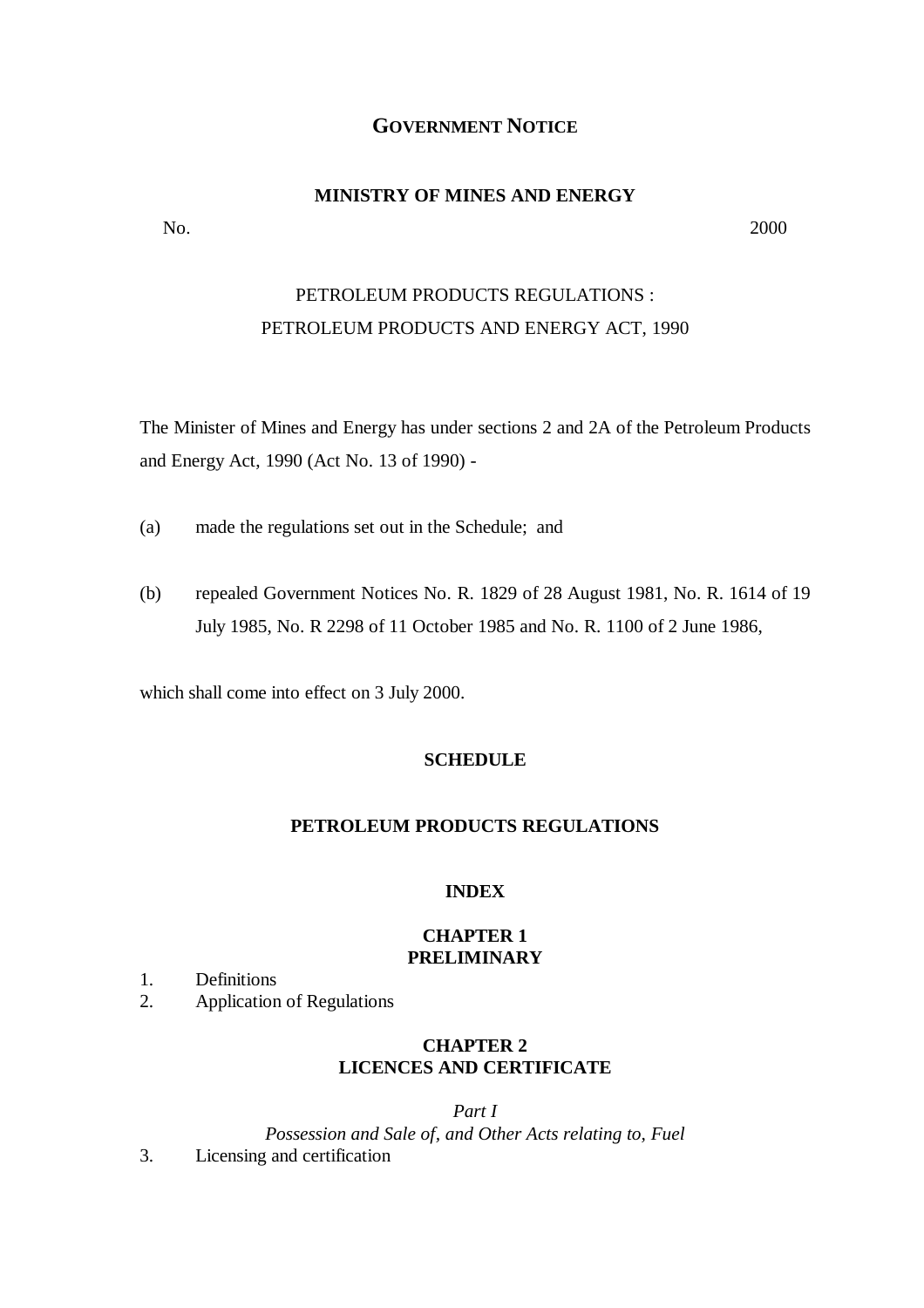# *Part II*

# *Retail Licences*

- 4. Application for retail licence
- 5. Grant, issue and form of retail licence
- 6. Criteria for decisions relating to retail licence
- 7. Conditions of retail licence
- 8. Bulk quantity sale
- 9. Commencement and cessation of business under retail licence
- 10. Information to be submitted to Minister by retail licence-holder

# *Part III*

# *Wholesale Licence*

- 11. Application for wholesale licence
- 12. Grant, issue and form of wholesale licence
- 13. Criteria for decisions relating to wholesale licence
- 14. Conditions of wholesale licence
- 15. Information to be submitted to Minister by wholesale licence-holder

# *Part IV*

# *Consumer Installations*

- 16. No consumer installation without authorisation
- 17. Application for certificate
- 18. Grant, issue and form of certificate
- 19. Validity and duration of certificate
- 20. Criteria for decisions relating to certificate
- 21. Conditions of certificate
- 22. Exemption
- 23. Cessation of certificate
- 24. Information to be submitted to Minister by certificate-holder

# *Part V*

#### *General*

- 25. Disqualification for licence and certificate
- 26. Referral of applications
- 27. Abandonment of premises
- 28. Application for duplicate licence or certificate
- 29. Licence and certificate not transferable
- 30. Amendment of licence or certificate
- 31. Surrender, suspension, cancellation or ceasing of effect of licence or certificate
- 32. Display of licence or certificate
- 33. Minister to make decision within reasonable time

# **CHAPTER 3 PROHIBITIONS, DUTIES, SPECIFICATIONS, STANDARDS, SAFETY AND ENVIRONMENT**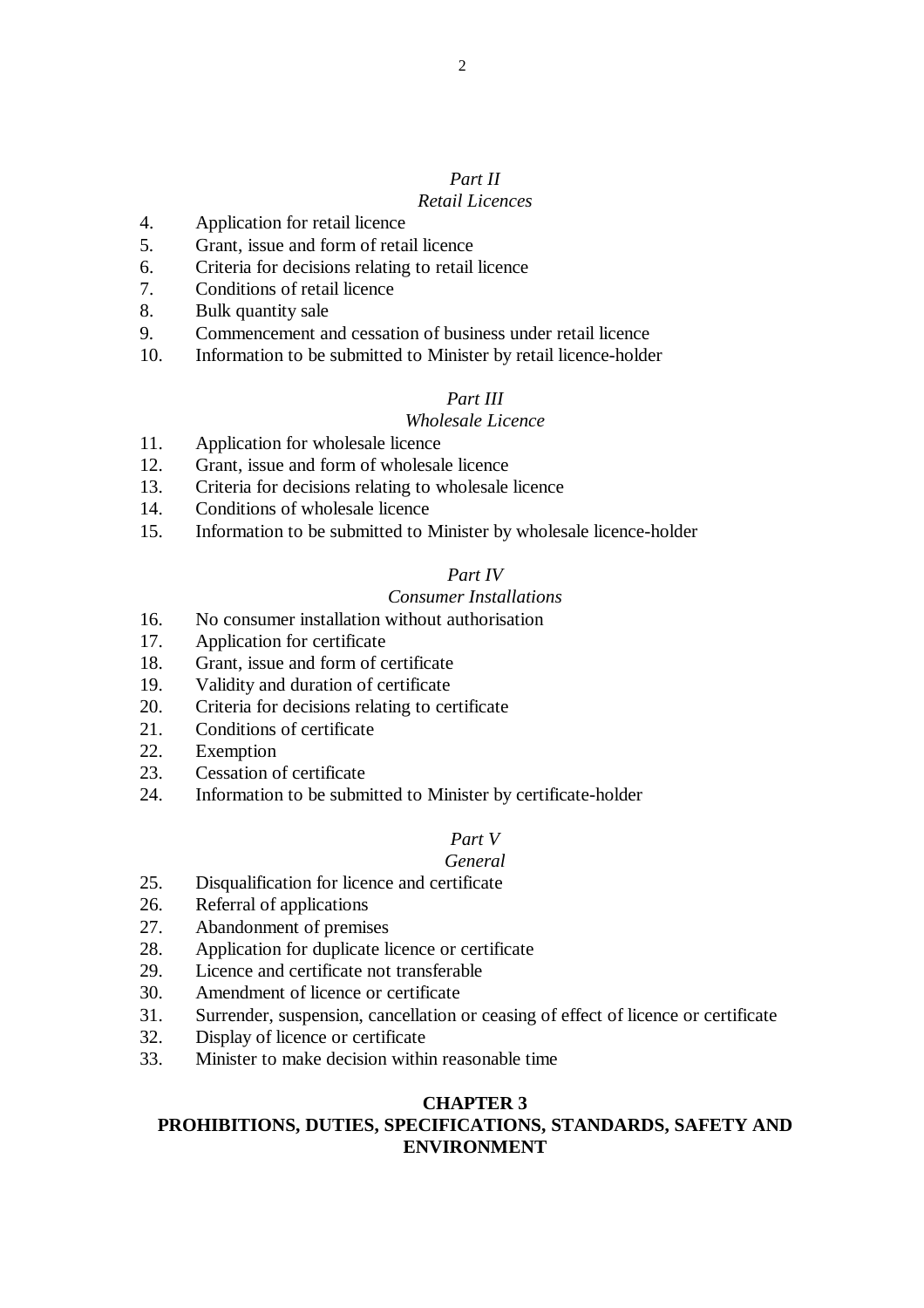# *Part I*

# *Prohibitions*

- 34. Falsely claiming to hold a licence or certificate
- 35. Sale of fuels
- 36. Prohibition of benefits
- 37. Prohibition of self-service
- 38. Prohibition of mixing or blending of petroleum products
- 39. Containers used to store or convey petroleum products

# *Part II*

# *General duties*

- 40. General duty with regard to safe handling and disposing of petroleum products
- 41. Duty in relation to buildings, roadworks, structures and plant
- 42. Further duties in relation to plant
- 43. Duty with regard to correct measures

## *Part III*

# *Specifications and Standards*

- 44. Approval of specifications and standards
- 45. Deviation from approved specification
- 46. Storage tanks

# *Part IV*

## *Fire Precautions*

- 47. General duty with regard to fires and explosions
- 48. Fire precaution and emergency measures

## *Part V*

#### *Petroleum Product Spills*

49. Petroleum product spills

# **CHAPTER 4 MISCELLANEOUS**

# *Part I*

#### *Cost Recovery*

50. Cost recovery in respect of incidents

# *Part II*

#### *Inspectors*

- 51. Powers of inspectors
- 52. Prohibition notices by inspectors
- 53. Failure to comply with prohibition notice
- 54. Action in emergency situations
- 55. Certain acts with regard to inspectors prohibited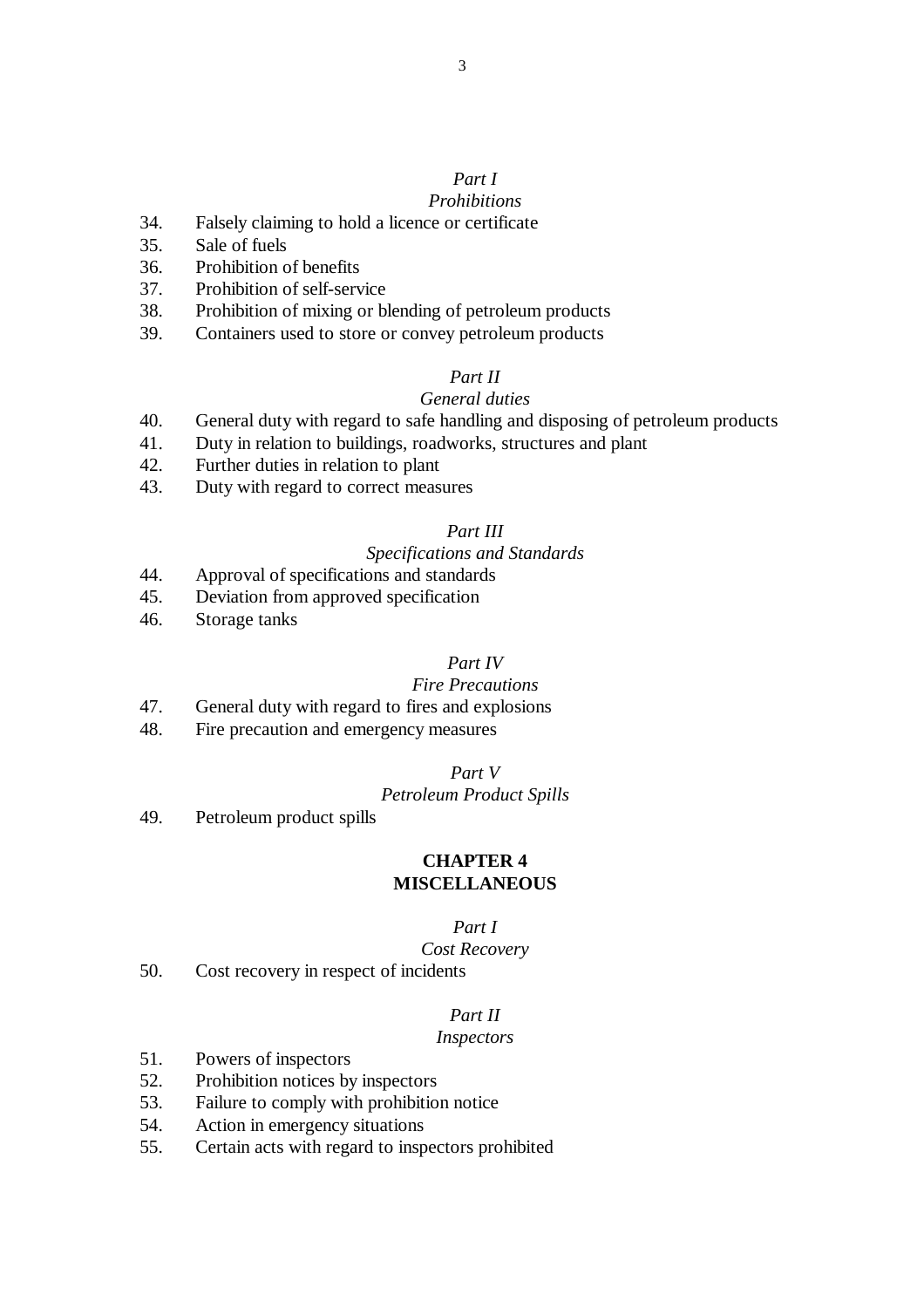# *Part III*

## *Information and Records*

- 56. Supply of false or misleading information
- 57. Register and information to be kept by Minister
- 58. Particulars of dealings with petroleum products
- 59. Service of notices
- 60. Contravention of or failure to comply with notice

# *Part IV*

# *General*

- 61. Confidentiality
- 62. Immunity from personal liability
- 63. Evidence
- 64. Transitional provisions
- 65. Commencement and title

### **CHAPTER 1**

### **PRELIMINARY**

#### *Definitions*

 **1.** In these Regulations, unless the context otherwise indicates, a word or expression defined in the Act has the same meaning, and –

"approved specification" means any specification or standard applied by the Minister in terms of regulation 44(1);

"bulk quantity" means a single quantity of 200 litres or more;

"business of a wholesaler" means to act as a wholesaler and to conduct any activity reasonably required in connection with fuel or incidental thereto, including the handling, possession, conveying and storage of such fuel;

"certificate" means a consumer installation certificate issued in terms of regulation 18;

"certificate-holder" means the holder of a certificate;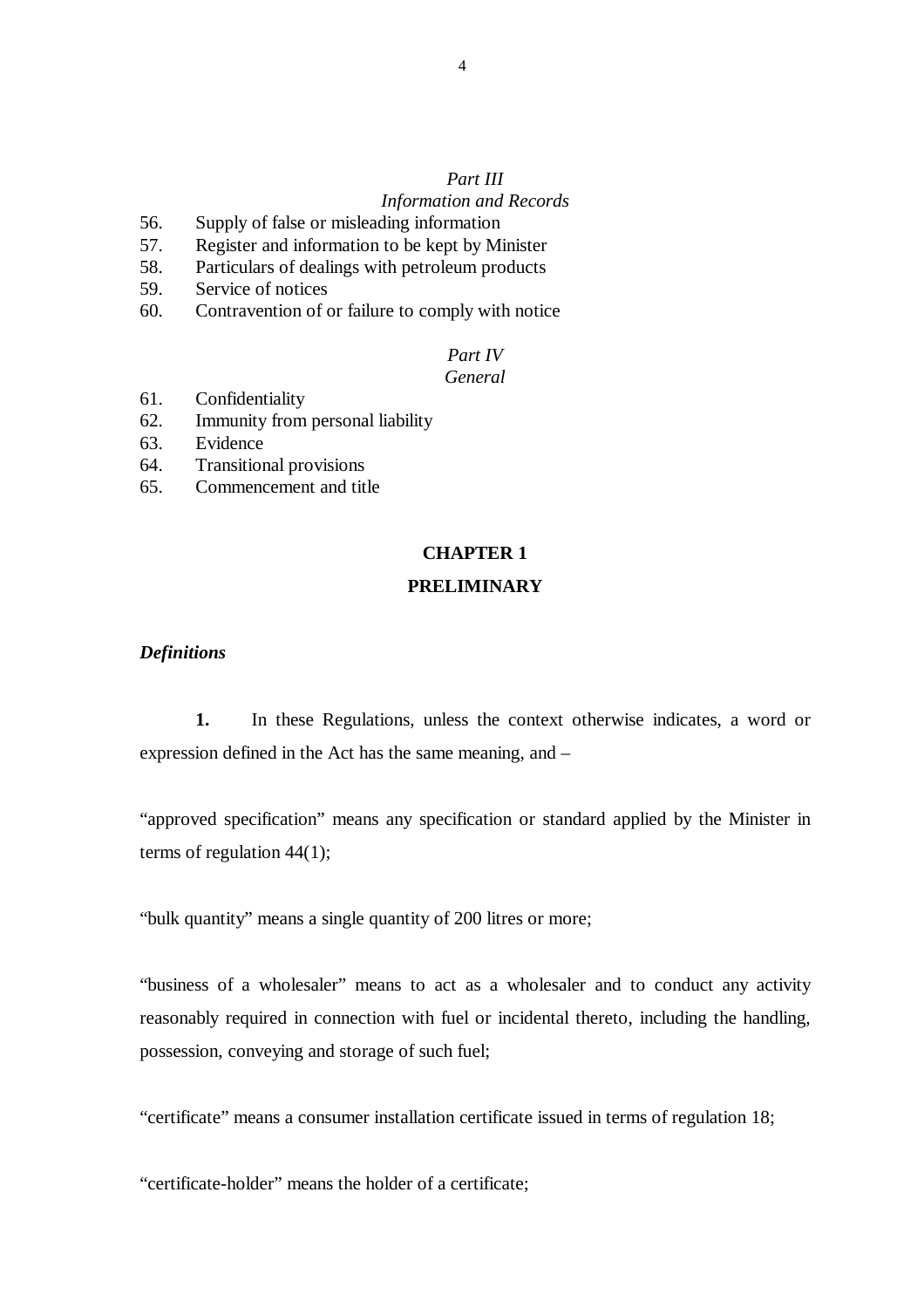"certified", in respect of a document, means a copy certified by a commissioner of oaths to be a true copy of the original document;

"consumer installation" means a petrol or diesel installation, including any pump, storage tank and piping used in relation thereto, for the purpose of dispensing fuel into own or hired petrol or diesel consuming equipment or own or hired vehicles;

"dangerous situation" means a situation involving petroleum products that –

- (a) is immediately endangering the safety or health of a person, or the safety of a person's property; or
- (b) is creating an immediate risk of significant environmental harm,

and includes a petroleum product spill;

"diesel" means a distillate oil which can be used as fuel for the operation of a compression ignition engine and which has an approximate boiling temperature of between 150 °C to  $400 \degree C$ :

"fuel" means petrol or diesel;

"Government institution" means any department, division, office, agency or Ministry of State;

"inspector" means any person appointed or authorised as an inspector or as a regional controller in terms of section 3 of the Act;

"licence" means a retail licence or a wholesale licence;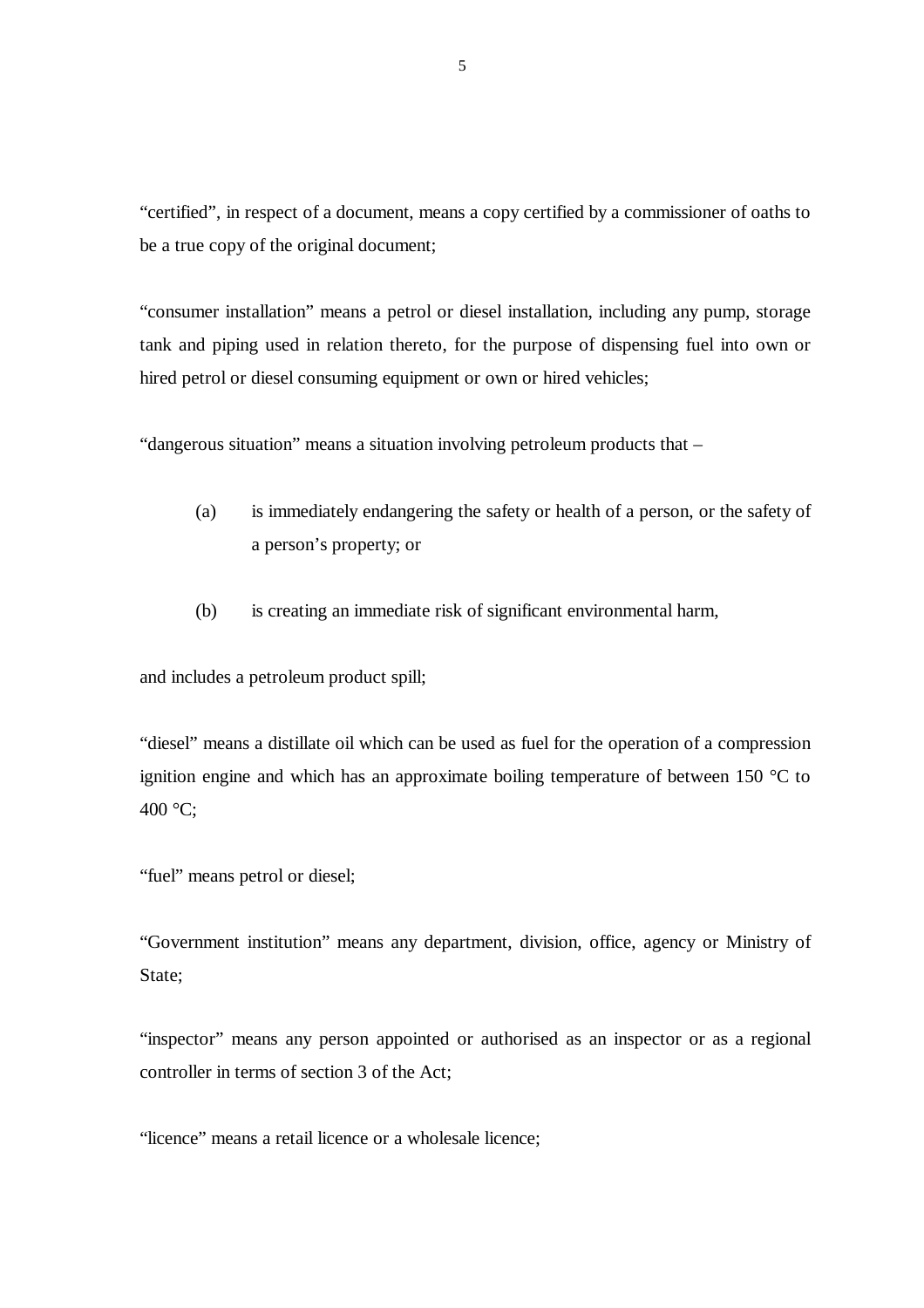"licence-holder" means the holder of a licence;

"licensed premises" means the premises in respect of which a retail licence is granted and which premises are described and specified in the retail licence;

"local authority" means a local authority as defined in section 1 of the Local Authorities Act, 1992 (Act No. 23 of 1992);

"local authority area" means a local authority area as defined in section 1 of the Local Authorities Act, 1992 (Act No. 23 of 1992);

"operate" means to conduct the operations of an operator;

"operate a consumer installation" means to install and to conduct the activity of an operator in respect of such an installation, and to conduct any activity reasonably required in connection with fuel or incidental thereto, including the obtaining, handling, possession, storage and dispensing of such fuel;

"operate a retail outlet" means to conduct the activity of an operator in respect of the outlet, and to conduct any activity reasonably required in connection with fuel incidental thereto, including the obtaining, handling, possession and storage of such fuel;

"operator" means a person who is responsible for the day to day activities of a retail outlet or consumer installation, whether or not the person is located on the relevant premises during business hours and whether or not the person is the owner of the retail outlet or consumer installation and, in the case of a retail outlet, if such activities are for own profit or loss;

"petrol" means a light distillate fuel which can be used as fuel for the operation of a spark ignition engine and which has an approximate boiling temperature of between 30 °C to 200 °C;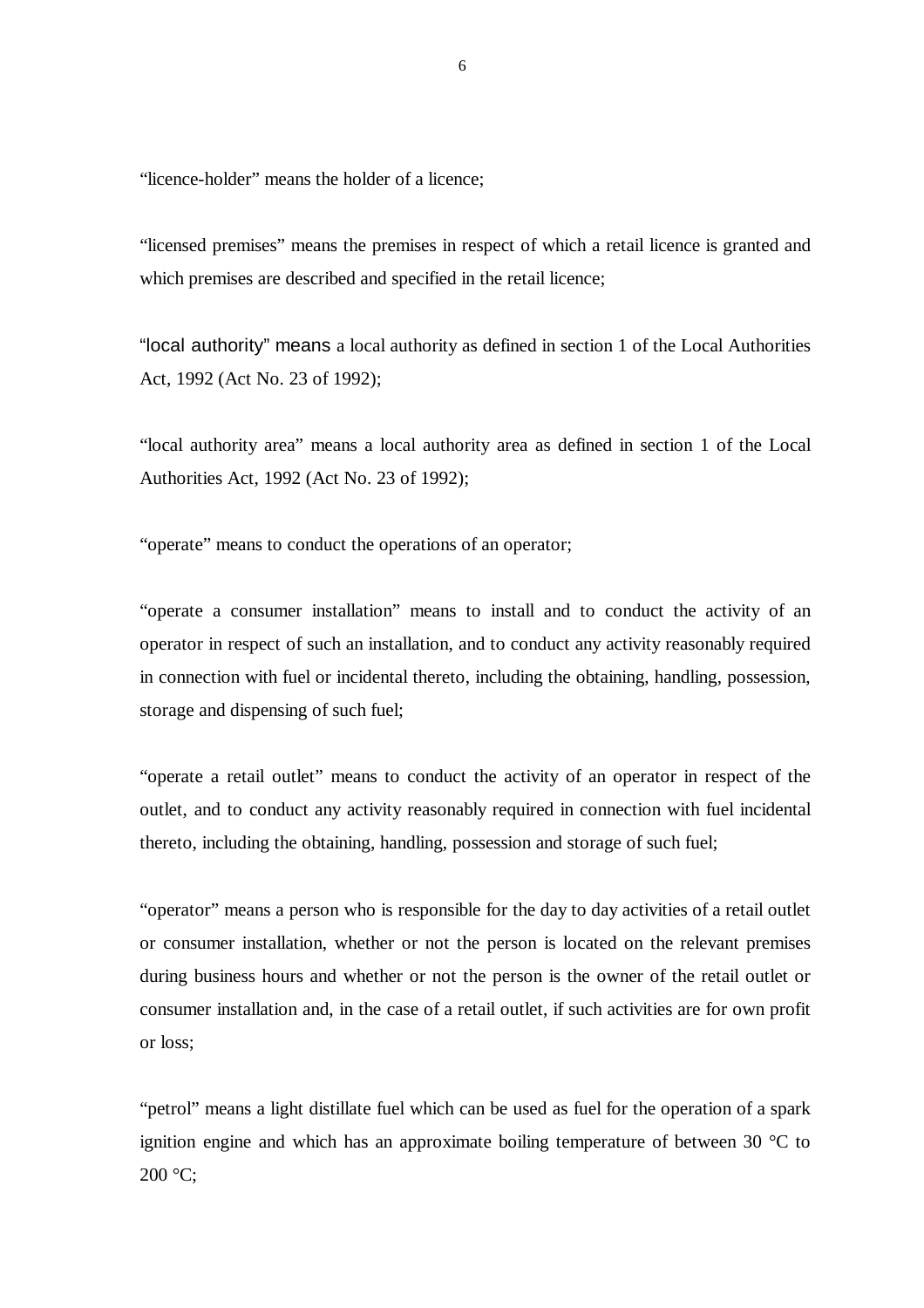"petroleum product spill" means the discharge of a petroleum product onto or into any land or water, or any structure or thing;

"plant" includes –

- (a) any machine, engine, equipment, container or device;
- (b) any component, fitting, pipe or accessory used in or in connection with any machine, engine, equipment, container or device;

"RATPLAN" means the Fuel Resellers Rationalisation Plan for Namibia as signed between the Minister and the participating wholesaler companies on 10 April 1991, and as extended;

"regional council" means a regional council established under section 2 of the Regional Council's Act 1992 (Act No. 22 of 1992);

"relevant premises" means –

- (a) in the case of a retail licence-holder, the licensed premises;
- (b) in the case of a wholesale licence-holder, the premises where the wholesale licence-holder's storage facilities are situated; and
- (c) in the case of a certificate-holder, the site;

"retail licence" means a licence issued in terms of regulation 5;

"retail licence-holder" means the holder of a retail licence;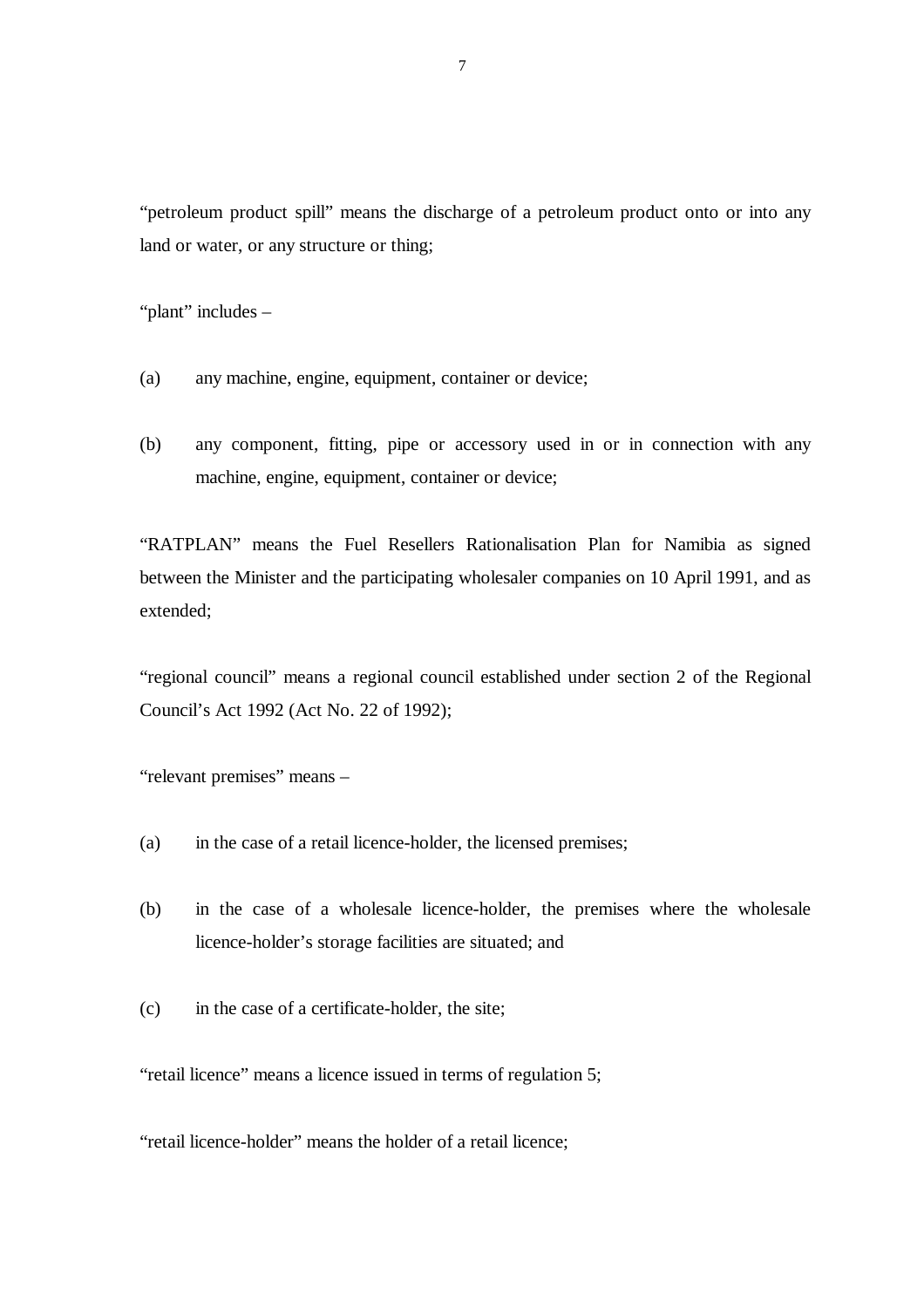"retail outlet" means any place from where fuel is sold or is offered for sale to consumers for purposes of use or consumption;

"retail sale" means the sale of fuel at a retail outlet;

"site", in relation to a consumer installation, means –

- (a) in the case of a below-ground storage tank or an above-ground storage tank that is permanently fixed to the ground, the premises on which such storage tank is installed;
- (b) in the case of an above-ground storage tank that is not permanently fixed to the ground, the premises where activities in connection with such consumer installation are conducted;

"storage facility" means a facility in which any petroleum product is stored, including a storage facility at a harbour terminal or inland depot;

"storage tank" means a closed container that is used for storing petroleum products;

"the Act" means the Petroleum Products and Energy Act, 1990 (Act No. 13 of 1990);

"these Regulations" mean these Regulations as amended from time to time;

"wholesale licence" means a licence issued in terms of regulation 12;

"wholesale licence-holder" means the holder of a wholesale licence;

"wholesaler" means any person who imports or distributes fuel for the purposes of the wholesale sale thereof by that person in Namibia, or who exports fuel; and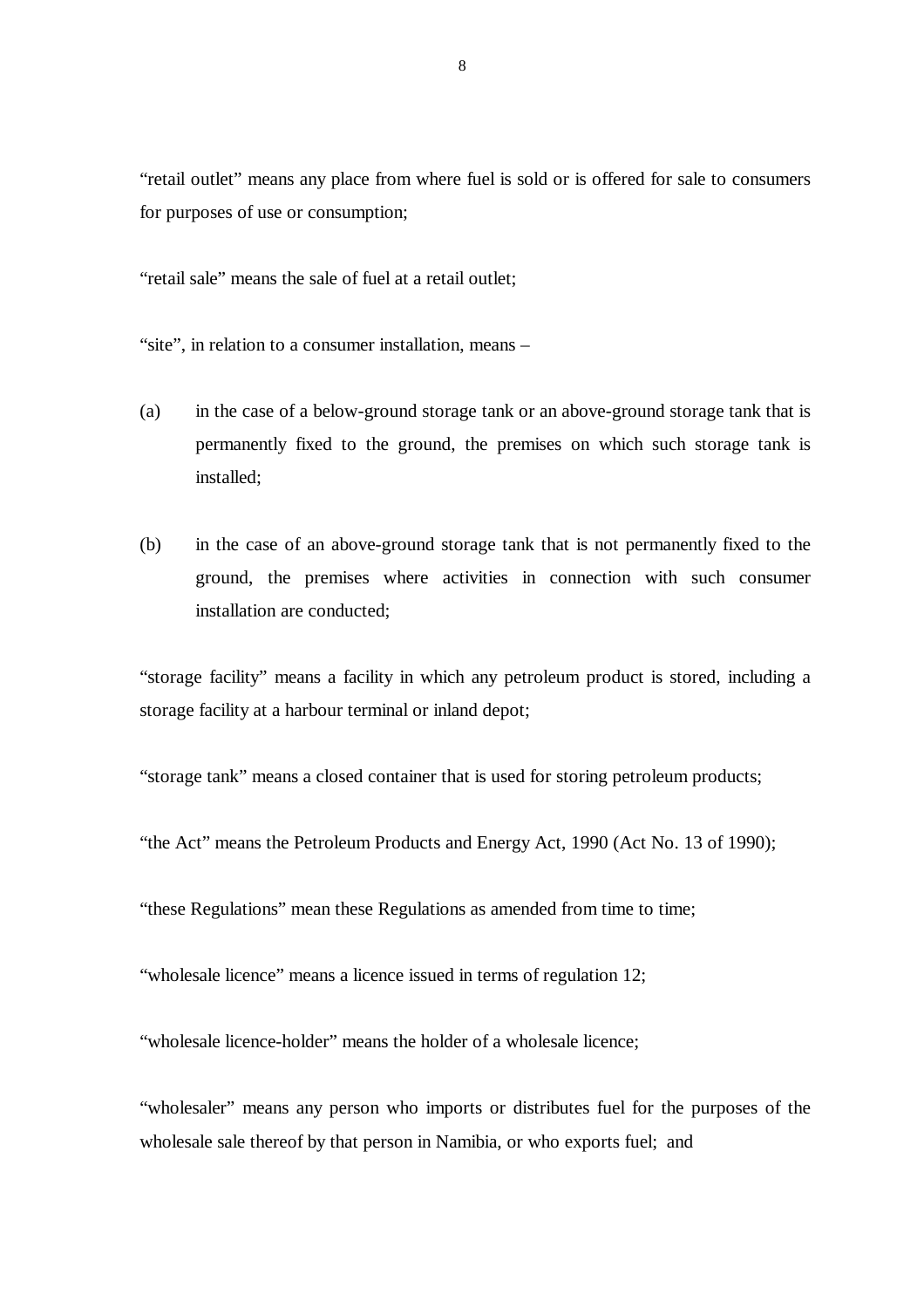"wholesale sale" means the sale of fuel in bulk quantities.

#### *Application of Regulations*

**2.** These Regulations, unless specifically stated otherwise, apply only in respect of fuel.

## **CHAPTER 2**

#### **LICENCES AND CERTIFICATE**

#### *Part I*

#### *Possession and Sale of, and Other Acts relating to, Fuel*

## *Licensing and certification*

- **3.** (1) No person shall  $-$
- (a) operate a retail outlet or conduct the business of a wholesaler, unless authorised to do so under a retail licence or a wholesale licence, respectively; or
- (b) operate a consumer installation, unless authorised to do so under a certificate.

 (2) No person shall posses or store any fuel except under authority of a licence or a certificate, excluding -

- (a) a person who possesses or stores such fuel in a quantity of 200 litres or less in any container kept at a place within a local authority area; or
- (b) a person who possesses or stores such fuel in a quantity of 600 litres or less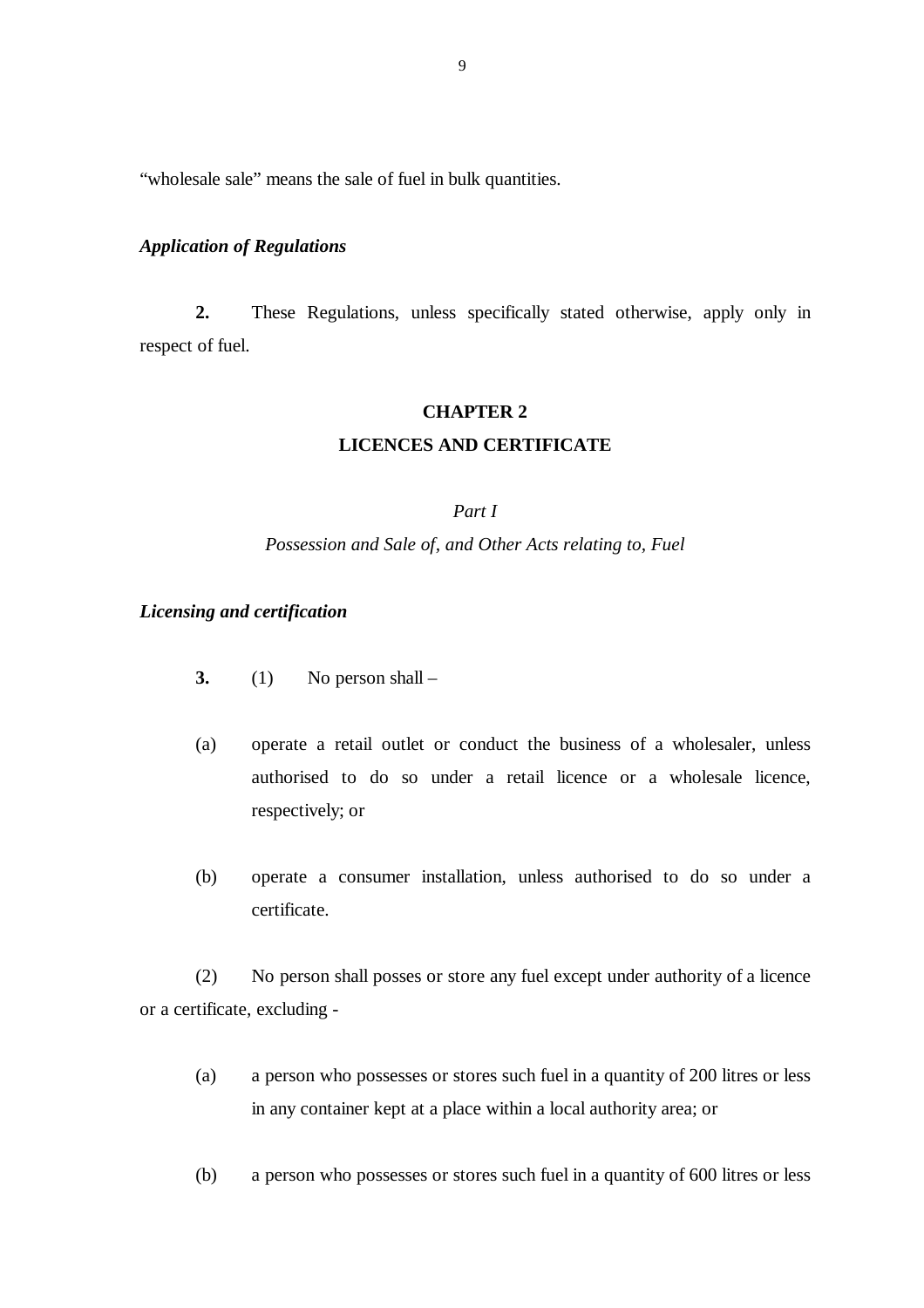in any container kept at a place outside a local authority area; or

 (c) a person who possesses or stores such fuel in the tank of a vehicle for the purposes of propelling such vehicle,

subject thereto that the Minister may on the written application by any person, and on good cause shown, in writing authorise a person referred to in paragraph (a) to possess or store such fuel in a quantity or quantities of more than 200 litres, or a person referred to in paragraph (b) to possess or store such fuel in a quantity or quantities of more than 600 **litres** 

 (3) Any person who fails to comply with the provisions of subregulations (1) and (2) shall be guilty of an offence.

(4) The following licences and certificate may, in accordance with these Regulations, be granted and issued in respect of the acts mentioned in subregulation (1) :

- (a) A retail licence;
- (b) a wholesale licence; and
- (c) a consumer installation certificate.

# *Part II*

# *Retail Licences*

#### *Application for retail licence*

**4.** (1) Any person desiring to operate a retail outlet shall apply to the Minister for a retail licence by duly completing Form PP/1 as set out in Annexure B, and shall lodge such application with the Minister together with such other documents or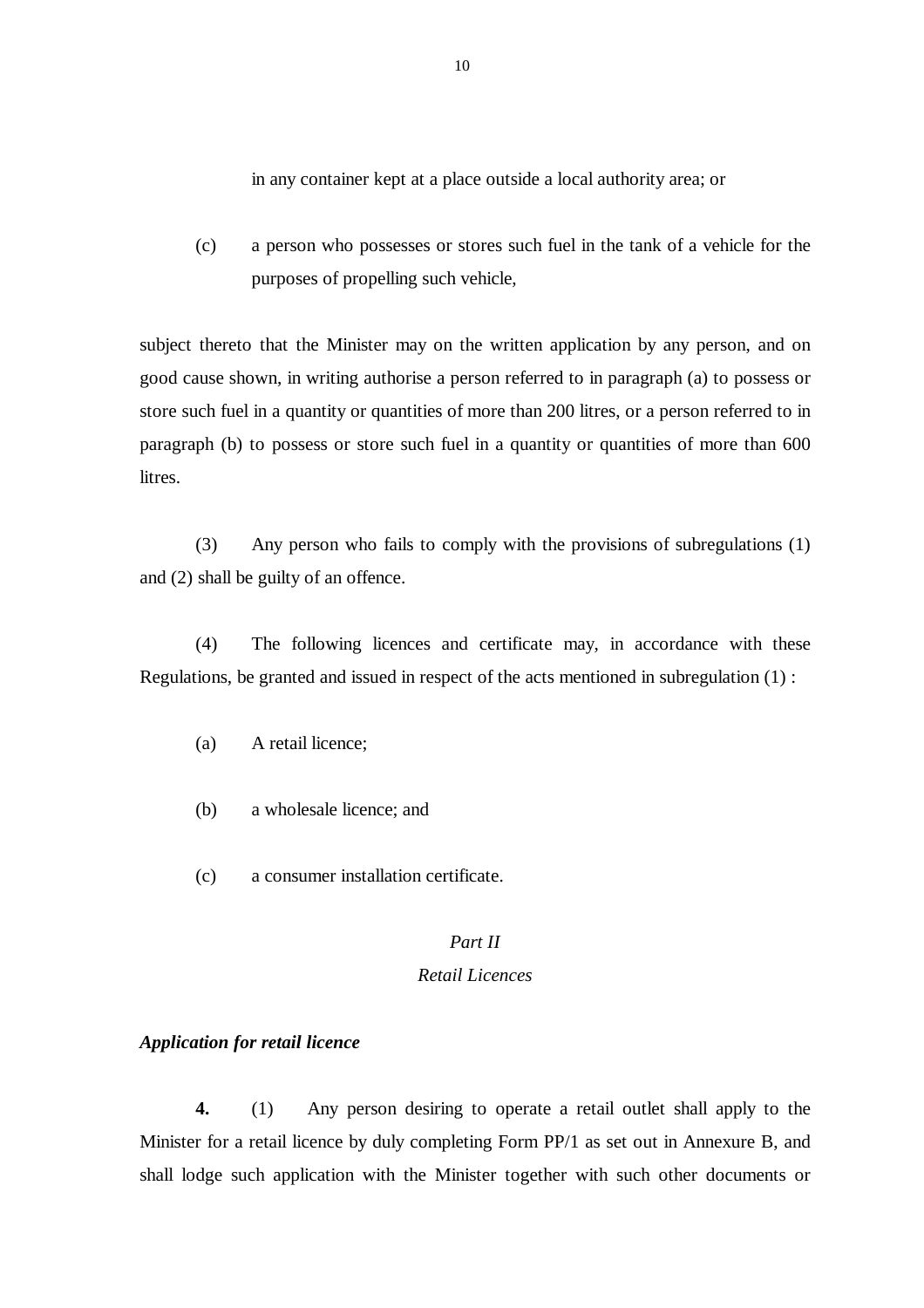records as may be required by these Regulations.

- (2) An application for a retail licence shall be accompanied by -
- (a) a certified copy of the applicant's identity document and, in the case of a non-Namibian citizen, a permanent residence permit or an employment permit and proof of residence in Namibia, or proof of domicile in Namibia, as the case may be;
- (b) if the applicant is a body corporate, a certified copy of its registration documents;
- (c) if an environmental impact assessment study has been conducted, a certified copy of the document setting out the outcome of such study;
- (d) if applicable, a written confirmation by the supplying wholesaler that it agrees to supply fuel to the applicant and a list of all buildings, structures and plant and any other item or assistance such wholesaler agrees to supply to the applicant in the event of a successful application;
- (e) a signed declaration by the applicant that there is sufficient capital available for the operation of a retail outlet and a description of the amount and nature of such capital and particulars as regards the terms under which the capital is held or invested;
- (f) final design or construction drawings of all buildings, roadworks, structures and plant to be erected on the proposed premises, including the location of the proposed premises, or if not available, preliminary sketches or a general layout plan thereof; and
- (g) in the case of an applicant being a wholesaler, a written confirmation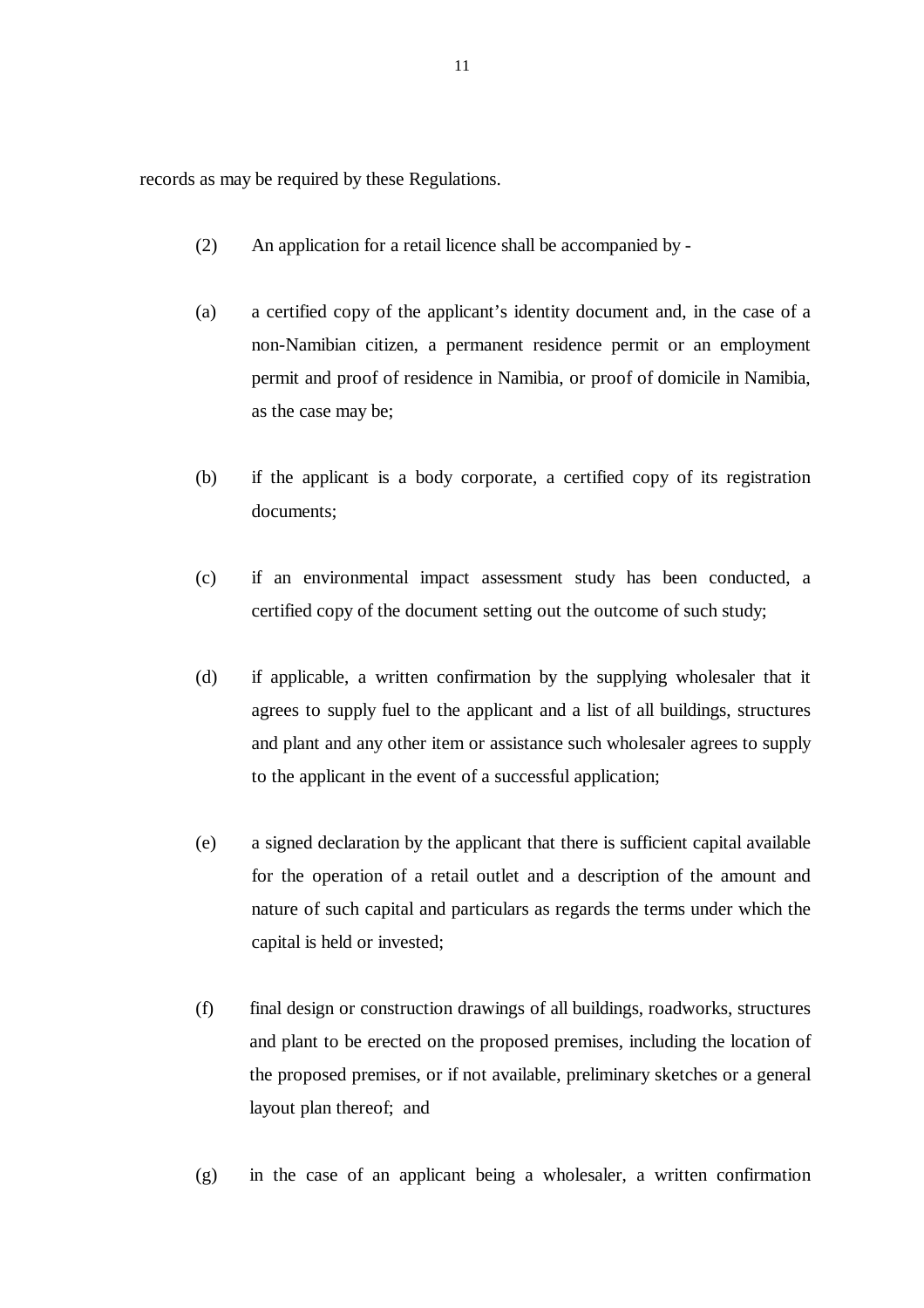whether the applicant intends to operate the proposed retail outlet itself or whether the applicant intends to enter into an agreement with another person in terms of which such other person shall operate such retail outlet.

(3) An application in terms of subregulation (1) shall be accompanied by the appropriate application fee imposed by Annexure A.

#### *Grant, issue and form of retail licence*

**5.** (1) The Minister shall consider an application for a retail licence and may, subject to this Chapter and after consideration of any recommendations made under regulation 26 -

- (a) refuse the application;
- (b) grant the application and issue a retail licence to the applicant subject to the general conditions set out in regulation 7(1) and such further special conditions as the Minister may determine in accordance with regulation 7(2); or
- (c) if all required information has not been submitted, provisionally grant the retail licence subject thereto that the retail licence may only be issued once all the required information has been submitted.

(2) A separate retail licence shall be issued for each retail outlet an applicant intends to operate.

(3) The Minister may refuse an application if in the Minister's opinion the past conduct of the applicant affords reasonable grounds for belief that the activities to be conducted pursuant to the retail licence shall not be conducted in accordance with these Regulations and in a safe manner.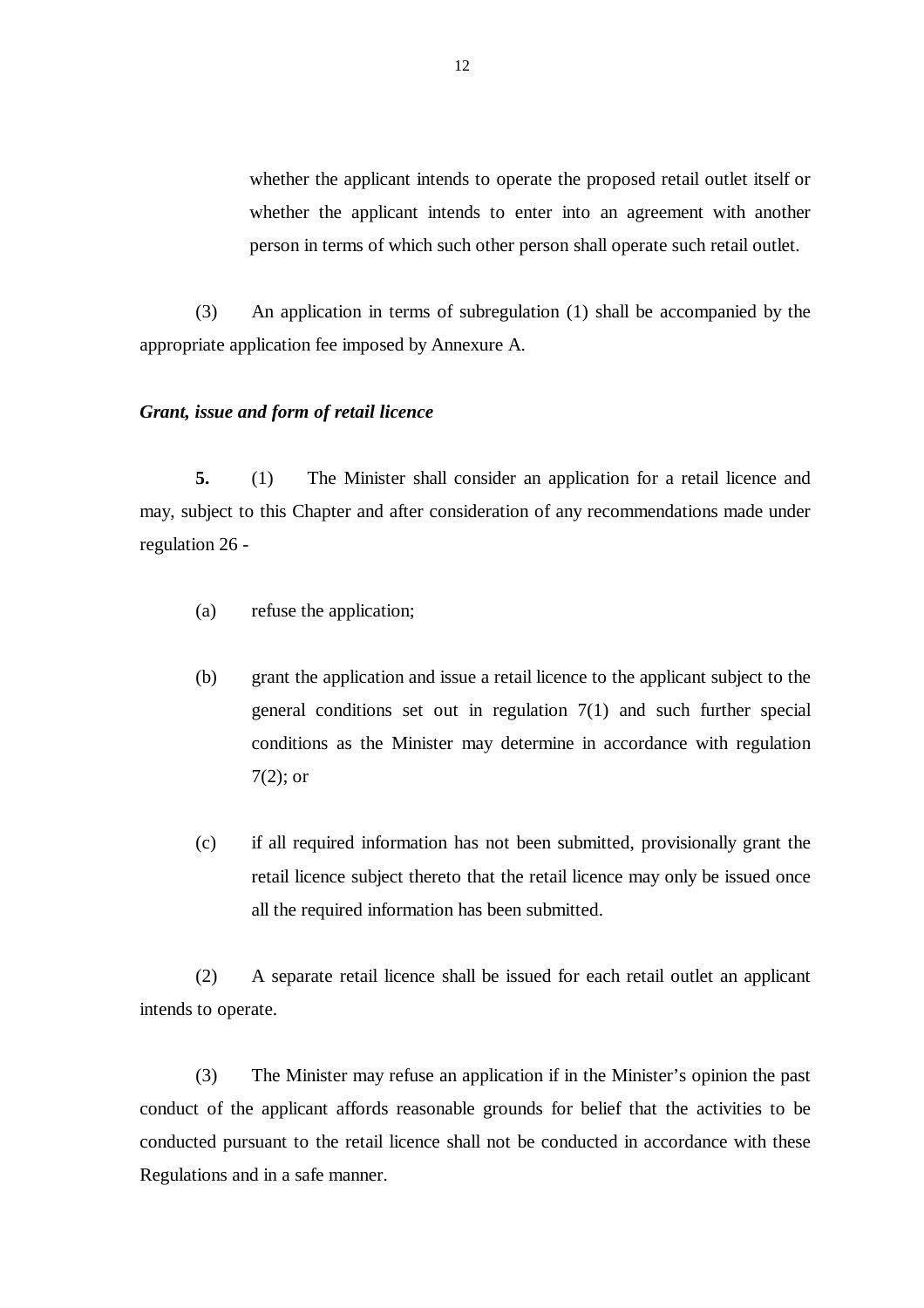(4) A retail licence issued under this Part shall be issued, upon payment of the appropriate fee imposed by Annexure A, in the form of Form PP/2 as set out in Annexure B.

 (5) If the Minister refuses to grant a retail licence, the Minister shall in writing inform the applicant of such refusal and give reasons for the refusal.

 (6) A retail licence is valid from the date of issue thereof and remains valid subject to these Regulations.

#### *Criteria for decisions relating to retail licence*

**6.** (1) In making a decision in respect of the grant, issue, amendment under regulation 30, or any other matter pertaining to a retail licence, the Minister shall take the following matters, in so far as they are applicable, into account :

- (a) The protection of employees, and public safety and health;
- (b) the protection of the environment;
- (c) the record of compliance with the Act, these Regulations and other relevant laws by the person with regard to whom the decision shall be made;
- (d) the suitability of the premises concerned with regard to safety, health, security, hazardous substances, environment and town planning requirements;
- (e) the need for facilities and services to be provided for consumers at the premises concerned and the extent to which the interests of petroleum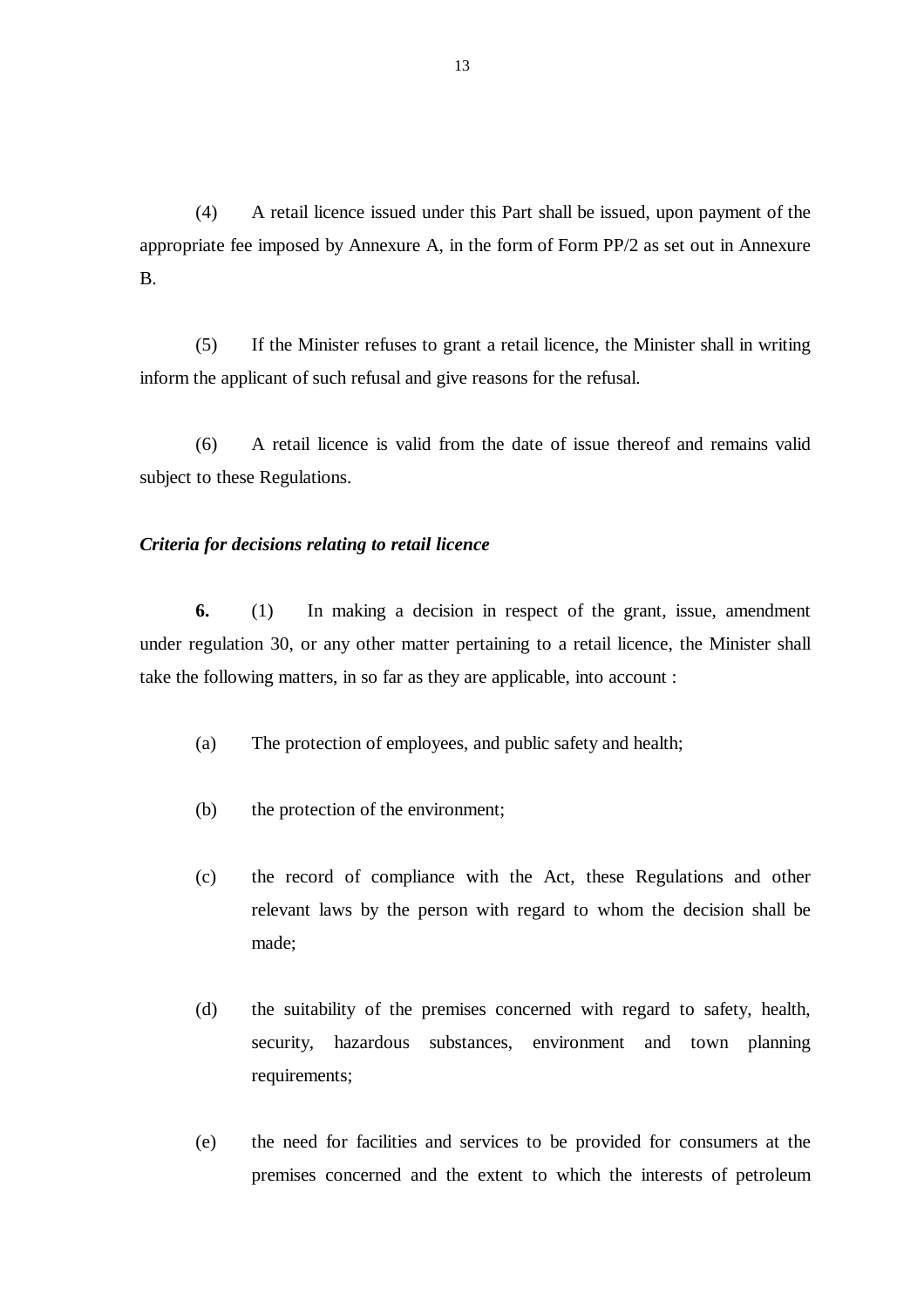product consumers shall be served;

- (f) the social upliftment of previously disadvantaged individuals in Namibia;
- (g) the possibility of a monopolistic condition in the petroleum product retail sale industry detrimental to the public interest being created or aggravated and the extent to which fair and reasonable competition in the retail sale of petroleum products shall be affected;
- (h) the prevention of vertical integration by wholesalers of the petroleum product retail sale industry;
- (i) the economic viability of a retail outlet with reference to the location thereof and capital available;
- (j) the number of retail outlets already operated by the person with regard to whom the decision has to be made;
- (k) any recommendation by a person or a body to which the matter has been referred under regulation 26; and
- (l) any matter relevant to the orderly provision of petroleum products in Namibia.

(2) The Minister may request the person with regard to whom a decision referred to in subregulation (1) has to be made to submit information to the Minister relating to matters mentioned in subregulation (1) in order to enable the Minister to make an informed decision regarding the grant, issue or amendment of, or any other matter pertaining to, the retail licence.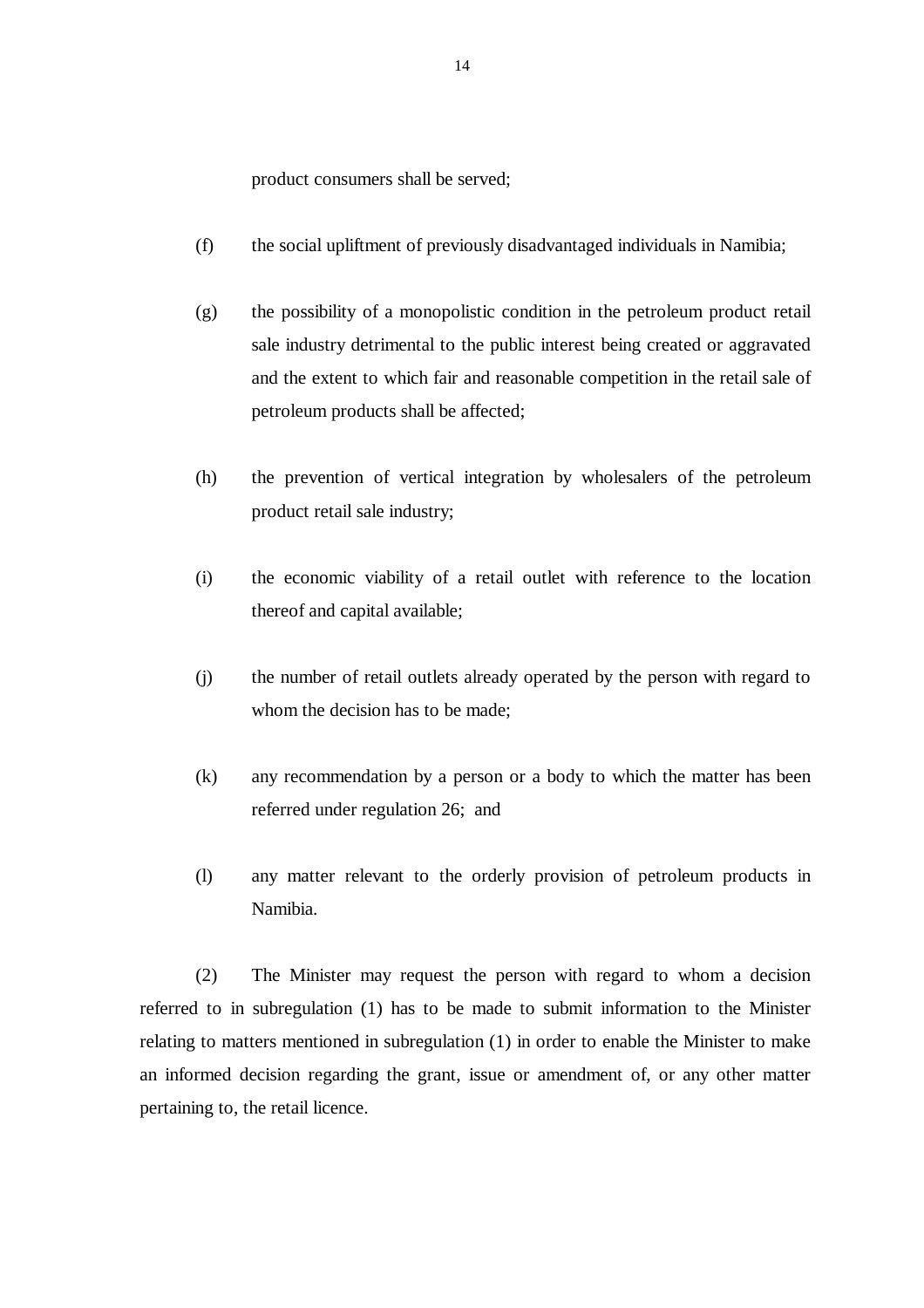- **7.** (1) The following general conditions apply to all retail licences :
- (a) The retail licence-holder shall at all times comply with the Act and these Regulations and all other applicable laws, including laws relating to labour, safety, hazardous substances, security, health and environment;
- (b) the retail licence-holder shall inform the Minister as soon as practicable of any dangerous situation arising from the conduct of activities authorised under the retail licence, including the steps taken or proposed to be taken by the licence-holder to rectify such situation or to eliminate or minimise the danger arising from such situation;
- (c) the retail licence-holder shall keep such records and shall submit such information to the Minister as required by or under these Regulations;
- (d) the retail licence-holder shall comply with all provisions of these Regulations relating to petroleum product spills;
- (e) the retail licence-holder may not abandon the licensed premises otherwise than in accordance with these Regulations;
- (f) petroleum products sold to consumers shall comply with approved specifications made applicable by or under these Regulations;
- (g) the retail licence-holder shall at all times hold such permits, licences and certificates relating to the sale of petroleum products and other services provided at the retail outlet, as may be required by any other law; and
- (h) the retail licence-holder may not obtain fuel by means of wholesale sale for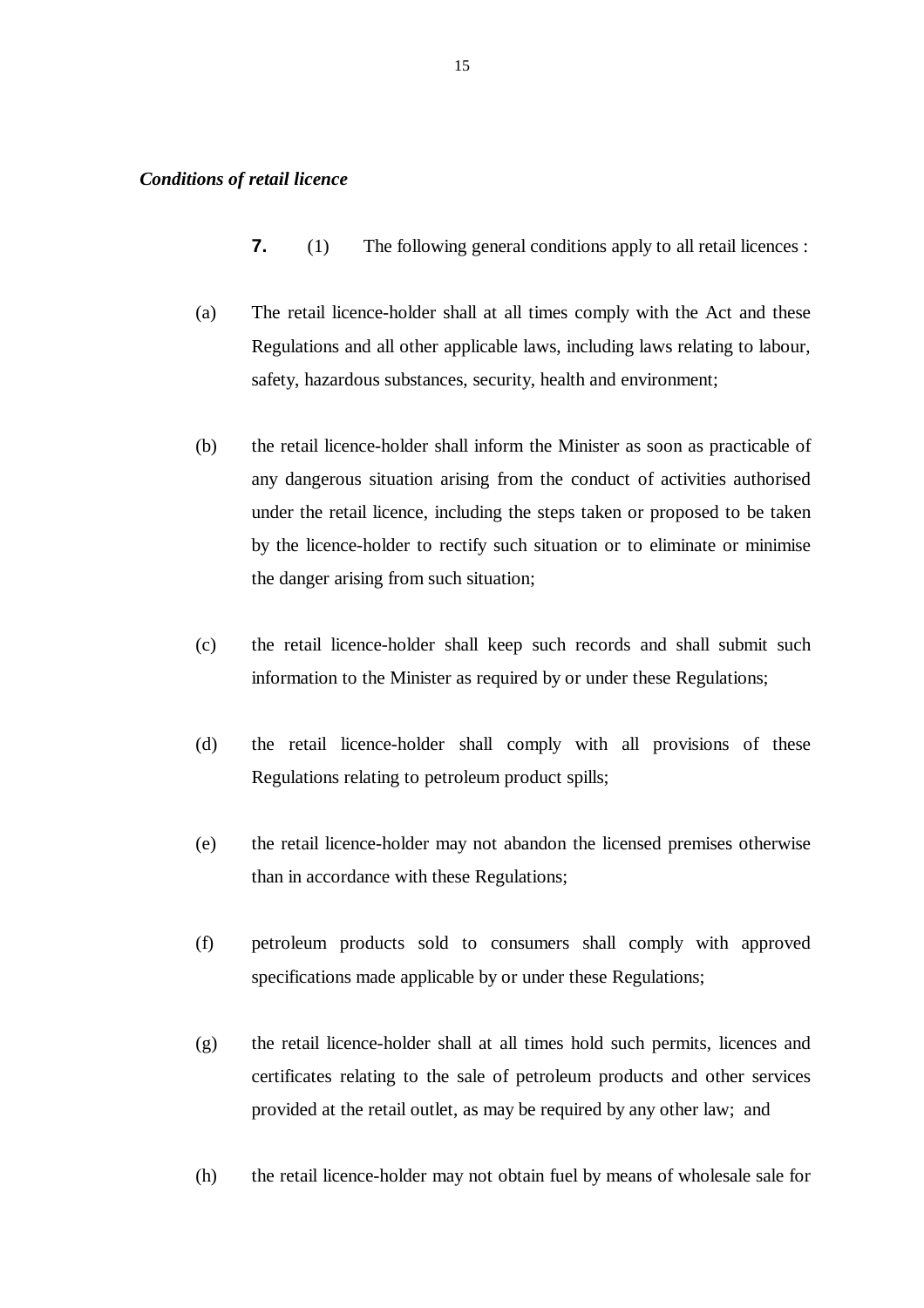purposes of retail sale from any person other than a wholesale licenceholder.

(2) The Minister may make special conditions applicable to a retail licence relating to -

- (a) the reporting of dangerous situations or accidents;
- (b) the preparation and submission to the Minister of assessments of the safety, health, environment and security risks associated with the activities authorised under the retail licence;
- (c) the safe disposal of petroleum products, including the collection and discarding of used oil;
- (d) insurance against, or guarantee for, petroleum product spills, which insurance or guarantee shall cover the cost involved in the cleaning-up of such spills up to an amount not exceeding N\$ 500 000.

#### *Bulk quantity sale*

**8.** (1) A retail licence-holder may only sell fuel in bulk quantities by dispensing it directly into –

- (a) a container, other than the tank of a vehicle, used for the storage of fuel; or
- (b) the tank of a vehicle with a mass of 3 500 kilograms or more for purposes of propelling such vehicle,

and for the purposes of this section, "vehicle" includes any ship or other kind of vessel.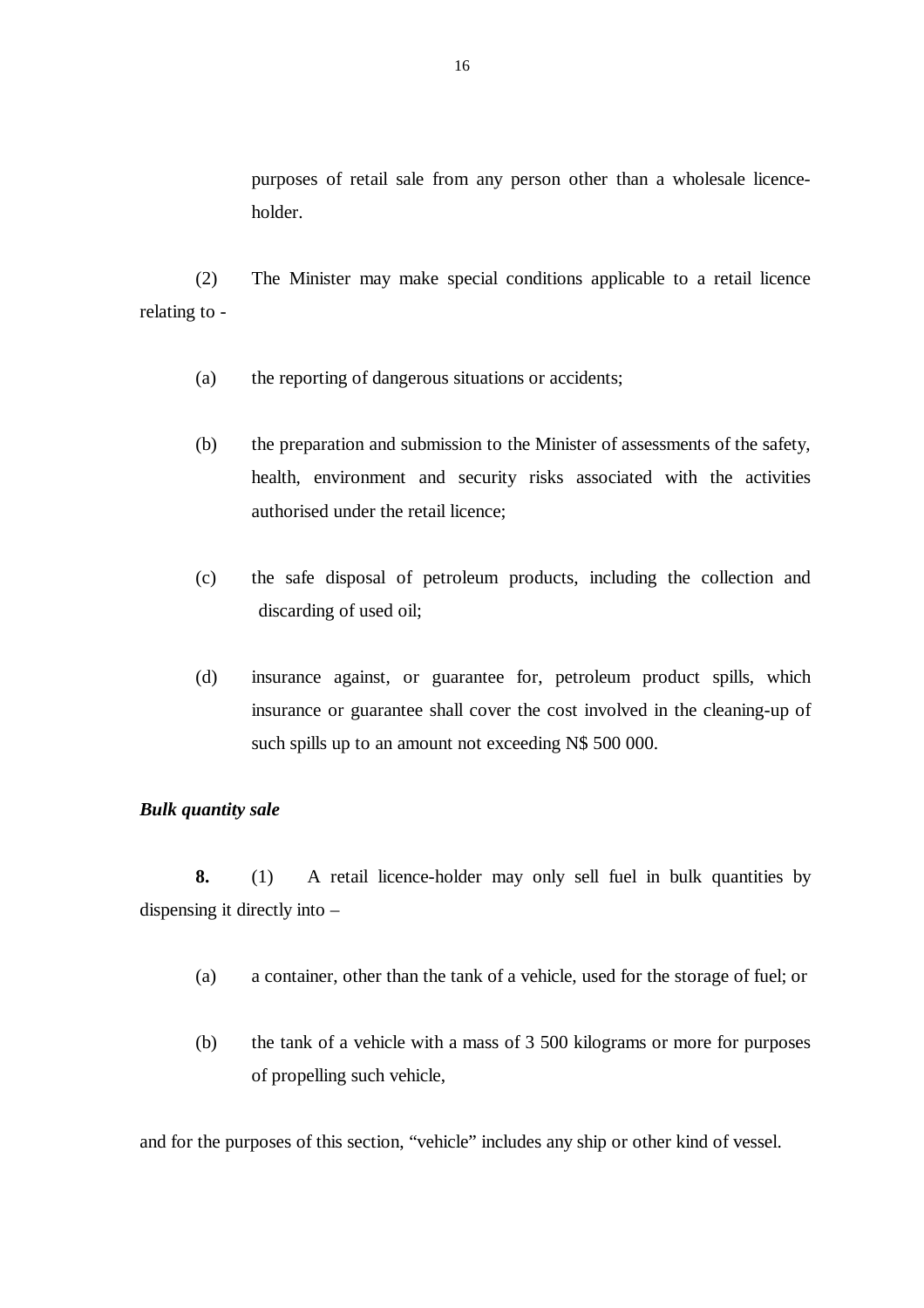(2) No retail licence-holder may sell petrol in quantities of less than 200 litres at a time at any price other than the price determined under the Act.

#### *Commencement and cessation of business under retail licence*

**9.** (1) A retail licence-holder shall commence with retail sales at the licensed premises within a period of six months after the date on which a retail licence has been issued to the licence-holder.

 (2) The Minister may extend, on the written application by a retail licenceholder and if there are good reasons for such extension, the period of time referred to in subregulation (1) for consecutive periods of six months each.

 (3) If, without the Minister's prior written approval, the business of retail sales from a licensed premises is not conducted for a continuous period of more than three months during the validity of the retail licence, the Minister may in terms of regulation 31 cancel the licence.

# *Information to be submitted to Minister by retail licence-holder*

**10.** (1) A retail licence-holder shall in writing supply to the Minister, on written notice by the Minister and within the period of time specified in the notice, the following information :

- (a) Any information the Minister may request regarding any dangerous situation, and the remedial measures taken in respect thereof; and
- (b) any information the Minister may request in order to enable the Minister to effectively exercise his or her powers under these Regulations.
- (2) Every retail licence-holder shall submit to the Minister, during the currency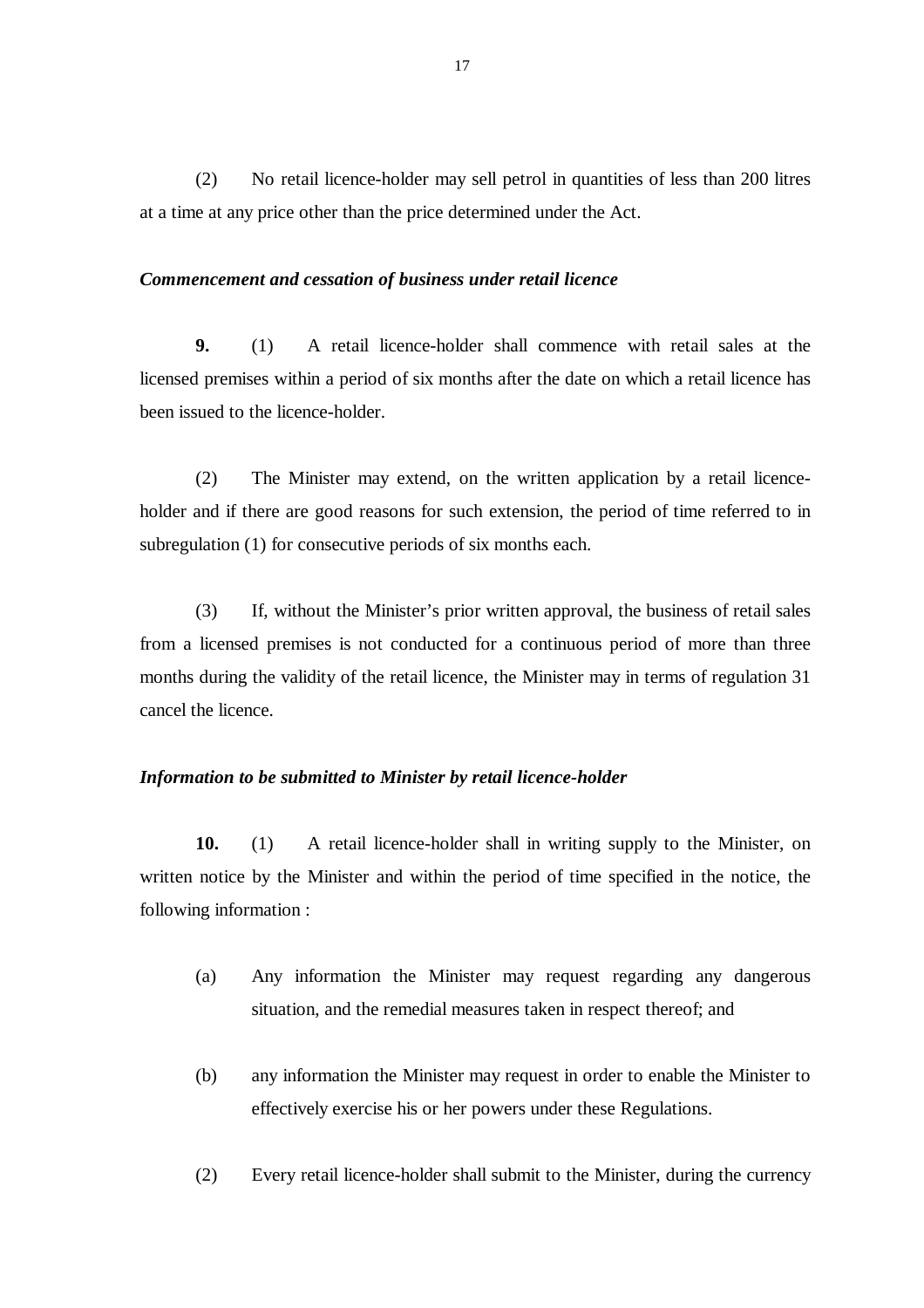of the licence, not later than 28 February of each year, the following information in respect of the preceding year :

- (a) Confirmation that the retail outlet is still in operation and that for no continuous period of more than three months in the preceding year or portion of a year the business of retail sales from the licensed premises was not conducted;
- (b) any change of the information requested in terms of regulation 4 and Form PP/1 as set out in Annexure B, with regard to which change it is not necessary to apply for an amendment of the retail licence; and
- (c) the total throughput of petroleum products (specified by product).

## *Part III*

# *Wholesale Licence*

#### *Application for wholesale licence*

**11.** (1) Any person desiring to conduct business as a wholesaler shall apply to the Minister for a wholesale licence by duly completing Form PP/3 as set out in Annexure B, and shall lodge such application with the Minister together with such other documents or records as may be required by or under these Regulations.

- (2) An application for a wholesale licence shall be accompanied by -
- (a) a certified copy of the applicant's identity document and, in the case of a non-Namibian citizen, permanent residence permit or employment permit and proof of residence in Namibia, or proof of domicile in Namibia, as the case may be;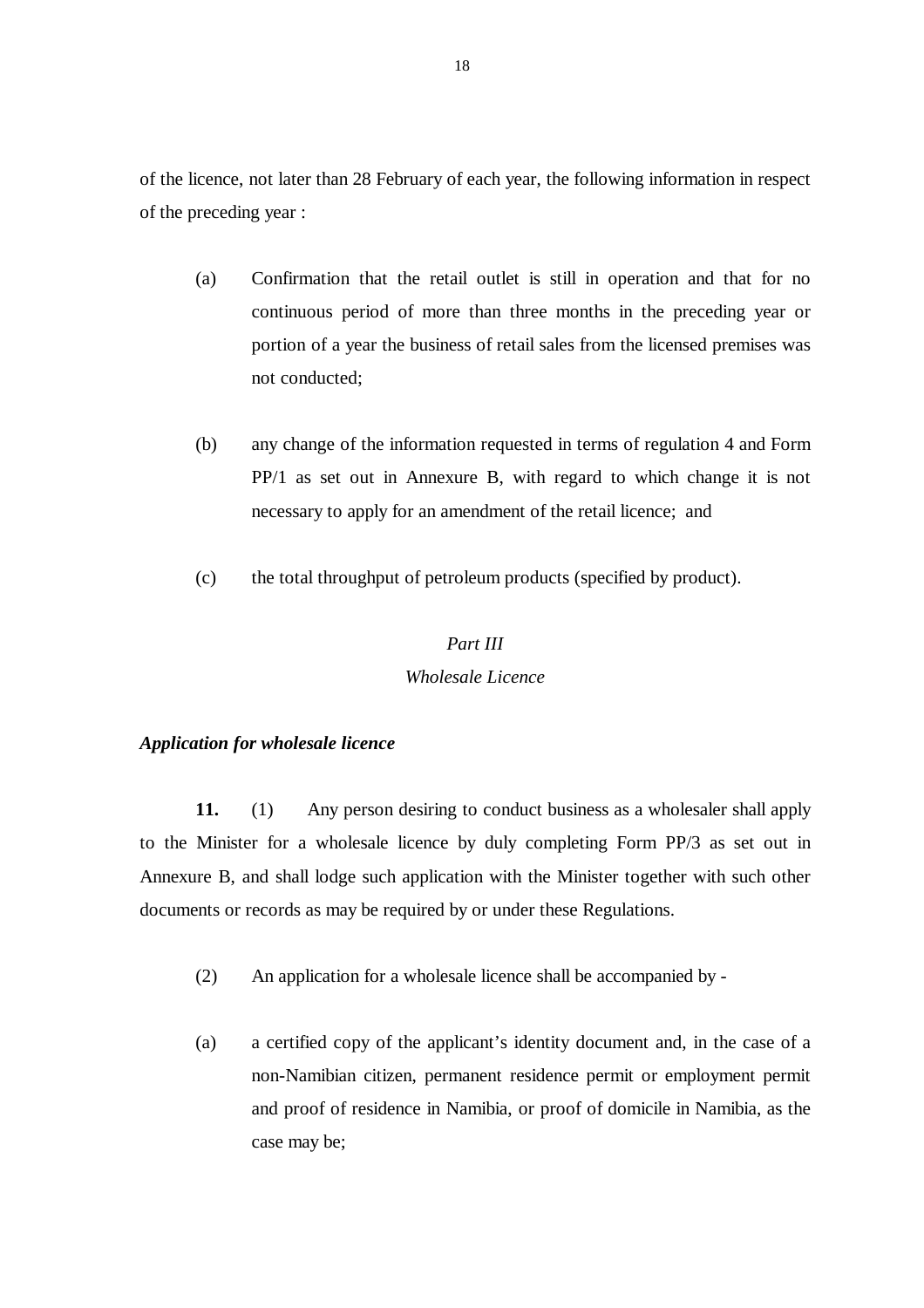- (b) if the applicant is a body corporate, a certified copy of its registration documents;
- (c) a list of all retail outlets and others which it at the time of the application intends to supply with fuel;
- (d) a list of the ports of entry or exit from where it intends to import or export, as the case may be, fuel;
- (e) a list of all storage facilities intended to be used, including shared storage facilities, with specific reference to -
	- (i) the location of the storage facilities;
	- (ii) the capacity of the storage facilities;
	- (iii) the ownership of the storage facilities (including the ownership of the land on which the storage facilities are situated, if different) and, in the case of shared ownership, the basis of sharing;
	- (iv) the names of other wholesalers sharing the same storage facilities;
- (f) in the case of storage facilities to be erected, final design or construction drawings of buildings, roadworks, structures and plant, including the location thereof, to be erected, or if not available, preliminary sketches or a general layout plan thereof, and in the case of existing storage facilities, the as built or record drawings of buildings, roadworks, structures and plant, including the location thereof;
- (g) if an environmental impact assessment study has been conducted, a certified copy of the document setting out the outcome of such study.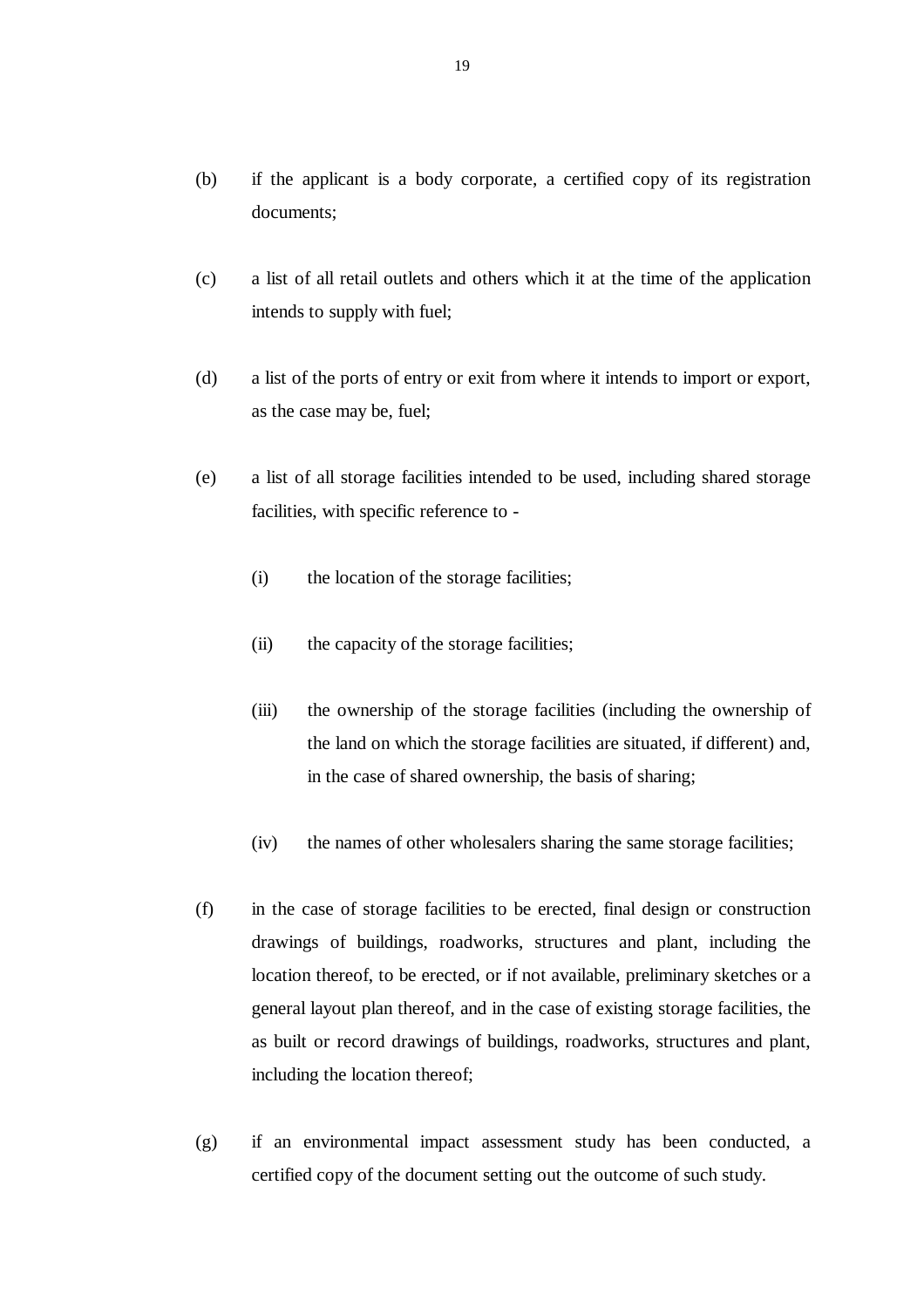(3) The information required under subregulation (2)(e) shall be provided according to the different petroleum products which are to be stored.

(4) An application in terms of subregulation (1) shall be accompanied by the appropriate application fee imposed by Annexure A.

#### *Grant, issue and form of wholesale licence*

**12.** (1) The Minister shall consider an application for a wholesale licence and may subject to this Chapter -

- (a) refuse the application;
- (b) grant the application and issue a wholesale licence to the applicant subject to the general conditions set out in regulation 14(1) and such further special conditions as the Minister may determine in accordance with regulation 14(2); or
- (c) if all required information has not been submitted, provisionally grant the wholesale licence subject thereto that the wholesale licence may only be issued once all the required information has been submitted.

 (2) The Minister may refuse an application if in the Minister's opinion the past conduct of the applicant affords reasonable grounds for the belief that the activities to be conducted pursuant to the wholesale licence shall not be conducted in accordance with these Regulations and in a safe manner.

 (3) If the Minister refuses to grant a wholesale licence, the Minister shall inform the applicant of such refusal in writing, including the reasons for the refusal.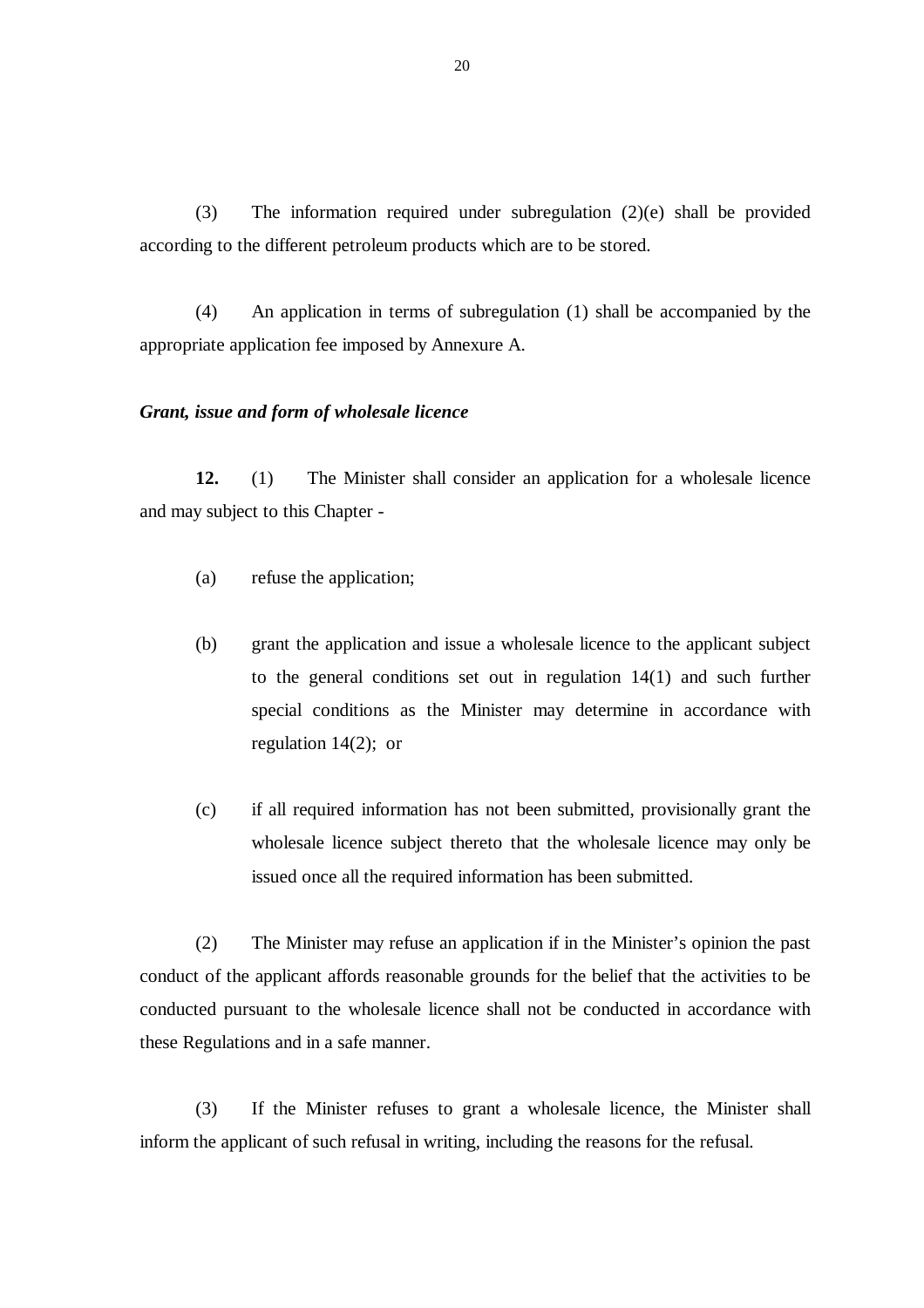(4) A wholesale licence granted under this Part shall be issued, upon payment of the appropriate fee imposed by Annexure A, in the form of Form PP/4 as set out in Annexure B.

 (5) A wholesale licence is valid from the date of issue thereof and remains valid subject to these Regulations.

#### *Criteria for decisions relating to wholesale licence*

**13.** (1) In making a decision in respect of the grant or issue, or the amendment under regulation 30, or any other matter pertaining to a wholesale licence, the Minister shall take the following matters, in so far as they are applicable, into account :

- (a) The matters listed in the provisions of regulation  $6 \text{ (1)(a)}$ , (b), (c), (f), (g) and (k), for which purpose any reference in those provisions to "retail sale" shall be construed as a reference to wholesale sale;
- (b) the suitability of the storage facilities proposed to be used with regard to safety, health, security, hazardous substances, environment and town planning requirements;
- (c) the need for import, export and distribution of wholesale fuel to be provided in Namibia;
- (d) any significant negative impact such decision may have on the petroleum industry;
- (e) the extent to which the interests of fuel consumers shall be served; and
- (f) any other matter relevant to the orderly provision of petroleum products in Namibia.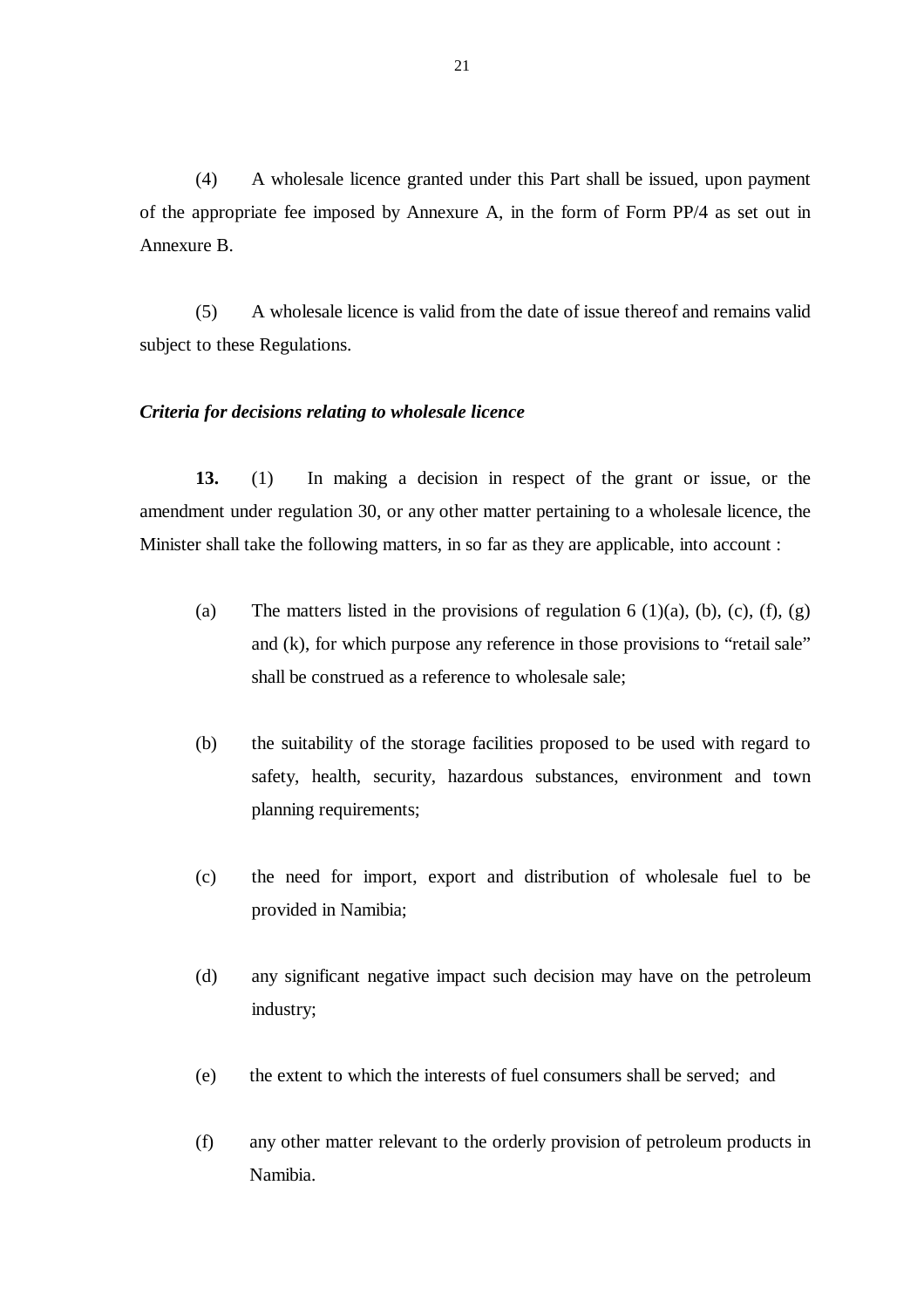(2) The Minister may request the person with regard to whom a decision referred to in subregulation (1) has to be made, to submit information to the Minister relating to matters mentioned in that subregulation, in order to enable the Minister to make an informed decision regarding the grant, issue or amendment or any other matter pertaining to the wholesale licence.

#### *Conditions of wholesale licence*

- **14.** (1) The following general conditions apply to all wholesale licences :
- (a) The wholesale licence-holder shall at all times comply with the Act, these Regulations and all other applicable laws, including laws relating to labour, safety, hazardous substances, security, health and environment;
- (b) the wholesale licence-holder may sell fuel only in bulk quantities;
- (c) if the wholesale licence-holder sells fuel to any person other than a retail licence-holder, certificate-holder, Government institution, local authority or regional council, the provisions of regulation 8 shall apply, with the necessary changes;
- (d) the sale of fuel to a person referred to in paragraph (c) may not be made from any place other than from a dispensing point situated at the relevant premises of the wholesaler;
- (e) all relevant import and export, and wholesale sale, of fuel, approvals and permits as required under the Act or any other applicable law shall be obtained prior to any import into, export from or wholesale sale of fuel in, Namibia;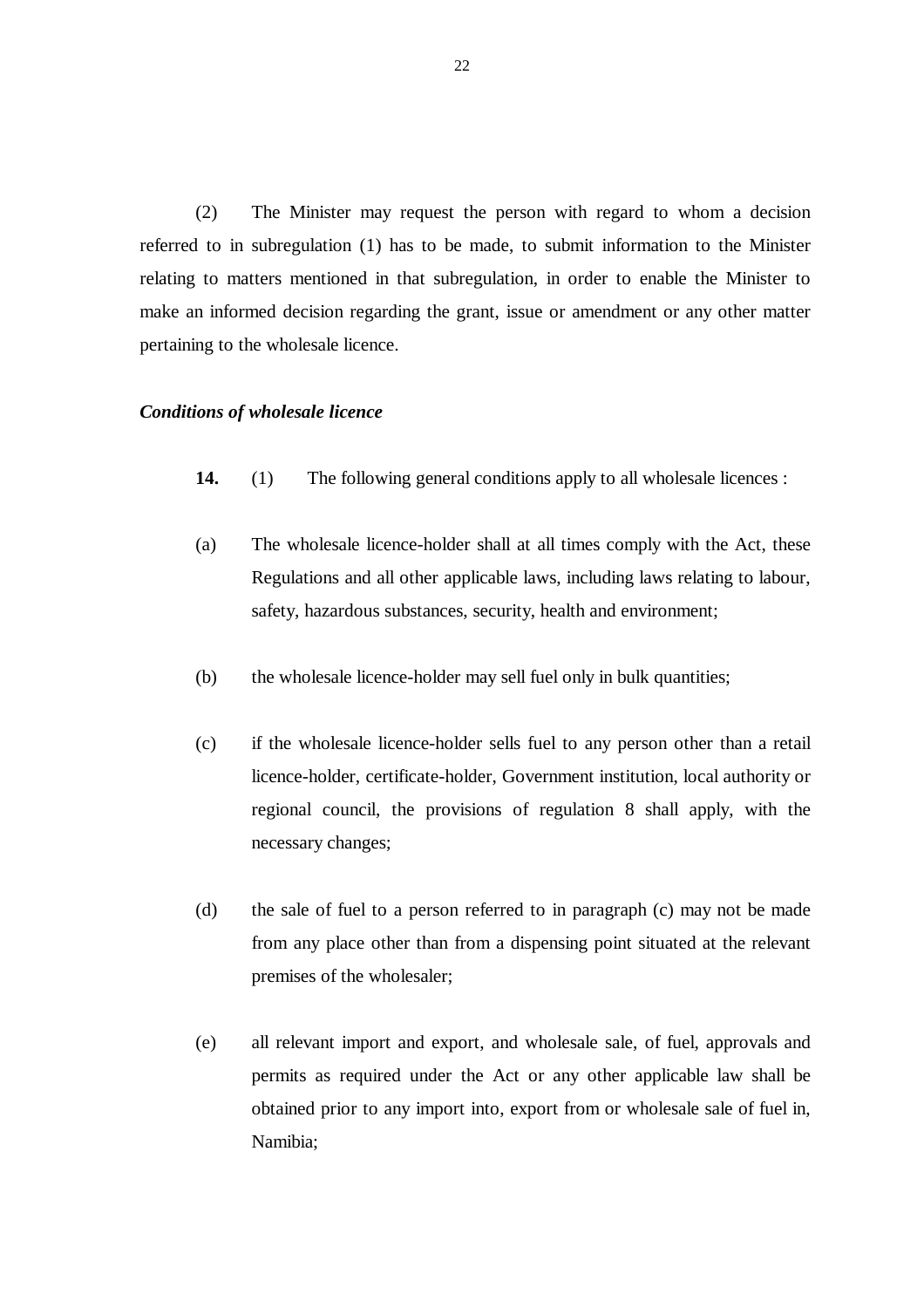- (f) the wholesale licence-holder shall keep such records and shall submit such information to the Minister as are required by or under these Regulations;
- (g) petroleum products imported or distributed shall comply with approved specifications as made applicable by or under these Regulations;
- (h) the wholesale licence-holder may not abandon storage facilities otherwise than in accordance with these Regulations;
- (i) all applicable duties, levies and taxes shall be paid to the relevant authorities and bodies;
- (j) the wholesale licence-holder shall inform the Minister in writing of any changes to be effected to storage facilities prior to effecting such changes;
- (k) the wholesale licence-holder shall inform the Minister as soon as practicable of any dangerous situation arising from the conduct of activities authorised under the licence, including the steps taken or proposed to be taken by the licence-holder to rectify such situation or to eliminate or minimise the danger arising from such situation; and
- (l) the wholesale licence-holder shall comply with all provisions of these Regulations relating to petroleum product spills.

(2) The Minister may make special conditions applicable to a wholesale licence relating to -

- (a) the reporting of dangerous situations or accidents;
- (b) the preparation and submission to the Minister of assessments of the safety, health, environment and security risks associated with the activities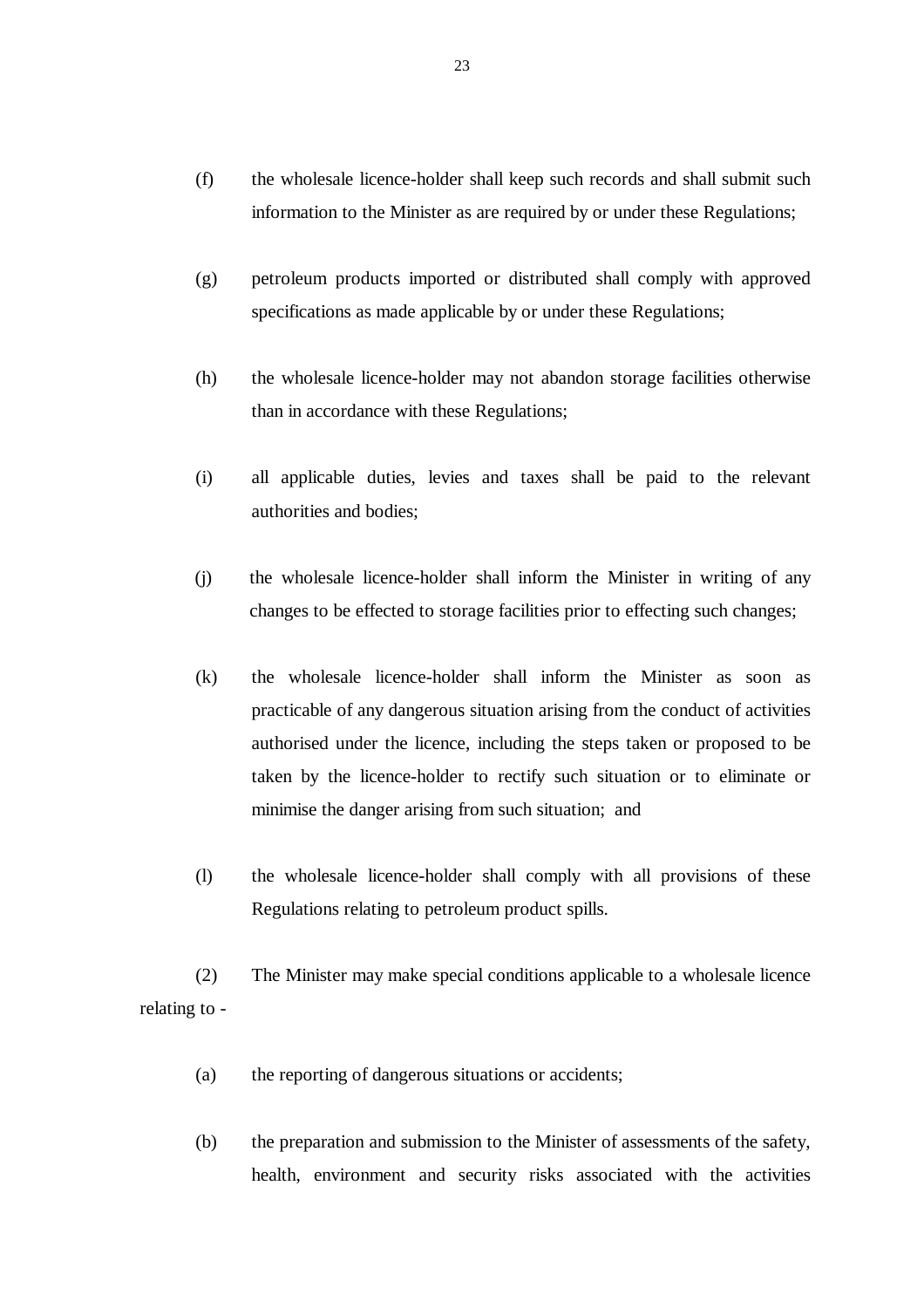authorised under the wholesale licence; or

- (c) the safe disposal of petroleum products, including the collection and discarding of used oil;
- (d) insurance against, or guarantee for, petroleum product spills which insurance or guarantee cover the cost involved in the cleaning-up of such spills up to an amount not exceeding N\$5 000 000.

#### *Information to be submitted to Minister by wholesale licence-holder*

**15.** (1) A wholesale licence-holder shall supply to the Minister, on written notice by the Minister and within the period of time specified in the notice -

- (a) any information the Minister may request regarding any dangerous situation and remedial measures taken in respect thereof;
- (b) any information the Minister may request regarding the storage and place of storage of petroleum products in Namibia by the wholesaler;
- (c) any information the Minister may request in order to enable the Minister to effectively exercise his or her powers under these Regulations.

 (2) Every wholesale licence-holder shall submit to the Minister, during the currency of the licence, not later than 28 February of each year, the following information in respect of the preceding year :

- (a) The total quantity petroleum products imported and exported during that year specified according to the different petroleum products;
- (b) in the case of petroleum product imports, the source from where those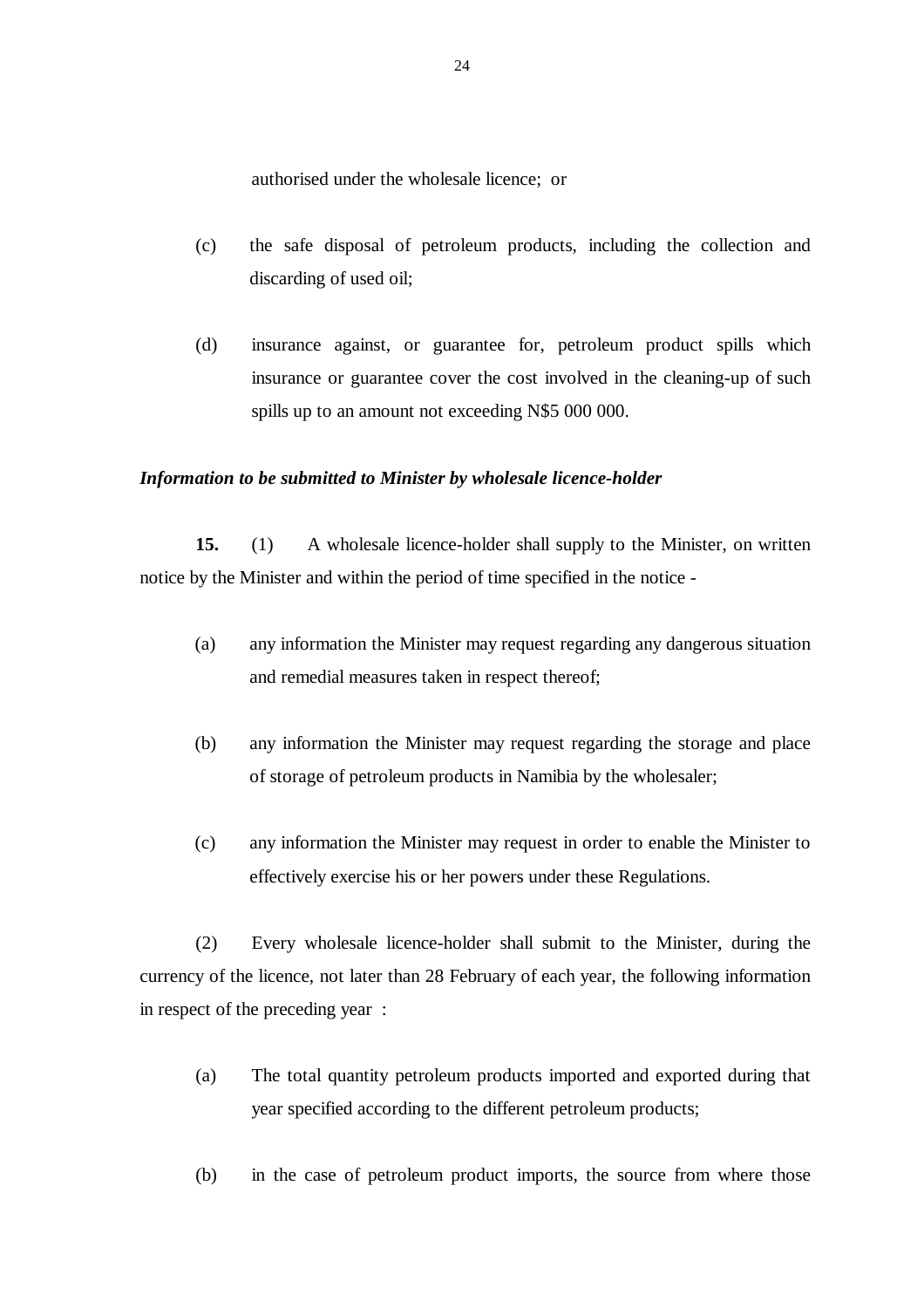products were obtained (the name of the seller), and in the case of petroleum product exports, the name of the export customer and the country of destination;

- (c) all ports of entry into and exit out of Namibia used with regard to the import and export of petroleum products;
- (d) the cost, insurance and freight (CIF) price of petroleum products referred to in paragraph (a) converted to Namibian dollars at the date of import;
- (e) a list of all storage facilities used, including shared storage facilities, with specific reference, according to different petroleum products, to -
	- (i) the location of the storage facilities;
	- (ii) the capacity of the storage facilities;
	- (iii) the ownership of the storage facilities(including the ownership of the land on which the storage facilities is situated, if different) and, in the case of shared ownership, the basis of sharing; and
	- (iv) the names of other wholesalers sharing the same storage facilities;
- (f) retail outlets and consumer installations which it supplied, or which it discontinued to supply, with petroleum products, specifying the name of the retail licence-holder or certificate-holder, the number of the retail licence or certificate, the name of the retail outlet, the location of the retail outlet or consumer installation, as the case may be, and the total quantity of petroleum products supplied to a retail outlet or consumer installation during that year specified according to the different petroleum products;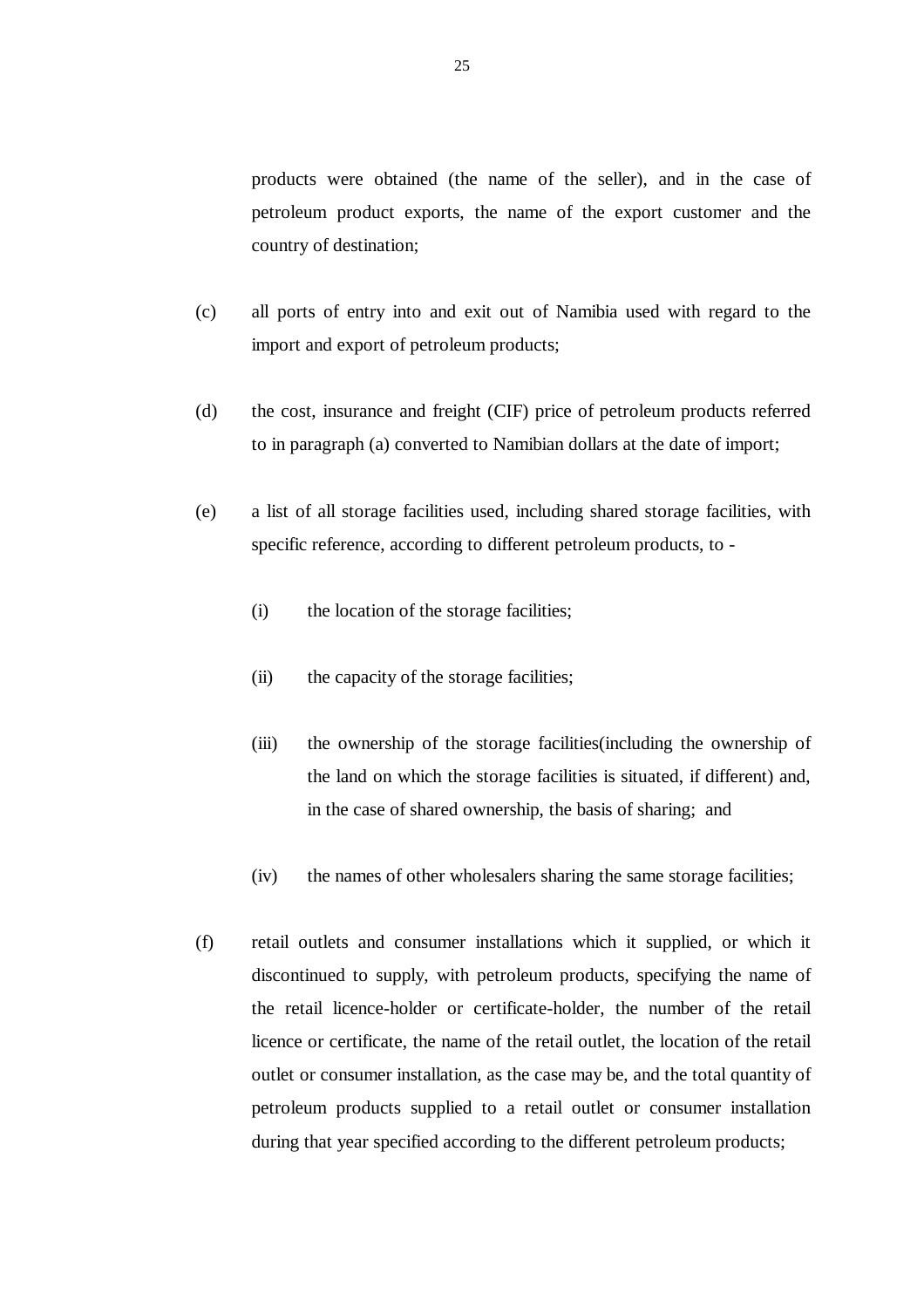- (g) any other person than a person mentioned in paragraph (f) to whom any petroleum product was supplied, specifying the name and address of such person and the total quantity petroleum products supplied to such person during that year specified according to the different petroleum products;
- (h) any change of the information required in terms of regulation 11 and Form PP/3 as set out in Annexure B, with regard to which change it is not necessary to apply for an amendment of the wholesale licence.

#### *Part IV*

#### *Consumer Installations*

#### *No consumer installation without authorisation*

**16.** (1) No person shall operate a consumer installation without being authorised thereto under a certificate issued under this Part.

 (2) A certificate referred to in subregulation (1) may be issued under this Part in respect of –

- (a) a petrol consumer installation; or
- (b) a diesel consumer installation.

 (3) A certificate referred to in subregulation (1) may only be issued in respect of a commercial or industrial undertaking, a farm of a *bona fide* farmer or a mine.

 (4) A certificate referred to in subregulation (1) shall clearly state whether it authorises a petrol consumer installation or a diesel consumer installation.

(5) A person shall submit a separate application for each consumer installation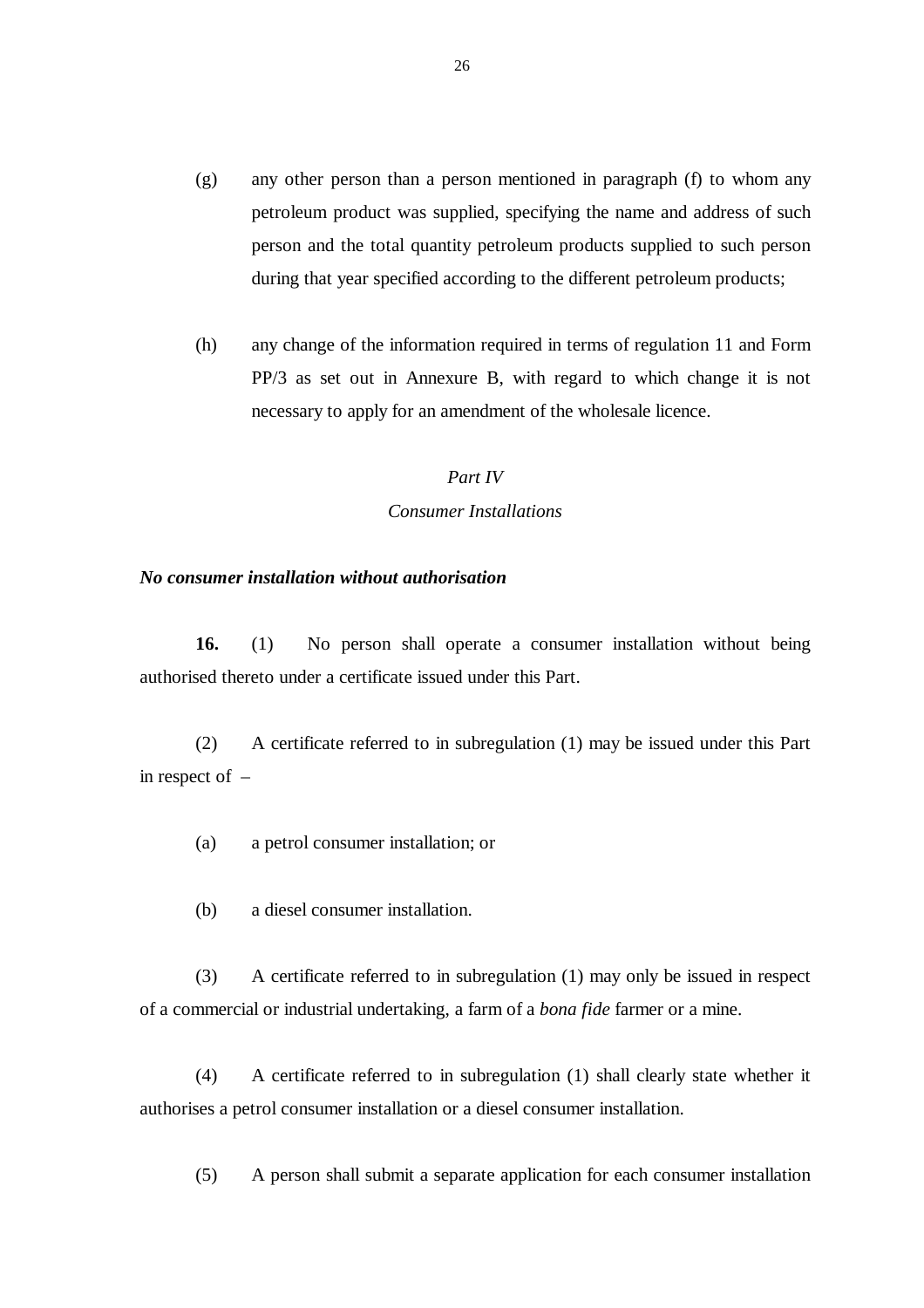such person intends to operate.

 (6) Any person who contravenes, or fails to comply with, subregulation (1) shall be guilty of an offence.

## *Application for certificate*

**17.** (1) A person desiring to operate a consumer installation shall apply to the Minister for a certificate in the form of Form PP/5 as set out in Annexure B, duly completed, and shall lodge such application with the Minister, together with such other documents or records as may be required by or under these Regulations.

- (2) An application for a certificate shall be accompanied by -
- (a) a certified copy of the applicant's identity document and, in the case of a non-Namibian citizen, permanent residence permit or employment permit and proof of residence in Namibia, or proof of domicile in Namibia, as the case may be;
- (b) if the applicant is a body corporate, a certified copy of its registration documents;
- (c) proof that the applicant operates a commercial or industrial undertaking or mine or is a *bona fide* farmer;
- (d) if an environmental assessment study has been conducted, a certified copy of the document setting out the outcome of such study; and
- (e) in the case of an application for a petrol consumer installation, a signed declaration by an accountant or auditor registered under the Public Accountants' and Auditors' Act, 1951 (Act No. 51 of 1951), that the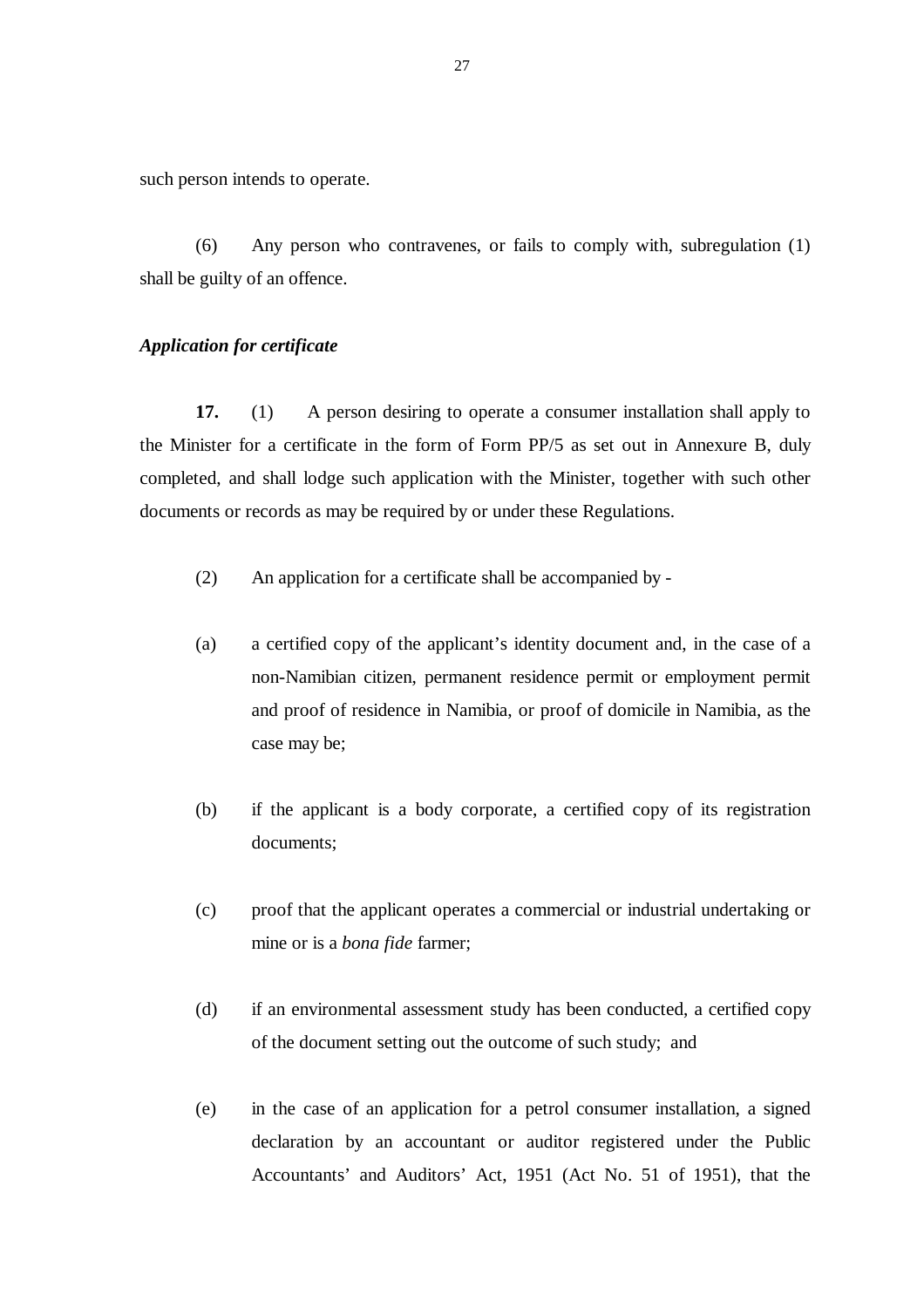applicant has for a consecutive period of at least three months consumed more than 10 000 litres of petrol per month and further proof shall also be submitted that the 10 000 litres of petrol was obtained from the same supply point.

 (3) An application in terms of subregulation (1) shall be accompanied by the appropriate application fee imposed by Annexure A.

 (4) The Minister may, on the written application by an applicant for a certificate, exempt the applicant from submitting a declaration that the applicant has for a consecutive period of at least three months consumed more than 10 000 litres of petrol per month as required in subregulation 17(2)(e), if there are good reasons therefor.

(5) For the purposes of subregulation  $(2)(e)$ , "supply point" means the point where petrol is dispensed at a retail outlet of a retail licence-holder or at a storage facility of a wholesale licence-holder.

#### *Grant, issue and form of certificate*

- **18.** (1) The Minister shall consider an application for a certificate and may -
- (a) refuse the application;
- (b) grant the application and issue a certificate to the applicant subject to the general conditions set out in regulation 21(1) and such further special conditions as the Minister may determine in accordance with regulation  $21(2)$ ; or
- (c) if all required information has not been submitted, provisionally grant the certificate subject thereto that the certificate may only be issued in such case once all the required information has been submitted.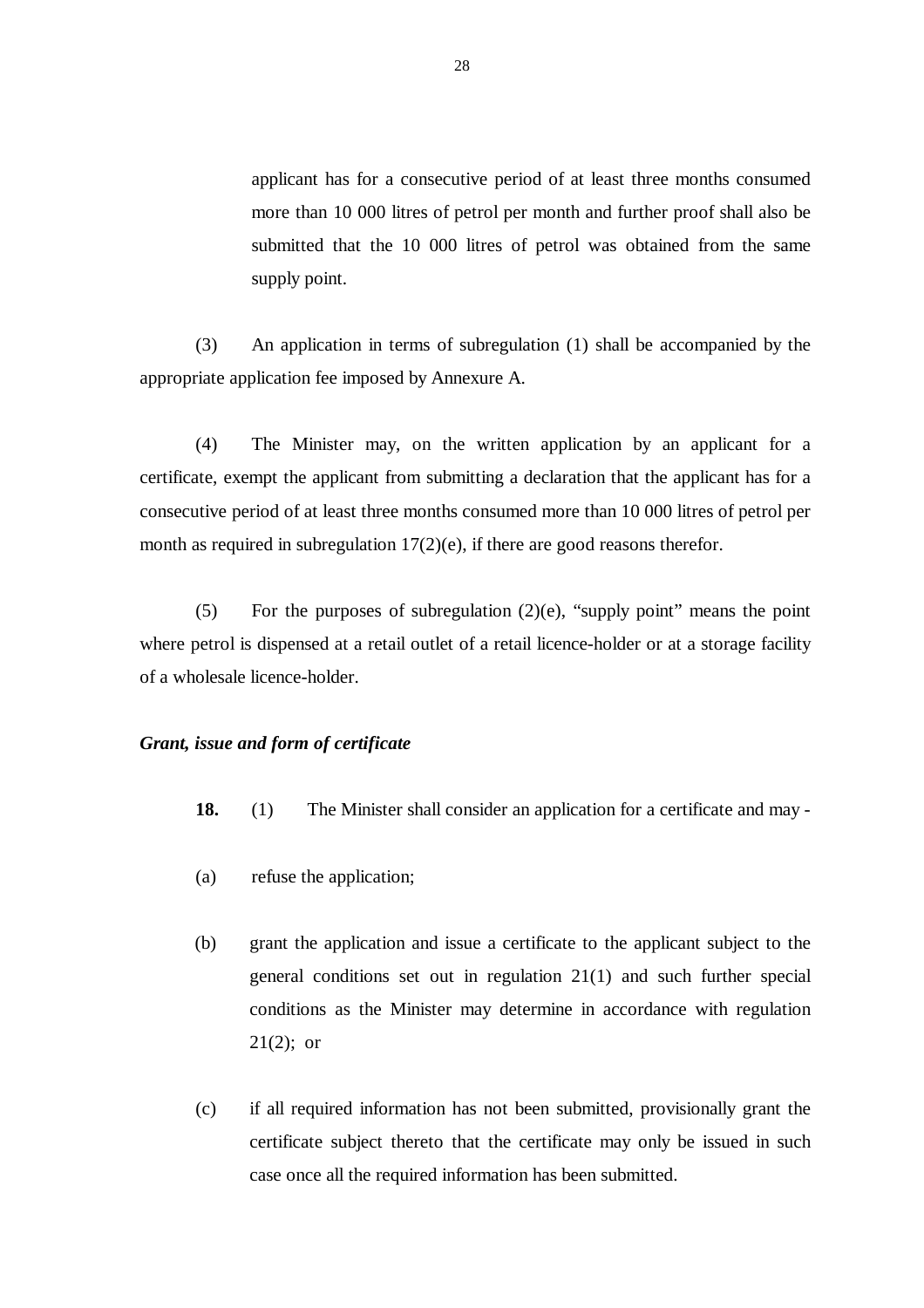(2) A separate certificate shall be issued for each consumer installation a person intends to operate.

 (3) The Minister may refuse an application if in the Minister's opinion the past conduct of the applicant affords reasonable grounds for belief that the activities to be conducted pursuant to the certificate shall not be conducted in accordance with these Regulations and in a safe manner.

(4) If the Minister refuses to grant a certificate, the Minister shall inform the applicant of such refusal in writing, including the reasons for the refusal.

(5) A certificate issued under this Part shall be issued, upon payment of the appropriate fee imposed by Annexure A, in the form of Form PP/6 as set out in Annexure B.

#### *Validity and duration of certificate*

**19.** (1) A temporary certificate or a permanent certificate may be issued.

(2) In the case of a temporary certificate, the period of time for which the certificate is issued shall be clearly stated on the certificate.

 (3) A temporary certificate remains valid for the period of time for which it has been issued, subject thereto that the Minister may, on the written application by a temporary certificate-holder, extend the initial period of time for such further periods as the Minister may determine.

 (4) A permanent certificate is valid from the date of issue thereof and remains valid subject to these Regulations.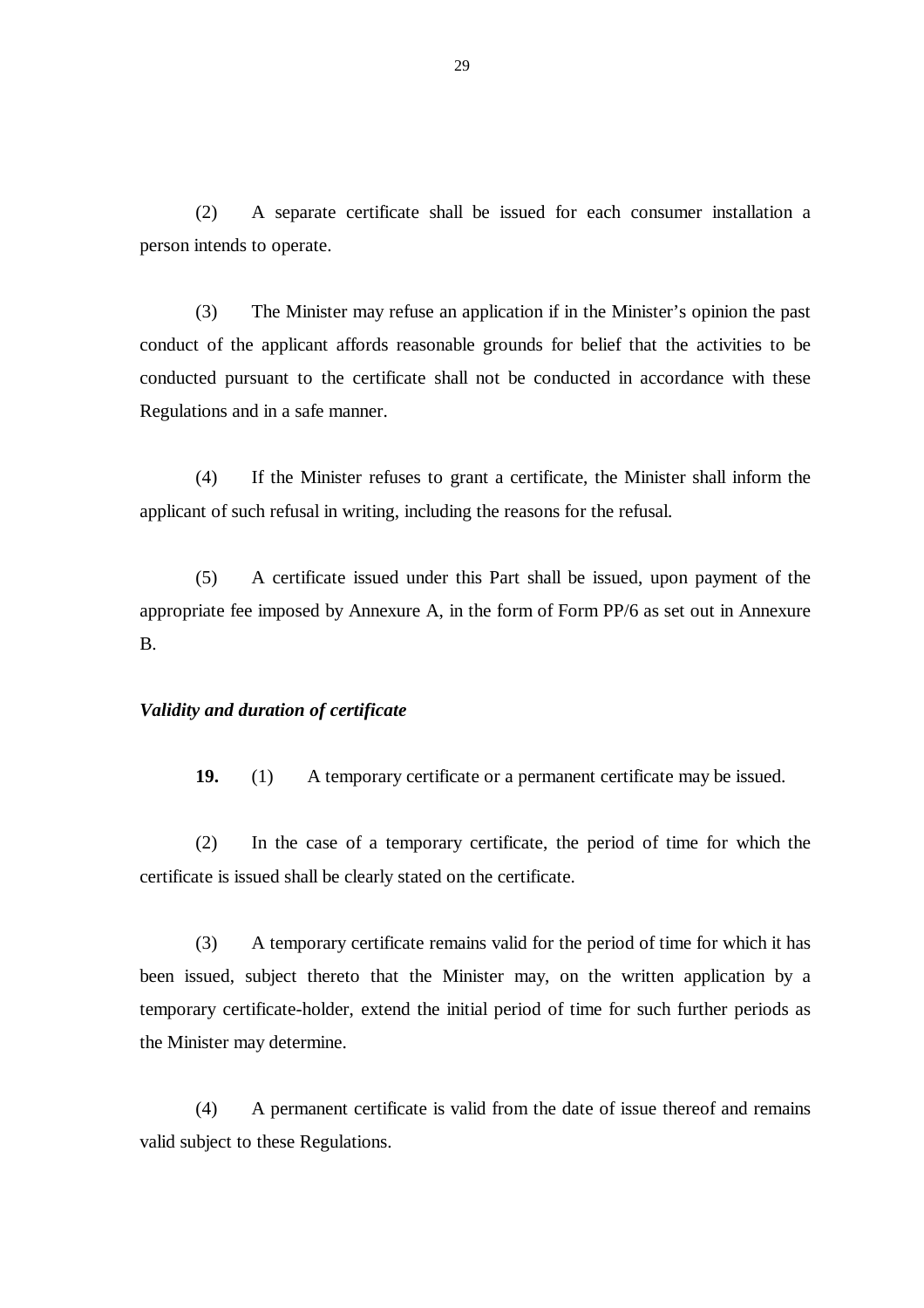#### *Criteria for decisions relating to certificate*

**20.** (1) In making a decision in respect of the grant, issue or amendment or any other matter pertaining to a certificate, the Minister shall take the following matters, in so far as they are applicable, into account :

- (a) The protection of the environment;
- (b) the record of compliance with the Act, these Regulations and other applicable laws by the person with regard to whom the decision shall be made;
- (c) if applicable, the suitability of the site concerned with regard to safety, health, security, hazardous substances, environment and town planning requirements;
- (d) any significant negative impact on the petroleum product retail sale industry;
- (e) any recommendation by a person or body to which the matter has been referred under regulation 26; and
- (f) any other matter relevant to the orderly provision of petroleum products in Namibia.

(2) The Minister may request the person with regard to whom a decision referred to in subregulation (1) has to be made to submit to the Minister information relating to matters mentioned in that subregulation in order to enable the Minister to make an informed decision regarding the grant, issue or amendment or any other matter pertaining to the certificate.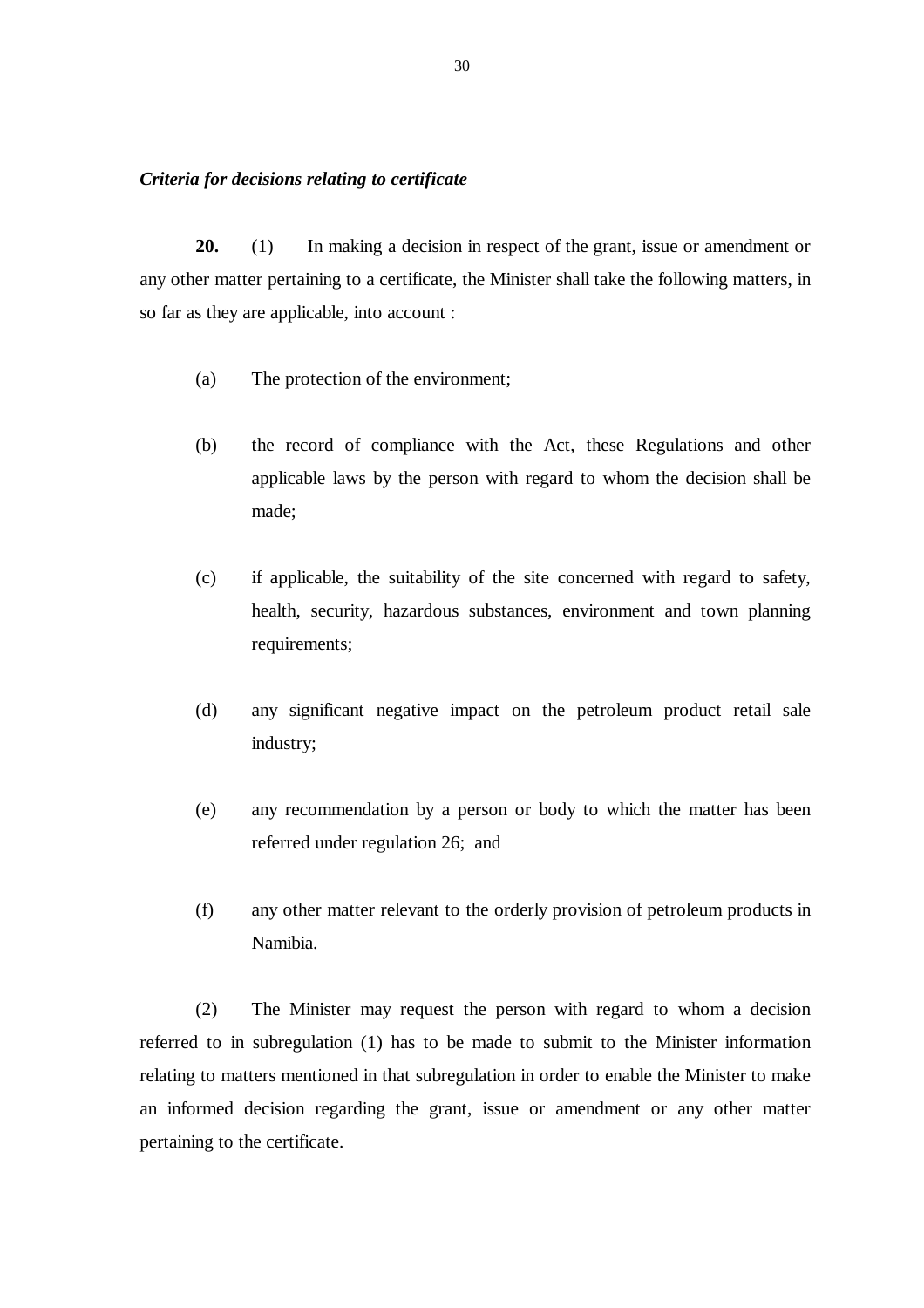# *Conditions of a certificate*

- **21.** (1) The following general conditions apply to all certificates :
- (a) The certificate-holder shall at all times comply with the Act, these Regulations and all other applicable laws, including laws relating to labour, safety, hazardous substances, security, health and environment;
- (b) any fuel purchased pursuant to the certificate may only be used by the certificate-holder for own personal use with regard to own or hired petrol or diesel consuming equipment or own or hired vehicles, and may not be resold;
- (c) no other fuel may be bought pursuant to the certificate other than the type of fuel specified in the certificate;
- (d) the certificate-holder shall inform the Minister as soon as practicable of any dangerous situation arising from the conduct of activities authorised under the certificate, including the steps taken or proposed to be taken by the certificate-holder to rectify such situation or to eliminate or minimise the danger arising from such situation;
- (e) the certificate-holder may not permit any other person to use the certificate to purchase fuel for a person other than the certificate-holder;
- (f) the certificate-holder shall keep such records and submit such information to the Minister as are required by or under these Regulations;
- (g) the certificate-holder shall comply with all provisions of these Regulations relating to petroleum product spills;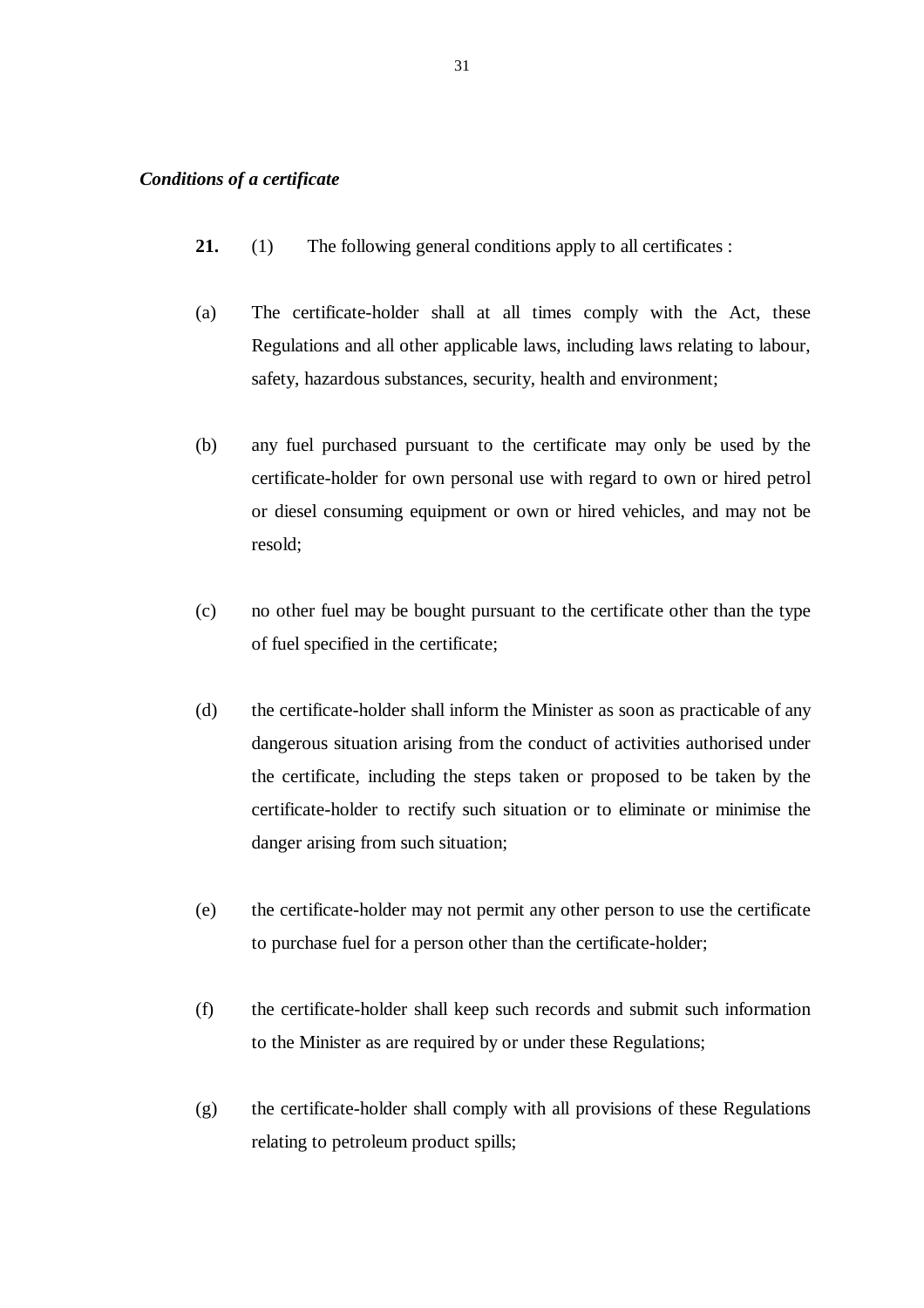- (h) the certificate-holder may not abandon a site otherwise than in accordance with these Regulations; and
- (i) a pump or dispenser operated under the certificate shall have a model and serial number.

 (2) The Minister may make special conditions applicable to a certificate relating to  $-$ 

- (a) the reporting of dangerous situations or accidents;
- (b) the preparation and submission to the Minister of assessments of the safety, health, environment and security risks associated with the activities authorised under the certificate;
- (c) the safe disposal of petroleum products, including the collection and is carding of used oil;
- (d) insurance against, or guarantee for, petroleum product spills which insurance or guarantee cover the cost involved in the cleaning-up of such spills up to an amount not exceeding N\$ 500 000.

# *Exemption*

**22.** Regulation 21(1)(b) shall not apply in respect of the use or purchase of diesel by one contractor from another contractor who has a diesel consumer installationcertificate if such diesel is used in connection with construction works in which both contractors are involved.

#### *Cessation of certificate*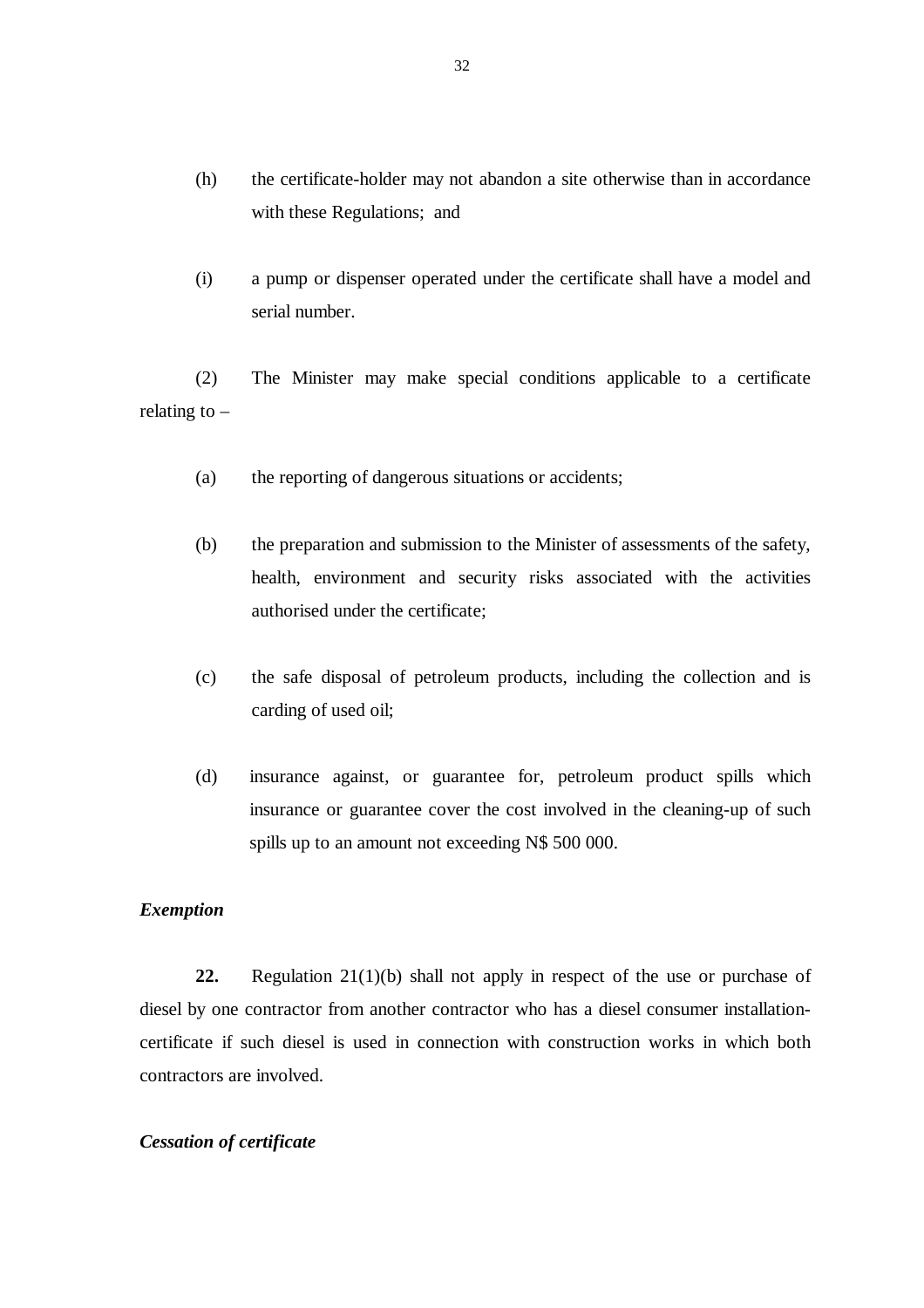**23.** (1) If a certificate-holder whose certificate relates to petrol ceases for a consecutive period of more than three months to have a throughput of 10 000 litres of petrol a month, during the validity of the certificate, the Minister may in terms of regulation 31 cancel that certificate.

 (2) The Minister may on written application by a certificate-holder, exempt such certificate-holder from subregulation (1), if there are good reasons therefor.

#### *Information to be submitted to Minister by certificate-holder*

**24.** (1) A certificate-holder shall supply to the Minister, on written notice by the Minister and within the period specified in the notice -

- (a) any information the Minister may request regarding a dangerous situation and remedial measures taken in respect thereof;
- (b) any information the Minister may request regarding the site where a consumer installation is being operated by the certificate-holder;
- (c) any information the Minister may request in order to enable the Minister to effectively exercise his or her powers under these Regulations;
- (d) confirmation that the consumer installation concerned is still in operation and, in the case of a petrol consumer installation, that for no continuous period of more than three months in the preceding year was the throughput less than 10 000 litres a month.

(2) Every certificate-holder shall submit to the Minister, during the currency of the certificate and not later than 28 February of each year, the total throughput of the type of fuel specified in the certificate for the preceding year or portion of a year, as the case may be.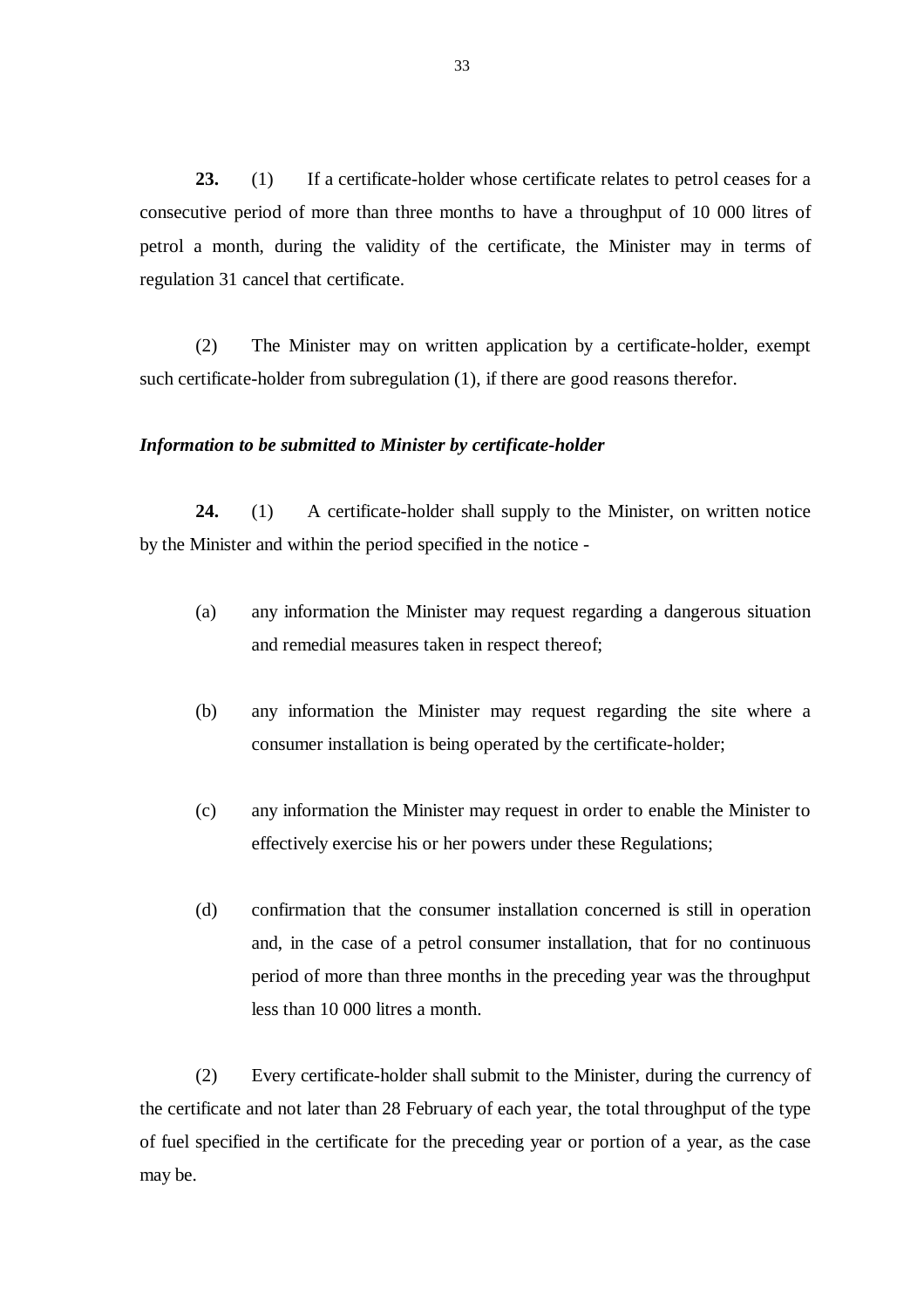# *Part V*

#### *General*

#### *Disqualification for licence and certificate*

**25.** A licence or certificate may not be issued to a person, nor may any person hold a licence or certificate, if such person -

- (a) has during the five years preceding the application for the licence or certificate been convicted of an offence under the Act, or is so convicted during the currency of the licence or certificate, as the case may be; or
- (b) is not a Namibian citizen or is not lawfully resident in Namibia, or, in the case of a body corporate, is not registered in Namibia, as the case may be, or loses his or her Namibian citizenship, or the right to be lawfully resident in Namibia, or, in the case of a body corporate, its registration in Namibia is cancelled, as the case may be; or
- (c) is or becomes, as the case may be, an unrehabilitated insolvent; or
- (d) is or becomes subject to an order of a competent court declaring such person to be mentally ill or disordered, as the case may be.

#### *Referral of applications*

**26.** (1) Unless otherwise provided in these Regulations, the Minister may refer an application for the issue or amendment of a licence or certificate, if such issue or amendment may have an impact on the environment, to the Ministry of Environment and Tourism for its written recommendation.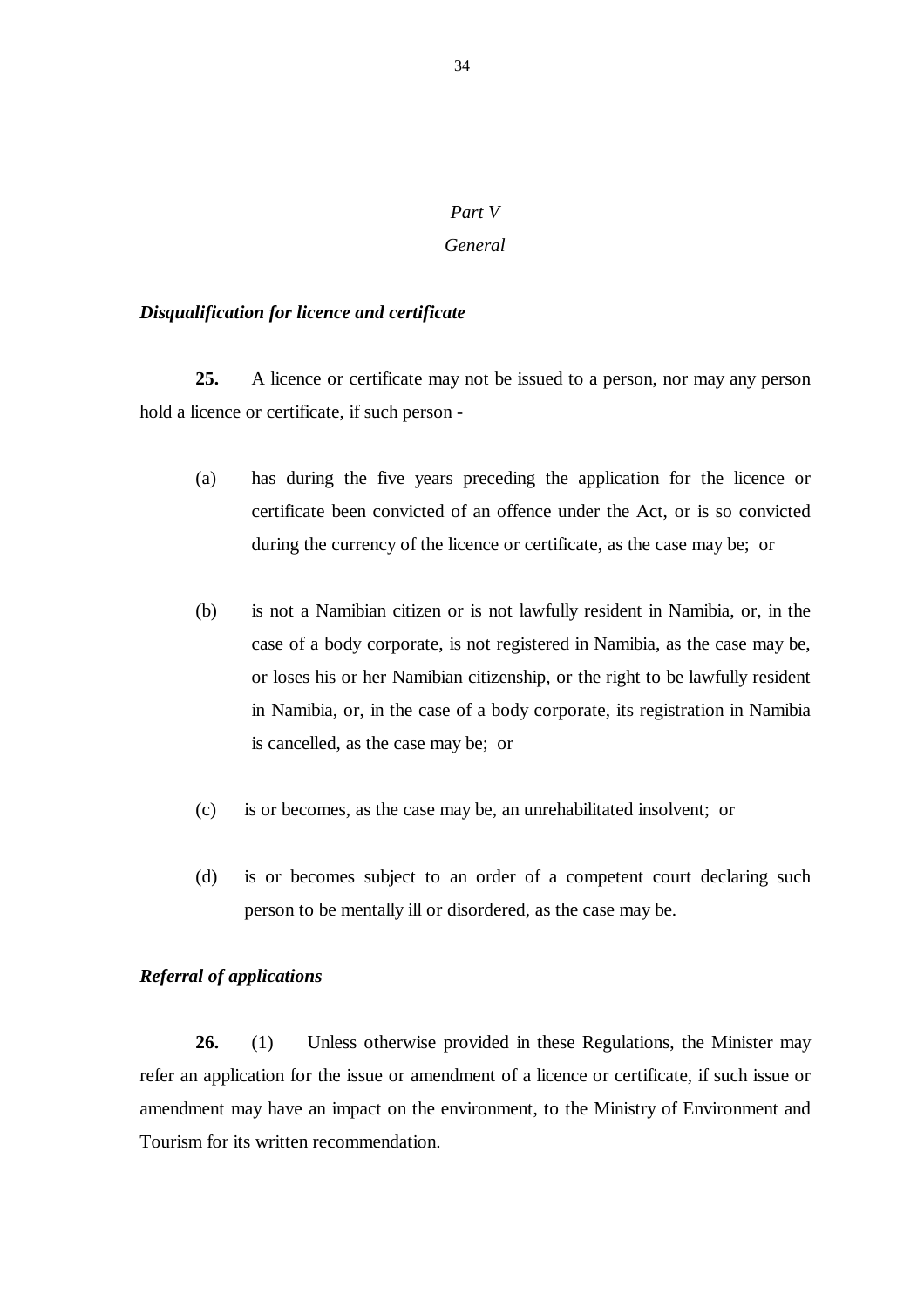(2) The Ministry of Environment and Tourism shall provide the recommendation within a period of 21 days after receiving a request thereto from the Minister, and shall supply written reasons for such recommendation.

 (3) If the Ministry of Environment and Tourism fails to provide a recommendation within a period of 21 days after having been requested thereto, the Minister may proceed with the application without such recommendation.

 (4) The Minister may refer an application for the issue or amendment of a licence or certificate to any other relevant body or person for the written recommendation by such body or person if the Minister deems it necessary, and subregulations (2) and (3) apply with the necessary changes to a referral under this subregulation.

- (5) If the Minister, in making a decision under this Chapter -
- (a) grants an application contrary to the recommendation by a person or body to which the matter has been referred under regulation 26; or
- (b) refuses an application contrary to the unanimous recommendations of the persons or bodies to which the matter has been referred under regulation 26,

the Minister shall give the reasons for the decision in writing at the time of making the decision and, on application by any person, provide the person with a copy of the written reasons.

#### *Abandonment of premises*

**27.** (1) Subject to subregulation (6), if a licence-holder or certificateholder, for whatever reason, including the closing down of the business to which the licence or certificate relates or a change of premises, wishes to abandon the relevant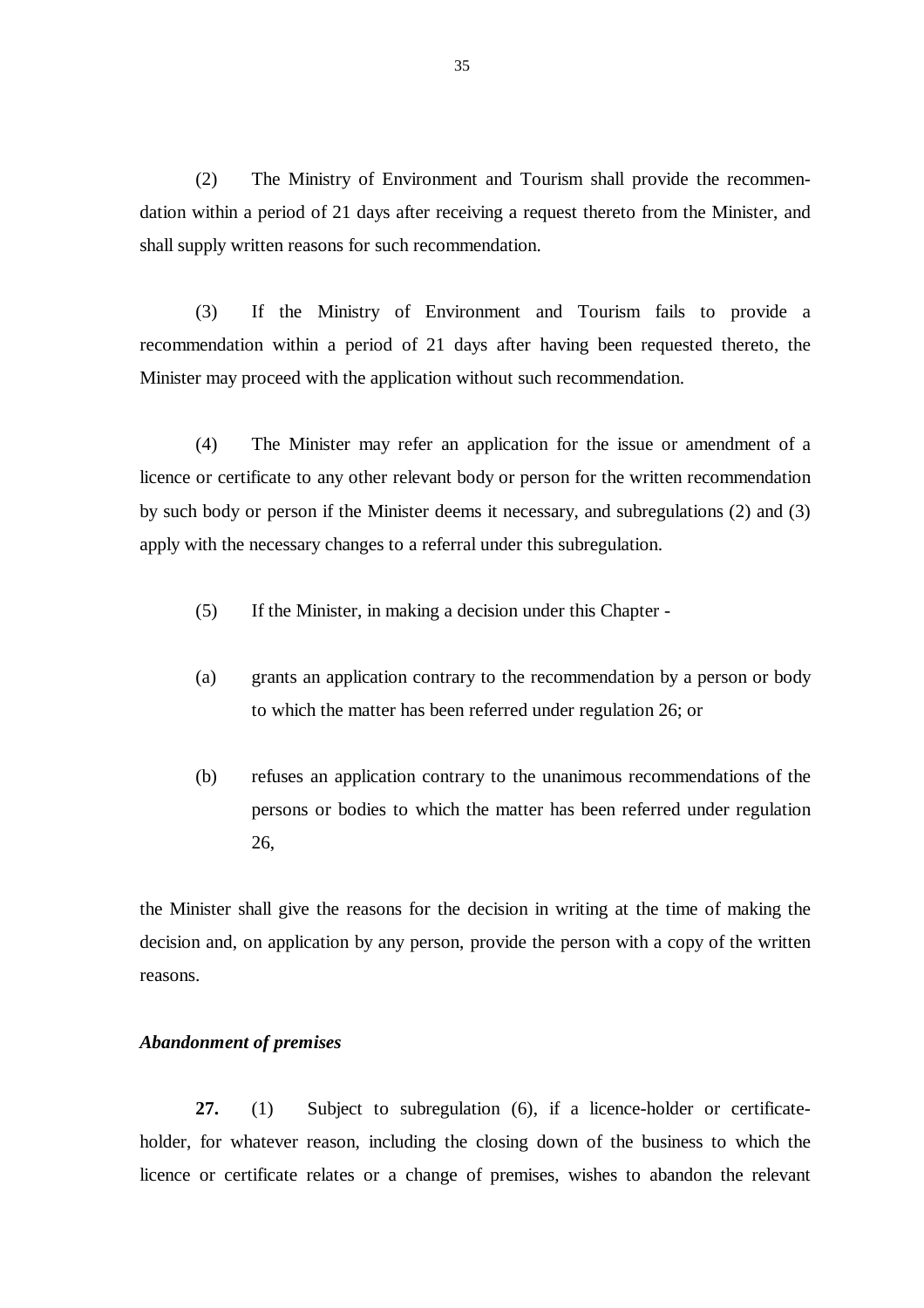premises, the licence-holder or certificate-holder shall by written notice inform the Minister of the intended date of closure, change or abandonment at least one month prior to such intended date.

(2) In the case of a change of relevant premises referred to in subregulation (1), the provisions of regulation 30 shall in addition be complied with.

 (3) After receipt by the Minister of a notice in terms of subregulation (1), an inspector, or other competent person authorised thereto by the Minister, shall inspect the relevant premises in order to determine whether such premises has been sufficiently restored with regard to the petroleum activities conducted thereon in order not to pose a threat to the environment or the safety and health of the public.

 (4) Pursuant to subregulation (3), an inspector, or other competent person referred to in that subregulation, shall issue a certificate of compliance in the form of Form PP/7 as set out in Annexure B.

(5) For the purposes of this regulation, "restore" means -

- (a) the return of the relevant premises, but in the case of a consumer installation, only that part or parts of a site where activities relating to petroleum products were conducted, to its original or its natural state; or
- (b) the rendering of the relevant premises, or part or parts of a site, compatible with its intended after-use after cessation of petroleum-related activities thereon,

and includes the removal of buildings, structures, plant and debris, establishment of compatible contours and drainage, replacement of top soil, re-vegetation, slope stabilisation and infilling of excavations.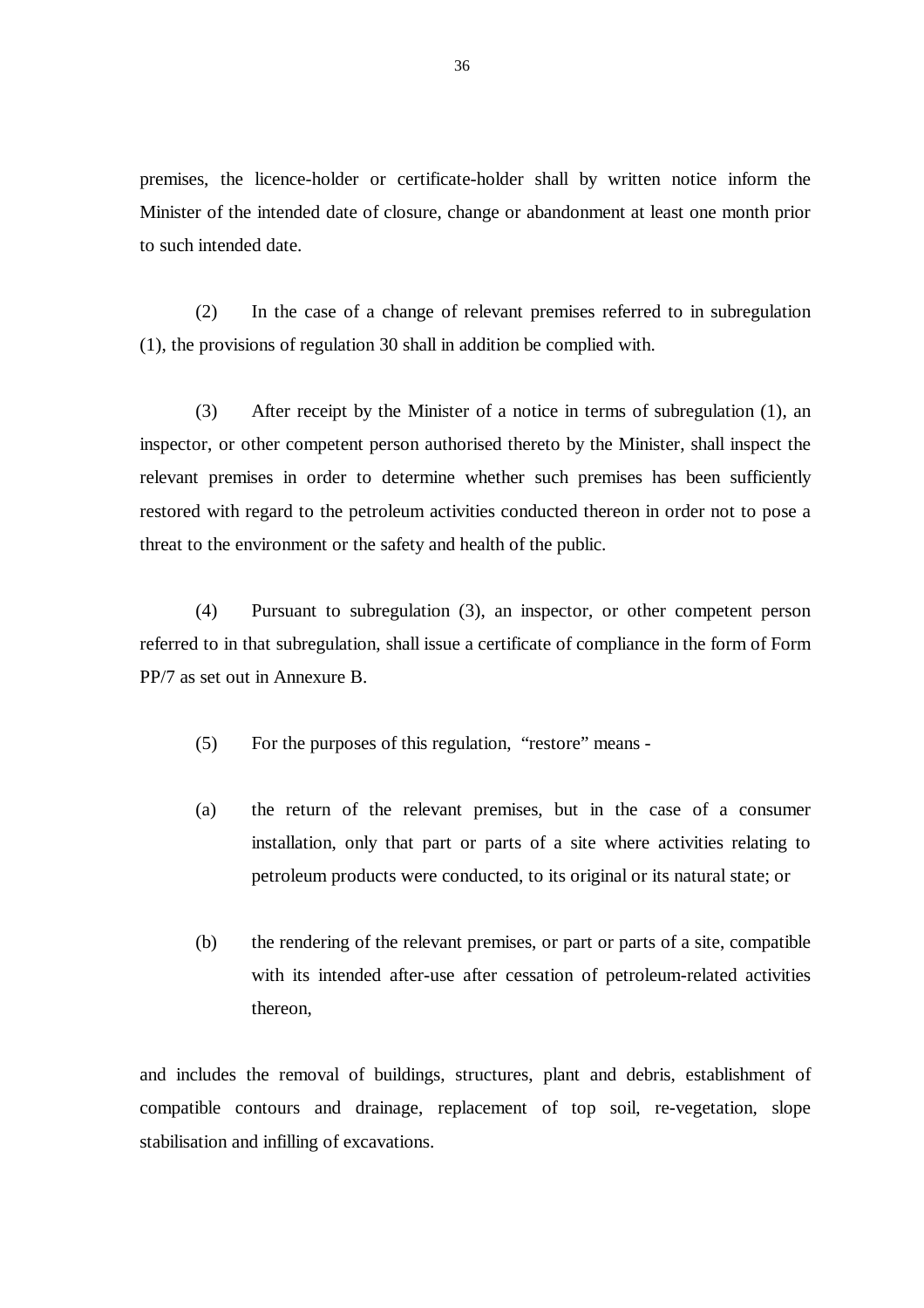- (6) This regulation applies only -
- (a) with regard to wholesale licence-holders, in the case where the wholesale licence-holder is the last person to abandon the relevant premises;
- (b) with regard to certificate-holders, in the case where the consumer installation to which the certificate relates, is permanently fixed to the ground.

#### *Application for duplicate licence or certificate*

**28.** (1) When a licence or certificate has been lost, damaged or destroyed the holder thereof may apply to the Minister for a duplicate thereof.

 (2) An application for a duplicate licence shall be made to the Minister in the form of Form PP/8 as set out in Annexure B, and shall be accompanied by the appropriate fee imposed by Annexure A.

(3) The Minister may grant an application made in terms of subregulation (2).

 (4) A duplicate licence or certificate, as the case may be, issued under this regulation shall be in the form of the original licence or certificate, as the case may be, but shall on the front of it be clearly marked "DUPLICATE".

#### *Licence and certificate not transferable*

**29.** (1) A wholesale licence or certificate is not transferable.

 (2) A retail licence is not transferable except by way of amendment of the licence under regulation 30.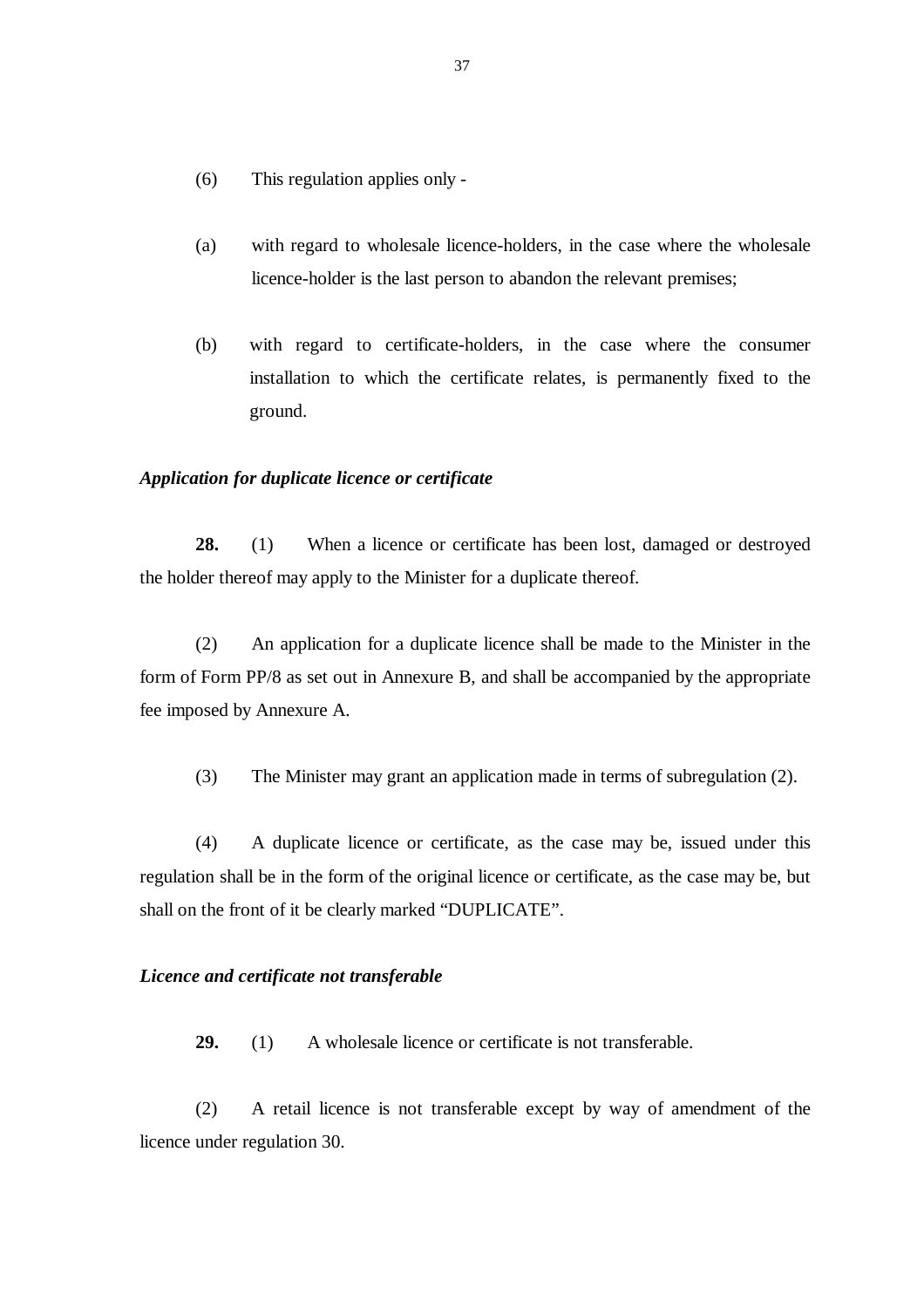#### *Amendment of licence or certificate*

**30.** (1) If any information on a licence or certificate is to be changed, the licence-holder or certificate-holder shall prior to such change apply to the Minister for an amendment of the licence or certificate, as the case may be.

- (2) If any such change of information relates–
- (a) to a change of the relevant premises, the provisions of regulation 27 shall be complied with; or
- (b) in the case of a retail licence, to a change in the name of the operator, the records required in terms of regulation 4(2) shall be supplied with regard to the proposed new operator, and the proposed new operator shall complete Form PP/1 as set out in Annexure B, in as far as it is applicable, together with the application for an amendment.

 (3) Notwithstanding regulation 31(4) and (5), if a retail licence-holder operates a retail outlet in terms of an agreement with a wholesaler that is the owner of such retail outlet, that wholesaler may in the following circumstances apply for a change in the name of the operator, whether to that of the wholesaler or to any other operator :

- (a) If the agreement between the wholesale licence-holder and retail licenceholder is terminated due to breach of contract by the retail licence-holder;
- (b) if the retail licence-holder surrenders the retail licence in accordance with regulation 31(1) without the prior approval of that wholesale licenceholder;
- (c) if the retail licence-holder's licence is suspended or cancelled under regulation 31(2); or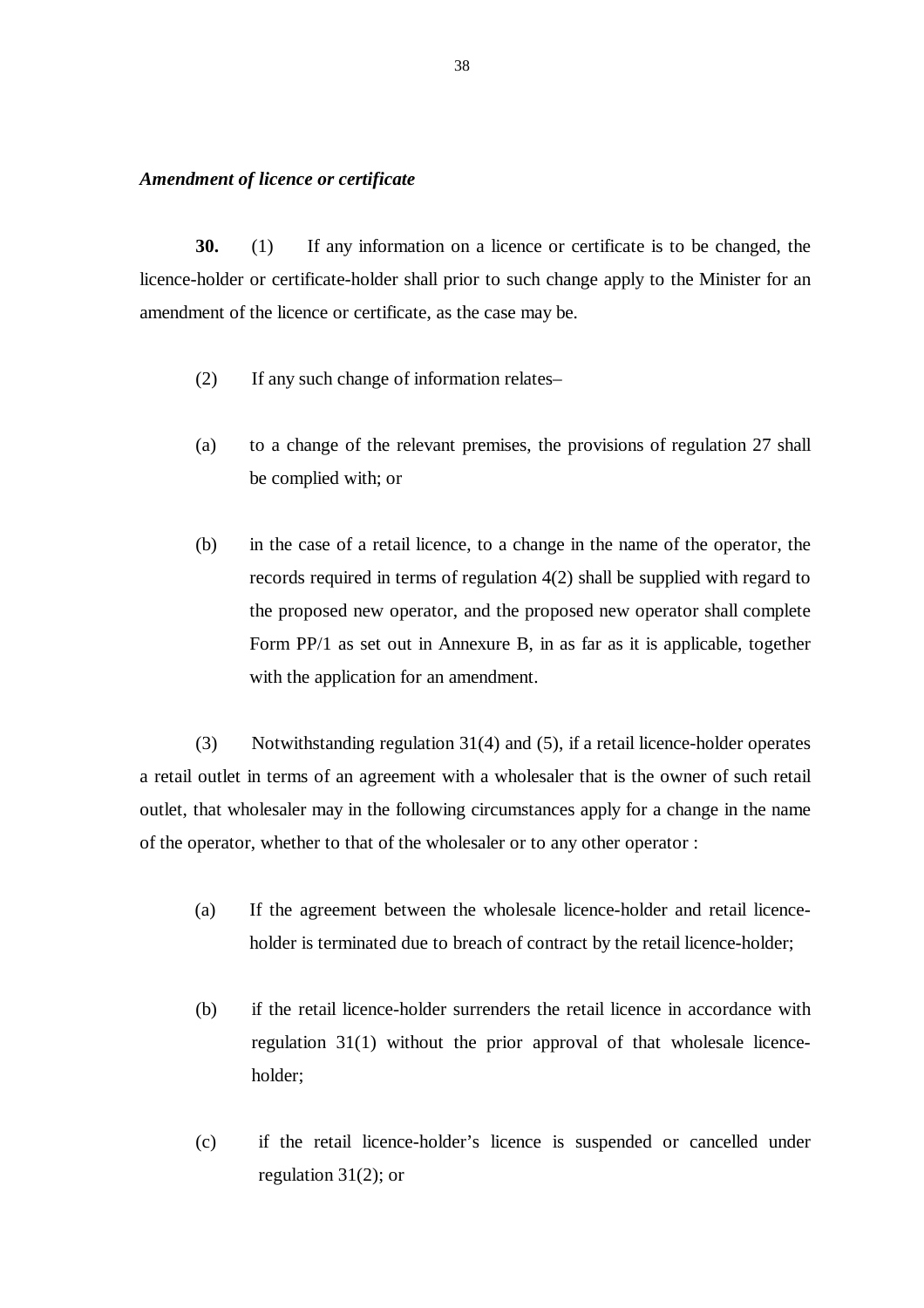(d) if the retail licence ceases to have effect because the retail licence-holder became subject to a disqualification set out in regulation 25,

subject thereto that if application for the amendment of the retail licence has not been effected prior to an event set out in paragraphs (a), (b), (c) or (d), such wholesaler shall forthwith after the occurrence thereof apply for the amendment of the relevant retail licence and shall be deemed to be the holder of that retail licence from the date of occurrence of such event until the date of amendment of the retail licence.

- (4) The Minister may at the Minister's own initiative -
- (a) substitute, add, remove or amend a special condition of a licence or certificate;
- (b) amend a licence or certificate if it has come to the knowledge of the Minister that any particulars of a licence or certificate has changed and the licence-holder or certificate-holder has failed to inform the Minister thereof or if any other sufficient cause exists.

 (5) An application for the amendment of a licence or certificate shall be made to the Minister in the form of Form PP/9 as set out in Annexure B, and shall be accompanied by the appropriate fee imposed by Annexure A.

 (6) If the Minister amends a licence or certificate on own initiative, the Minister shall within a period of 14 days after such amendment in writing inform the holder thereof of such amendment.

- (7) An amendment may be effected –
- (a) by endorsement of the licence or certificate; or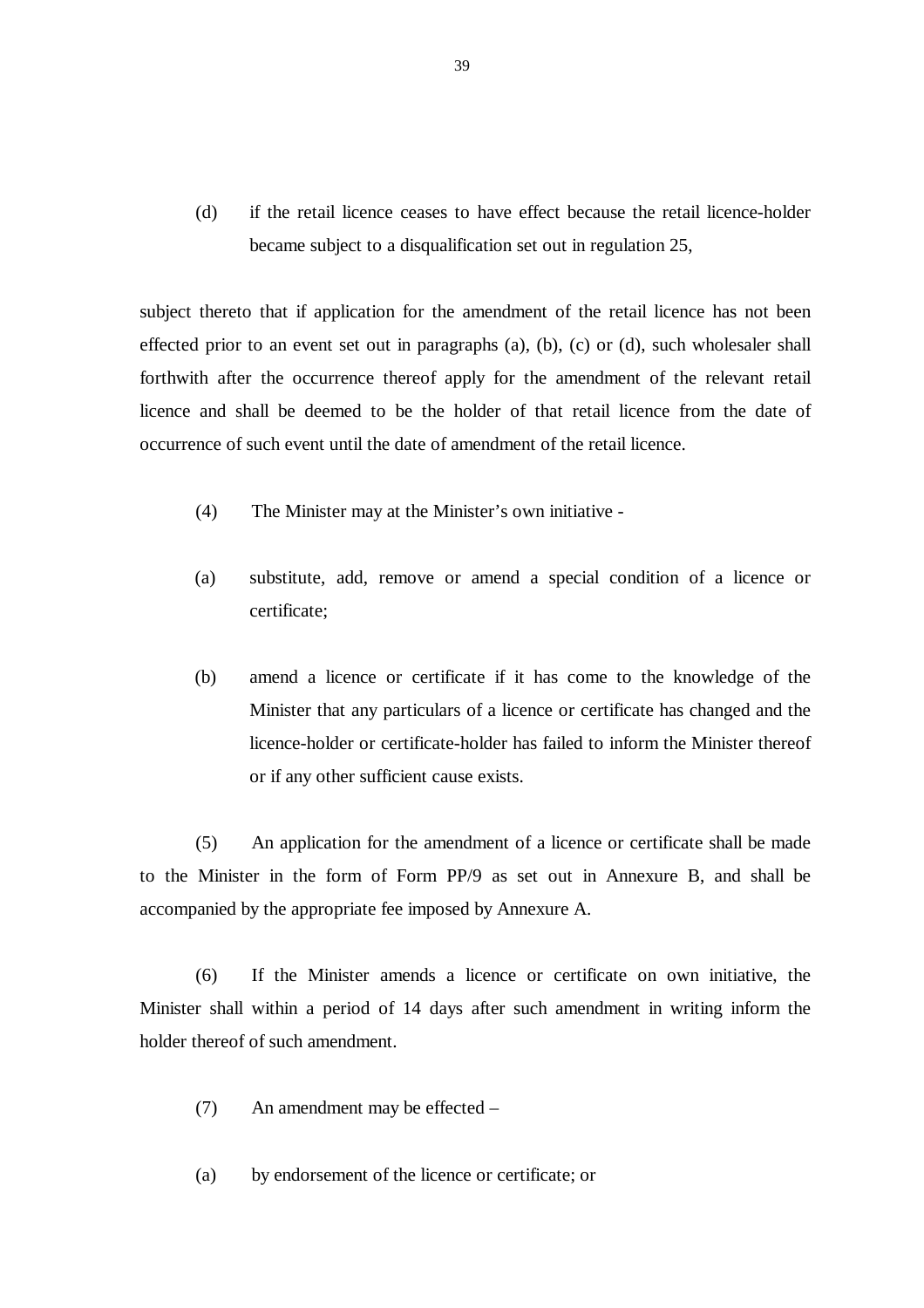(b) by notice in writing to the licence-holder or certificate-holder.

#### *Surrender, suspension, cancellation or ceasing of effect of licence or certificate*

**31.** (1) Subject to regulation 27, a licence-holder or certificate-holder may at any time by notice in writing to the Minister surrender the licence or certificate.

 (2) If a licence-holder or certificate-holder fails to comply with any provision of these Regulations or any condition of the licence or certificate, or contravenes any such provision or condition, as the case may be, the Minister may, notwithstanding any other penalty which may be imposed under the Act or any other law and subject to subregulation (3) -

- (a) cancel the licence or certificate; or
- (b) suspend the licence or certificate for such period of time as the Minister may deem appropriate.
- (3) The Minister may not cancel or suspend a licence or certificate unless -
- (a) the Minister has by written notice informed the licence-holder or certificateholder of the Minister's intention to cancel or suspend such licence or certificate –
	- (i) setting out the particulars of the alleged failure or contravention; and
	- (ii) calling upon the licence-holder or certificate-holder to make such representations to the Minister as such holder may deem necessary or expedient within a period of 30 days after the date of such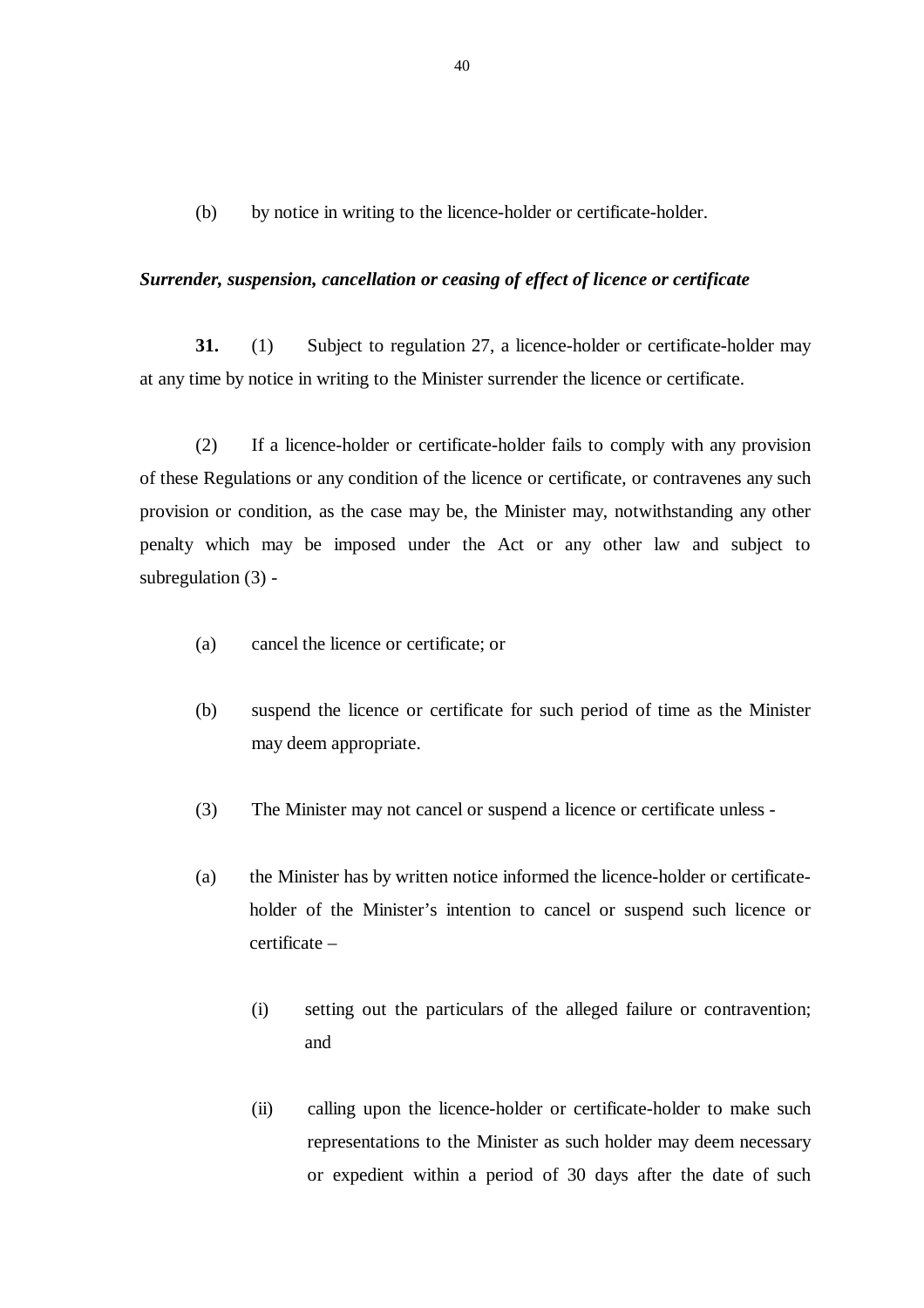notice;

- (b) the Minister has taken into account
	- (i) any steps taken by such licence-holder or certificate-holder to remedy the failure or contravention concerned or to prevent any such failure or contravention from being repeated;
	- (ii) any other matters submitted to the Minister by way of the representations made under paragraph (a).

 (4) The effect of a suspension of a licence or certificate is that no act may be legally performed thereunder until such suspension has been lifted.

- (5) A licence or certificate ceases to have effect if -
- (a) the licence-holder or certificate-holder becomes subject to a disqualification set out in regulation 25;
- (b) the licence or certificate is surrendered in terms of subregulation (1) of this regulation; or
- (c) the licence is cancelled.

(6) If a licence or certificate ceases to have effect, the licence-holder or certificate-holder shall surrender the licence or certificate to the Minister within a period of 14 days from the date on which it so ceased to have effect.

## *Display of licence or certificate*

**32.** A licence-holder or a certificate-holder shall display the original licence or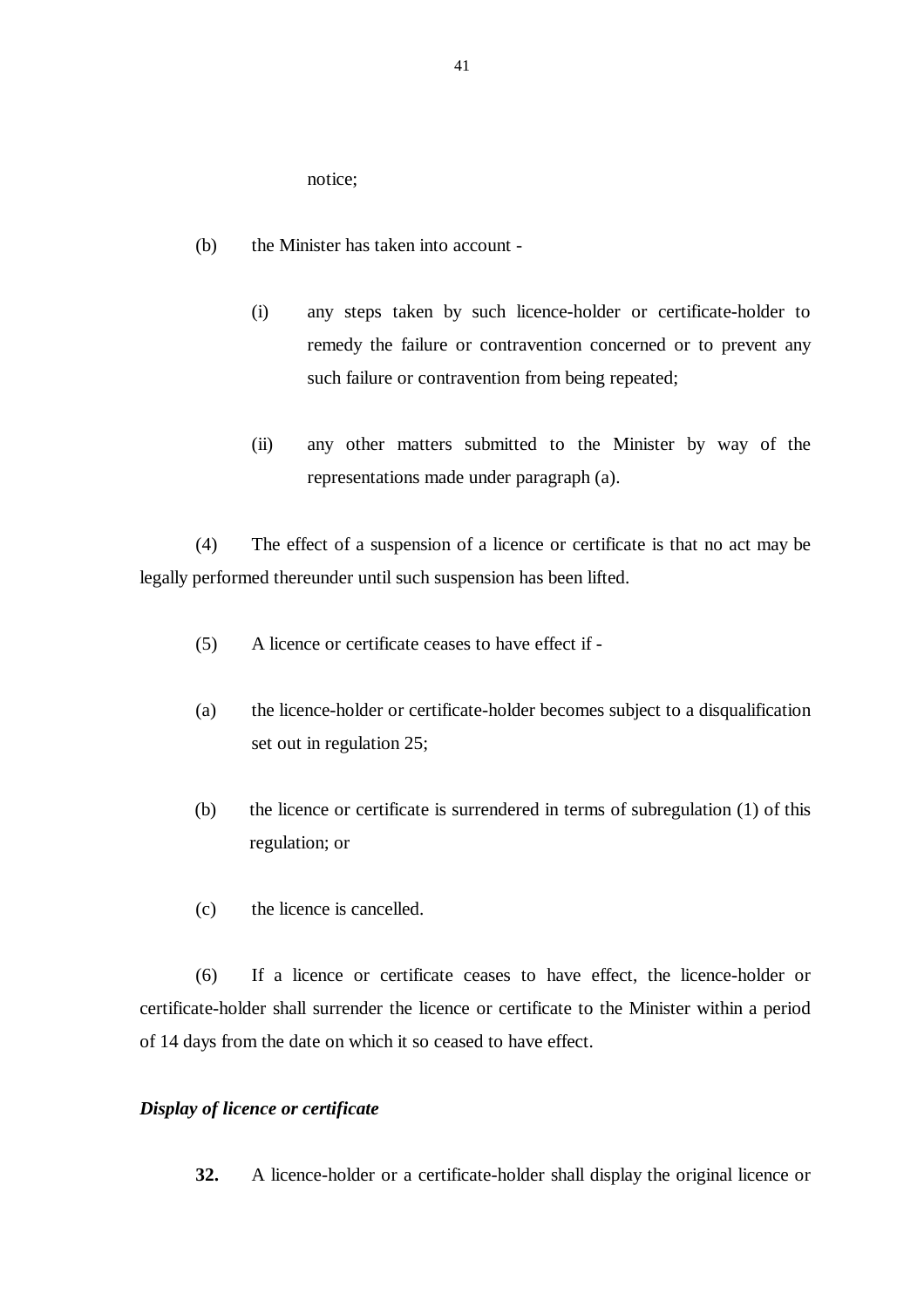certificate in or on a conspicuous place -

- (a) in the case of a retail licence-holder, in any part of the licensed premises;
- (b) in the case of a wholesale licence-holder, at the official place of business of such licence-holder in Namibia;
- (c) in the case of a certificate-holder, in any part of the site or the consumer installation, or at the official place of business of such certificate-holder in Namibia.

#### *Minister to make decision within reasonable time*

**33.** (1) If the Minister makes a decision under these Regulations regarding the issue, grant, amendment or any other matter pertaining to a licence or certificate, the Minister shall make such decision within a reasonable period of time.

 (2) If a decision regarding the grant or issue of a licence or certificate is not made within a period of 60 days after the lodging of an application, the Minister shall furnish, at the written request of the person in respect of whom the decision has to be made, such person with written reasons for the delay.

# **CHAPTER 3 PROHIBITIONS, DUTIES, SPECIFICATIONS, STANDARDS, SAFETY AND ENVIRONMENT**

*Part I* 

*Prohibitions*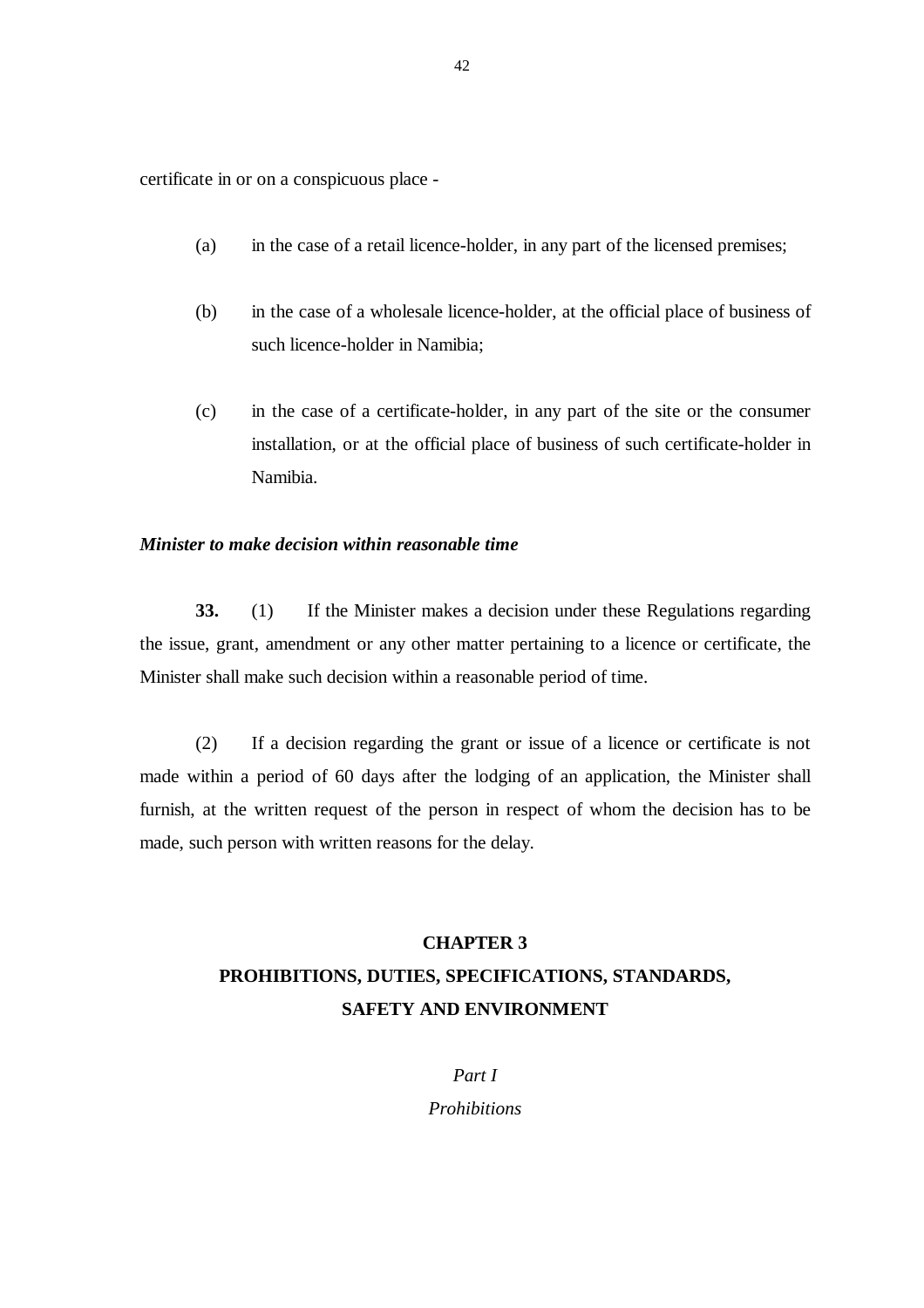#### *Falsely claiming to hold a licence or certificate*

**34.** Any person who falsely claims or purports to be a licence-holder or a certificate-holder, as the case may be, shall be guilty of an offence.

#### *Sale of fuels*

**35.** (1) No retail licence-holder may dispense any fuel directly into the tank of a fuel driven vehicle or vessel otherwise than against payment in cash, and no person shall receive fuel from a retail licence-holder so dispensing it to such person directly into the tank of such vehicle or vessel otherwise than against payment in cash.

 (2) A person shall only with the written permission of the Minister use gas to propel a vehicle or a vessel, other than a fork lift, along any public road.

- (3) For the purpose of this regulation -
- (a) "payment in cash" means
	- (i) payment in notes or coins which are legal tender in Namibia;
	- (ii) payment by cheque which is not post-dated and which is drawn on a current account with a banking institution registered as such in terms of the Banking Institutions Act, 1998 (Act No. 2 of 1998);
	- (iii) payment by traveller's cheque;
	- (iv) payment by postal order or money order;
	- (v) payment by any instrument–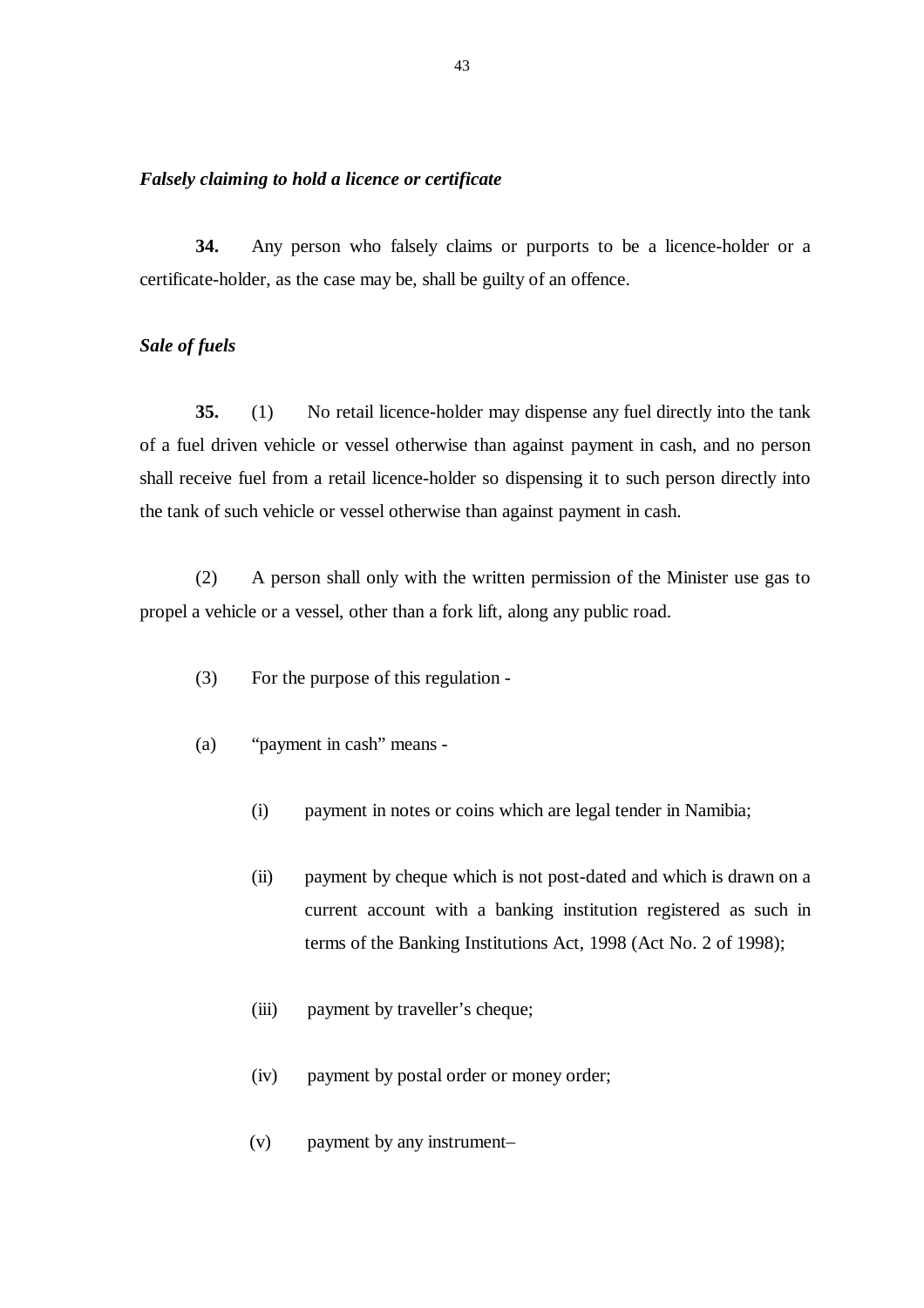- (aa) which is payable on demand;
- (bb) which may be deposited with any banking institution referred to in subparagraph (ii); and
- (cc) which may be cleared through the ordinary settlement process of the banking system; or
- (vi) an advance payment made to the retail licence-holder concerned : Provided that the amount of fuel purchased may not exceed the amount of such advance payment : Provided further that if the amount payable in respect of fuel purchased pursuant to an advance payment exceeds such advance payment, the difference between the two amounts shall be paid within a period of 30 days after the end of the month during which such purchases so exceeds the amount deposited; and
- (b) "gas" means liquid or non-liquid gas which can be used as fuel for the operation of a spark ignition engine.

 (4) Any person who contravenes, or fails to comply with, any provision of this regulation shall be guilty of an offence.

# *Prohibition of benefits*

- **36.** (1) No retail licence-holder may -
- (a) supply or offer to supply petrol at a retail outlet other than by way of sale at the price determined under the Act; or
- (b) as a condition of or as a result of any sale of petrol at a retail outlet give or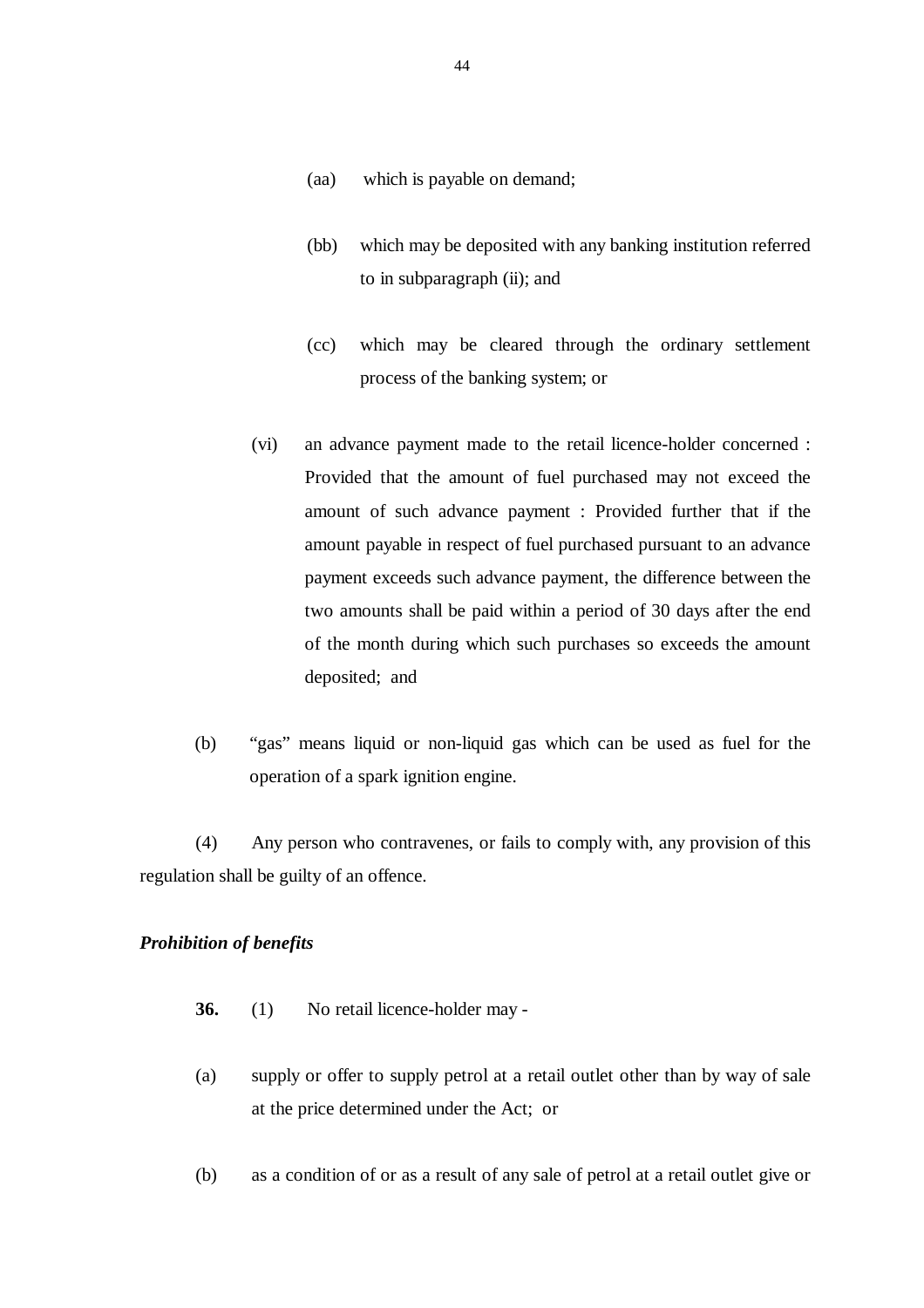offer any benefit to any consumer.

- (2) For the purpose of this regulation, "benefit" means –
- (a) any money, article, service or concession having a commercial value; or
- (b) anything whatsoever, which, either by itself or in conjunction with any other thing or with the performance of any act, entitles or purports to entitle the recipient thereof to receive such money, article, service or concession, or to participate in any competition.

#### *Prohibition of self-service*

**37.** (1) No retail licence-holder shall sell fuel at any retail outlet and no person shall purchase fuel at any retail outlet in terms of any business practice, method of trading, agreement, arrangement or understanding according to which the sale of fuel at a retail outlet is effected in accordance with a system of self-service.

 (2) No wholesaler shall supply fuel to any retail outlet if fuel is sold at such retail outlet in a manner prohibited in subregulation (1).

 (3) Any person who contravenes, or fails to comply with, any provision of this regulation shall be guilty of an offence.

#### *Prohibition of mixing or blending of petroleum products*

**38.** If the Minister has under regulation 44 applied an approved specification with regard to the composition of a petroleum product, no licence-holder may sell such petroleum product or a mixture or blend of such petroleum product if such petroleum product or mixture or blend does not comply with the approved specification.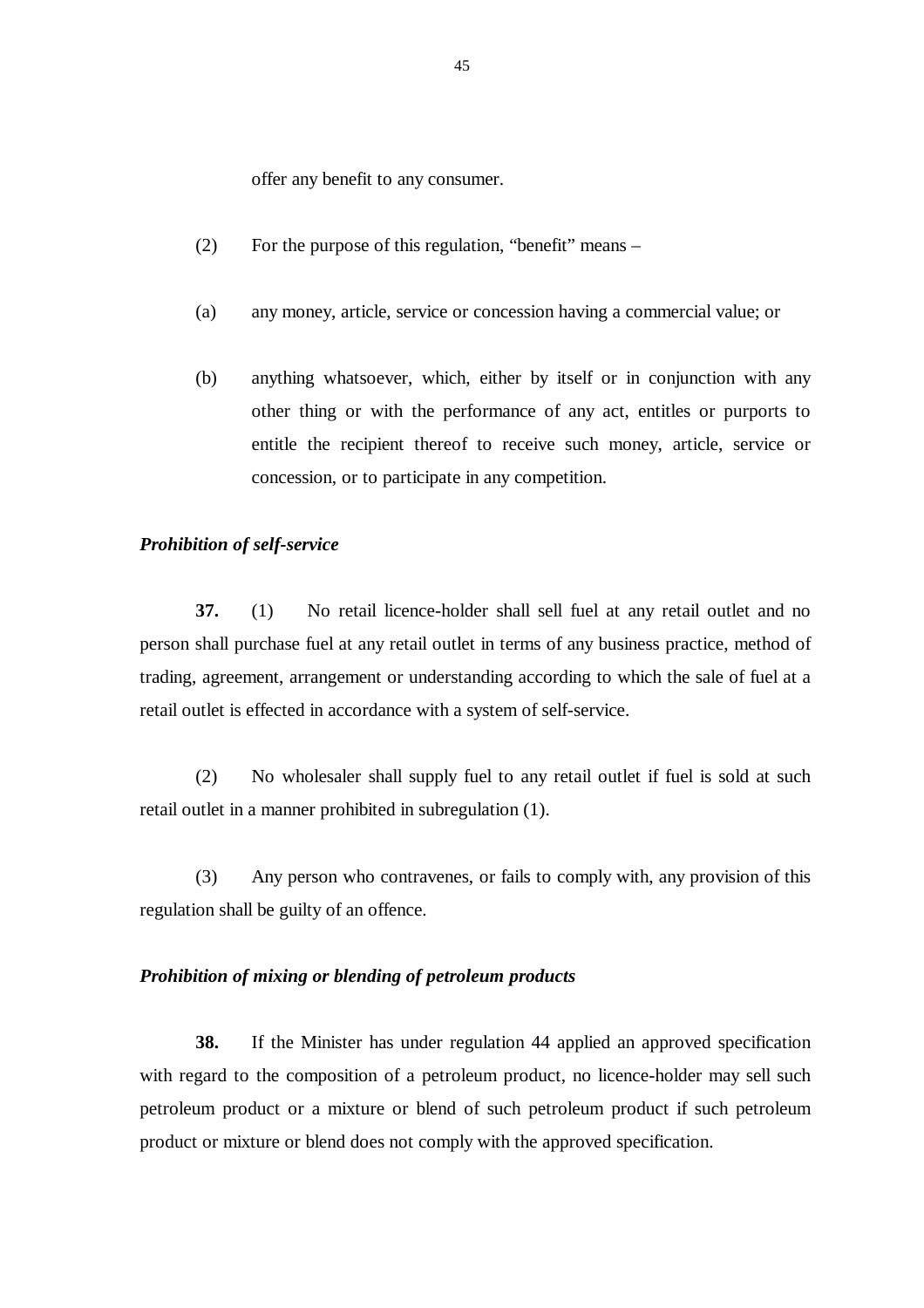#### *Containers used to store or convey petroleum products*

**39.** (1) No person shall use any container for purposes of the storage or conveyance of a petroleum product unless such container is completely leakproof and spillproof, and otherwise suitable and safe for such storage and conveyance.

 (2) No person shall use a container in which a petroleum product was stored, as a water trough or for any other purpose which poses or may pose a risk of significant -

- (a) environmental harm; or
- (b) harm with regard to the safety or health of any person or animal.

 (3) Any person who contravenes, or fails to comply with, any provision of this regulation shall be guilty of an offence.

#### *Part II*

# *General Duties*

#### *General duty with regard to safe handling and disposing of petroleum products*

**40.** (1) Every person shall take, in the storing, keeping, handling, conveying, using or disposing of any petroleum product, such precautions and exercise such care as are reasonable in the circumstances in order -

- (a) to avoid endangering the safety or health of any person, or the safety of any person's property; and
- (b) to prevent risk of significant environmental harm.
- (2) Any person disposing of a petroleum product shall do so in a manner and at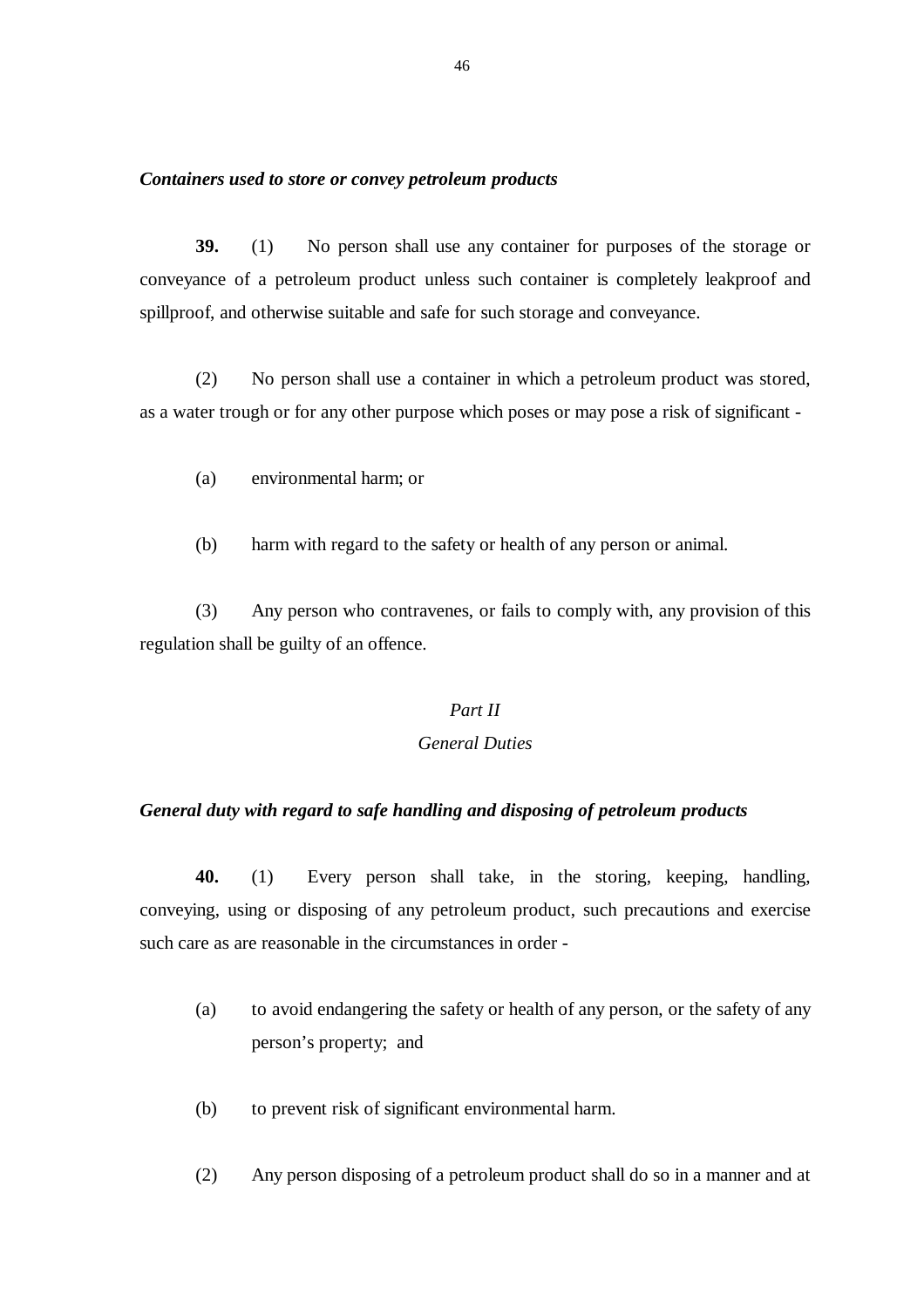a place intended for the safekeeping or dumping thereof in accordance with good petroleum industry practices and other applicable laws relating to the safekeeping and dumping of petroleum products.

#### *Duty in relation to buildings, roadworks, structures and plant*

**41.** (1) All buildings, roadworks, structures and plant erected or used in connection with petroleum products by a licence-holder or certificate-holder shall comply with these Regulations and all other applicable laws.

 (2) Buildings, roadworks, structures and plant used in connection with petroleum products by a licence-holder or certificate-holder shall be erected, executed and maintained in such a manner as -

- (a) to avoid endangering the safety or health of any person, or the safety of any person's property; and
- (b) to prevent the risk of significant environmental harm.

#### *Further duties in relation to plant*

**42.** (1) This regulation applies to plant that is used, or that is reasonably expected to be used, by licence-holders and certificate-holders in connection with petroleum products.

 (2) For the purposes of this regulation, plant is in an environmentally sound condition if it is in a condition that does not give rise to a risk of significant environmental harm.

 (3) A licence-holder, certificate-holder or other person who is in charge of plant to which this regulation applies shall -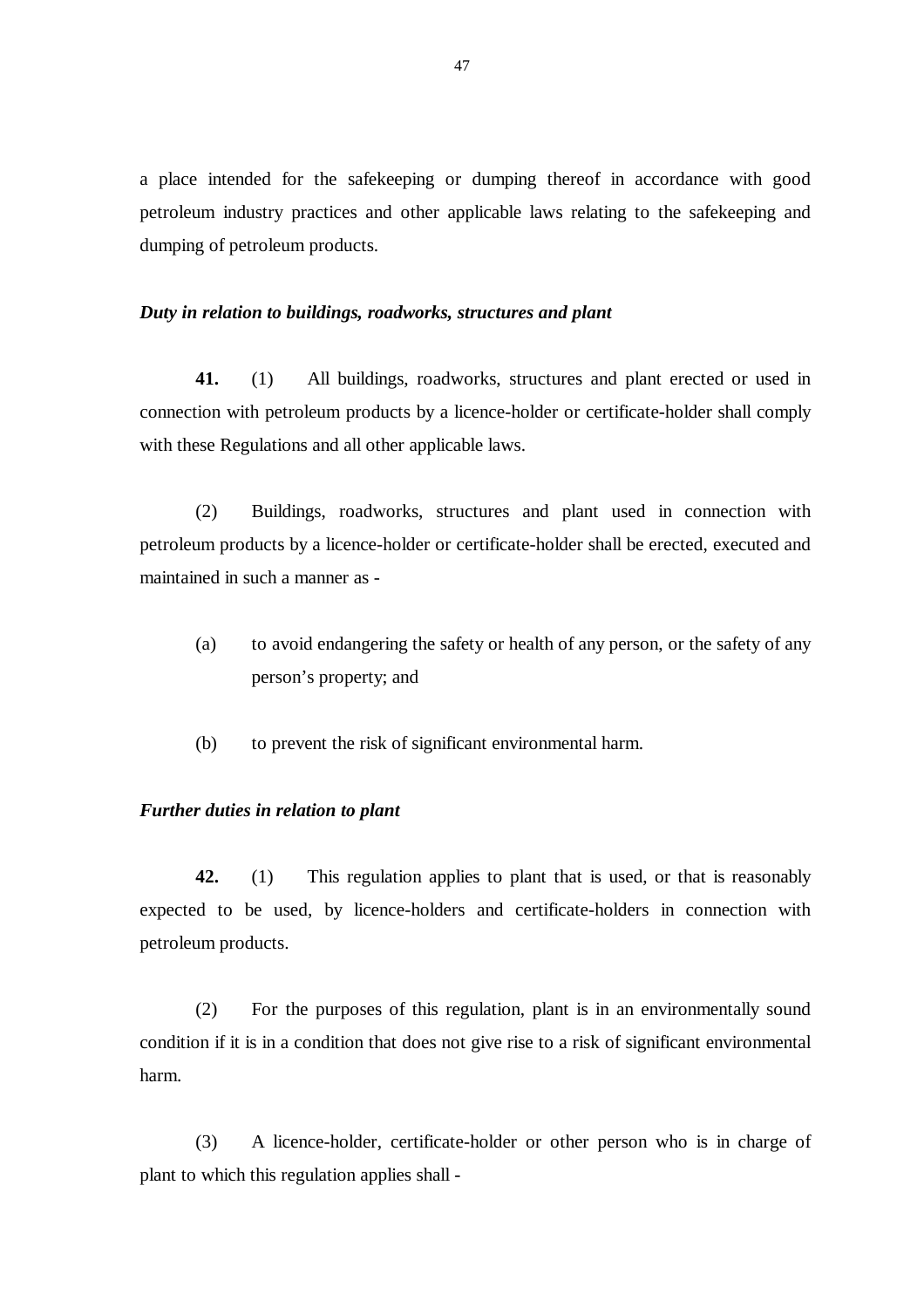- (a) take such precautions, including preventative measures, and exercise such care as are reasonable in the circumstances in order to ensure that the plant is in a safe and environmentally sound condition when it is used in connection with petroleum products; and
- (b) ensure that the plant is in a safe and environmentally sound condition when it is not in use.

(4) A licence-holder, certificate-holder or other person who uses plant to which this regulation applies shall -

- (a) ensure that the plant is in a safe and environmentally sound condition; and
- (b) take such precautions and exercise such care as are reasonable in the circumstances in order –
	- (i) to avoid endangering the safety or health of any other person, or the safety of any person's property; and
	- (ii) to prevent the risk of significant environmental harm, whether during the use of the plant, or as a result of the use of the plant; and
- (c) ensure that the plant is left in a safe and environmentally sound condition after use.

(5) A licence-holder, certificate-holder or other person who performs, or who supervises the performance of, work on, or in relation to, plant to which this regulation applies shall take such precautions and exercise such care as are reasonable in the circumstances in order -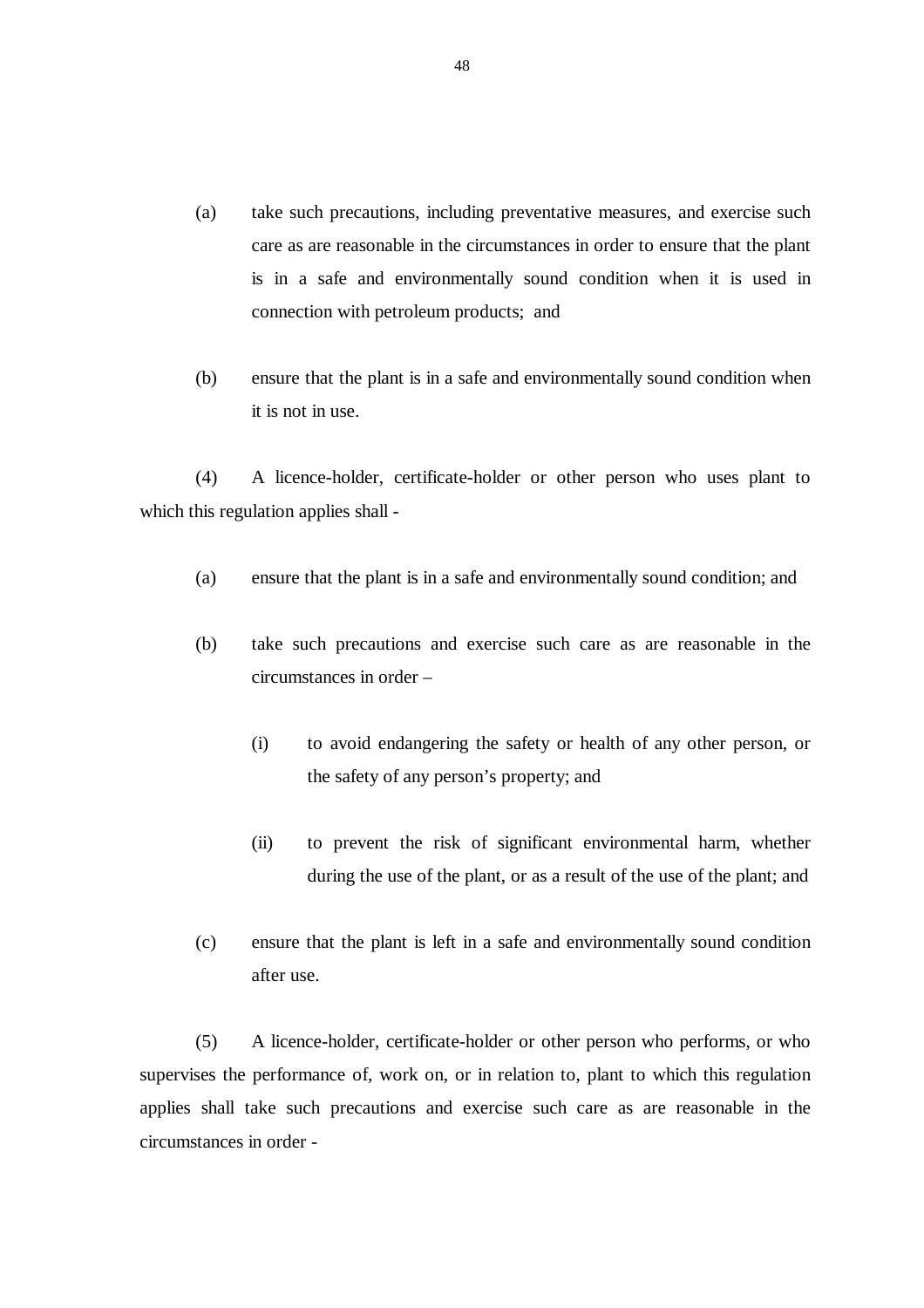- (a) to avoid endangering the safety or health of any other person, or the safety of any person's property; and
- (b) to prevent the risk of significant environmental harm, whether during the performance of the work, or as a result of the performance of the work.

#### *Duty with regard to correct measurements*

**43.** (1) A licence-holder or other person using a measuring instrument for trade in petroleum products shall at all times ensure that such measuring instrument is correct and complies with the requirements of the Trade Metrology Act, 1973 (Act No. 77 of 1973).

 (2) Any person who contravenes or fails to comply with any provision of subregulation (1) shall be guilty of an offence.

# *Part III*

#### *Specifications and Standards*

#### *Approval of specifications and standards*

**44.** (1) The Minister may, by notice served on a licence-holder or certificate-holder or by notice in the *Gazette,* apply, for the purposes of these Regulations, any specification or standard of the South African Bureau of Standards or any other equivalent specification or standard in the English language of any other board, council or other body established by statute, whether in Namibia or elsewhere, which specification or standard has been officially published for general information in any such country, and which specification or standard pertains to the handling, storage, distribution and composition of petroleum products and the installation, alteration or erection of any buildings, roadworks, structures or plant used in connection with petroleum products, and which is not inconsistent with these Regulations or the Act.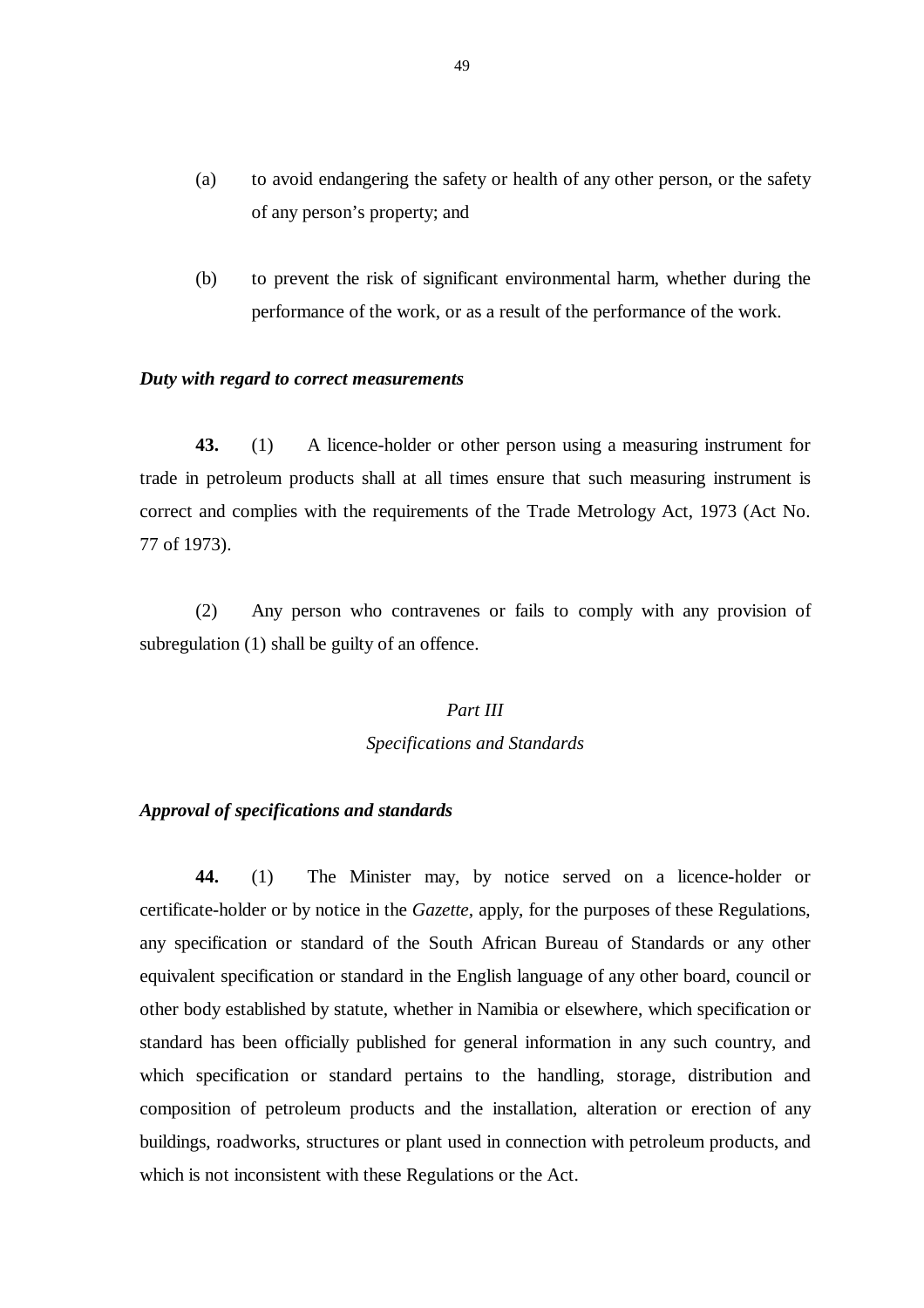- (2) An approved specification may be made applicable –
- (a) to any licence-holder or certificate-holder;
- (b) to any category of licence-holders or certificate-holders;
- (c) to any building, roadwork, structure or plant used in connection with petroleum products;
- (d) to a specific area or areas,

from a date specified in a notice contemplated in subregulation (1), subject thereto that the Minister may determine different dates with regard to different licence-holders or certificate-holders, categories of licence-holders or certificate-holders, buildings, roadworks, structures, plant or areas.

- (3) The Minister shall –
- (a) give notice in the *Gazette* of an approved specification, including the name of the board, council or body which established the approved specification, and the place and time where and when a copy of such approved specification may be inspected; and
- (b) keep a copy of an approved specification available for inspection, without charge and during normal office hours, at an office determined by the Minister in the notice in terms of paragraph (a).

## **Deviation from approved specification**

**45.** (1) The Minister may, upon application in writing, in writing permit any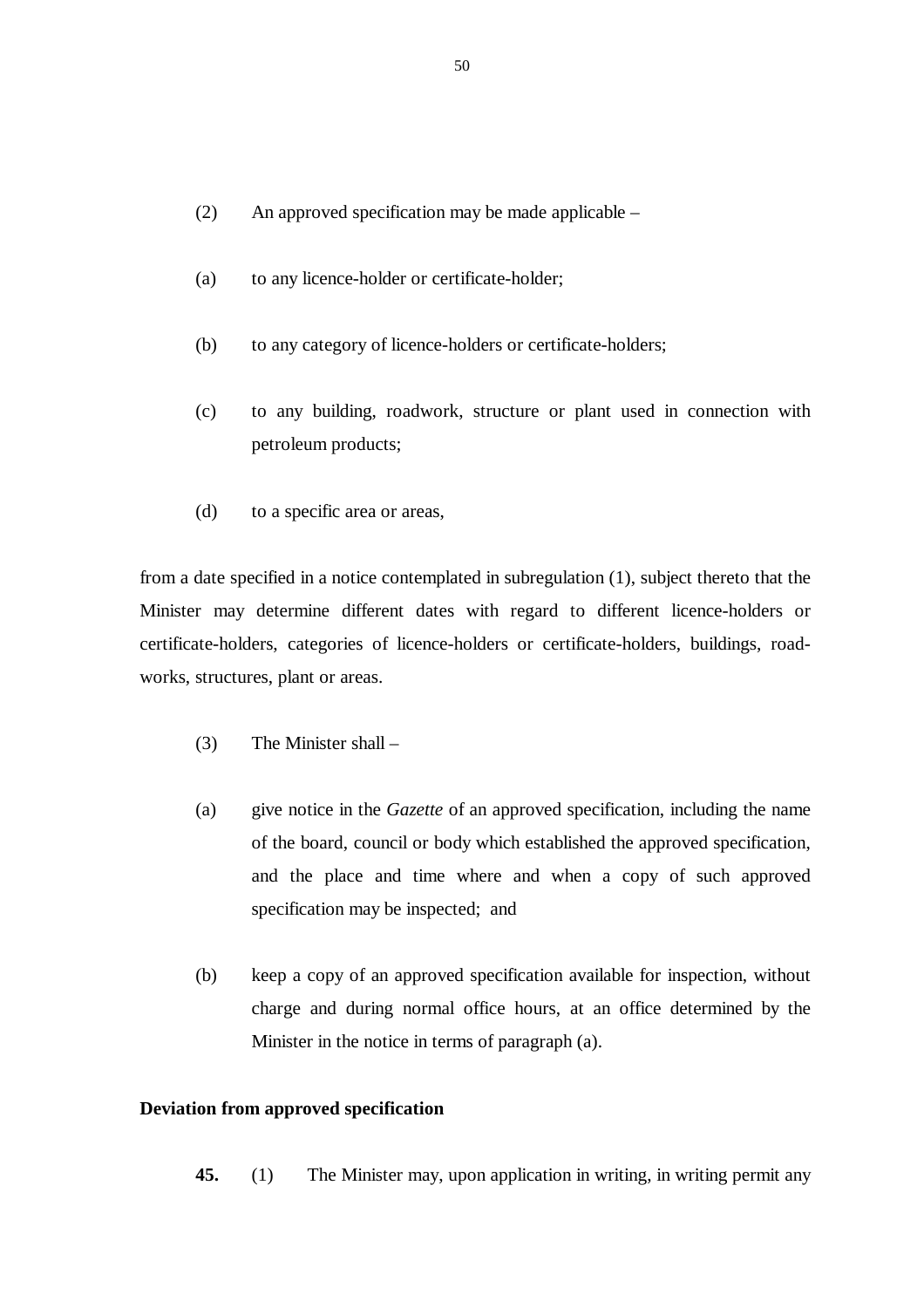person to deviate from the requirements of an approved specification in the specific respects mentioned in the application, if the Minister is satisfied that such deviation shall not detrimentally affect public safety or the environment.

 (2) The Minister may impose such conditions to a permission granted under subregulation (1) as the Minister deems necessary to ensure public safety or the protection of the environment.

 (3) Any person to whom a condition imposed under subregulation (2) applies, and who fails to comply with or contravene any such condition, shall be guilty of an offence.

#### **Storage tanks**

**46.** (1) This regulation applies, in the case of an above-ground storage tank, to a storage tank with a capacity of 2 200 litres or more and in the case of an belowground storage tank, to a storage tank with a capacity of 4 500 litres or more.

(2) Every licence-holder or certificate-holder shall with regard to any replacement or installation of a storage tank, or a remaining storage tank, to which this regulation applies and which is in the possession of such licence-holder or certificateholder, annually not later than 28 February, duly complete Form PP/10 as set out in Annexure B, and shall submit such form together with the information requested therein to the Minister.

# *Part IV*

#### *Fire Precautions*

#### *General duty with regard to fires and explosions*

**47.** (1) A licence-holder or certificate-holder shall –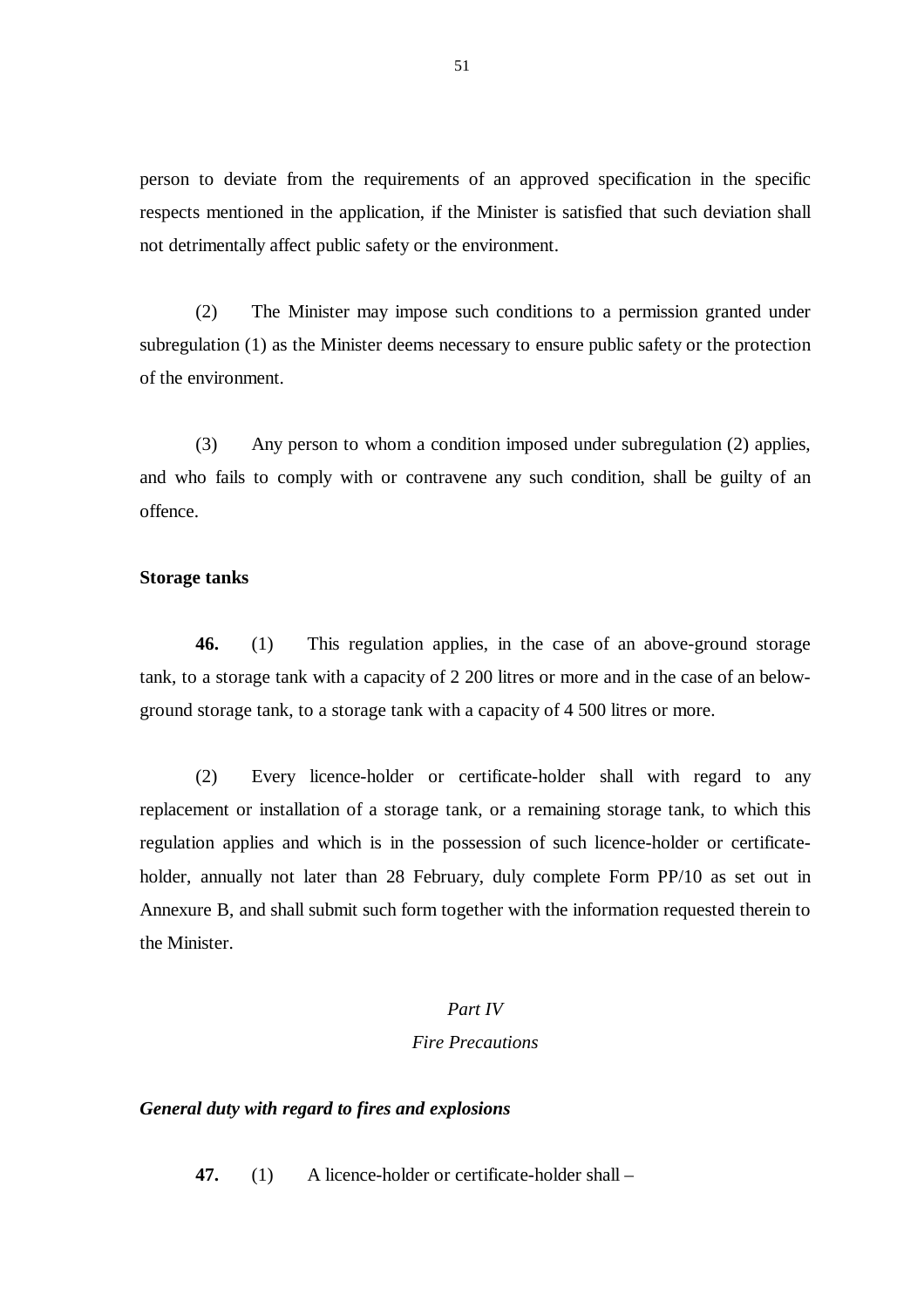- (a) ensure that all buildings, roadworks, structures and plant used in connection with petroleum products are designed, constructed, equipped and maintained so as to prevent fires and explosions, and if any such event occurs, so as to minimise the harmful effects of such fires and explosions;
- (b) take all such steps as may be necessary to ensure that personnel or employees involved in the handling of petroleum products exercise caution regarding anything which may cause fires or explosions and that they comply with the provisions of these Regulations and other applicable laws regarding fires and explosions; and
- (c) cause any place in or at a building, structure or plant where petroleum products are handled or stored, to be suitably signposted.

(2) No person shall at any place where petroleum products are handled or stored, throw, leave or create any open or naked light, spark or flame or any burning or smouldering material if it may cause danger of fire explosion.

- (3) No person shall -
- (a) keep a vehicle running while fuel is being dispensed into the tank of that vehicle;
- (b) smoke in the forecourt of a retail outlet where fuel is dispensed; or
- (c) receive or make calls from, or keep active, a cellular telephone or any other electronic communication apparatus -
	- (i) within two metres from any dispensing pump or any other petroleum product supply point; or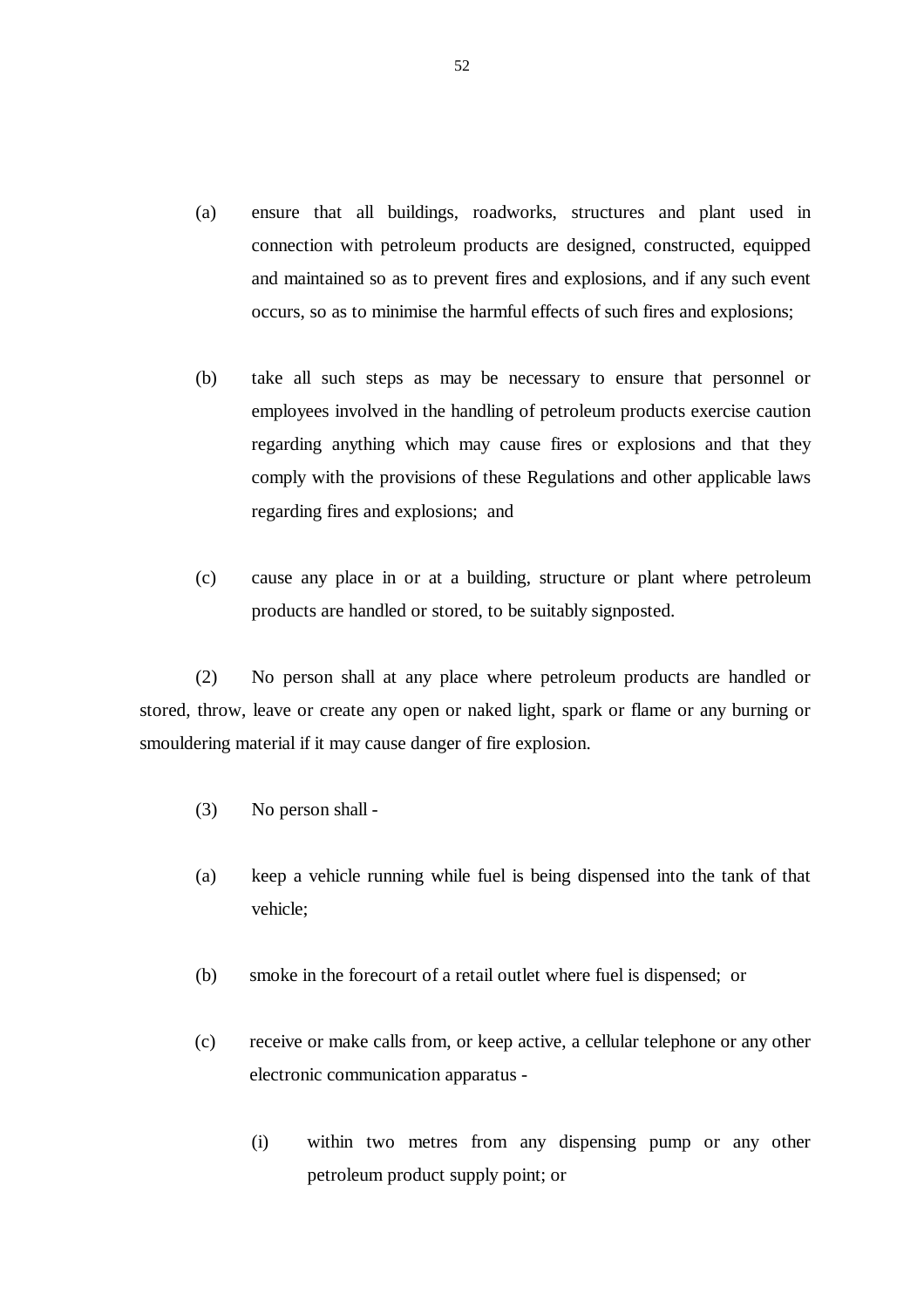(ii) within 15 metres from a vehicle while a petroleum product is being discharged from such vehicle into an underground storage tank.

 (4) Any person who contravenes, or fails to comply with, any provision of this regulation shall be guilty of an offence.

#### *Fire precaution and emergency measures*

**48.** (1) A licence-holder or certificate-holder shall, with regard to the storing, keeping, handling, conveying, using or disposing of petroleum products at all times take adequate precautions to prevent the outbreak of a fire.

 (2) Every licence-holder or certificate-holder shall provide and at all times keep available suitable and adequate fire-extinguishing appliances which shall be maintained in good working order, and tested at least once a year, and positioned in accessible places on the relevant premises where petroleum products are kept, stored, handled, conveyed or used.

 (3) A licence-holder shall ensure that a written fire emergency plan to deal with the outbreak of a fire on the relevant premises is in place and which plan shall -

- (a) include a suitable and adequate fire-fighting plan showing all locations and types of fire-fighting equipment and setting out a plan of action and the tasks of employees in the event of a fire outbreak;
- (b) include provisions for the training of employees to deal with a fire emergency situation;
- (c) be provided in the form of accurate copies to employees employed in or on the relevant premises personally; and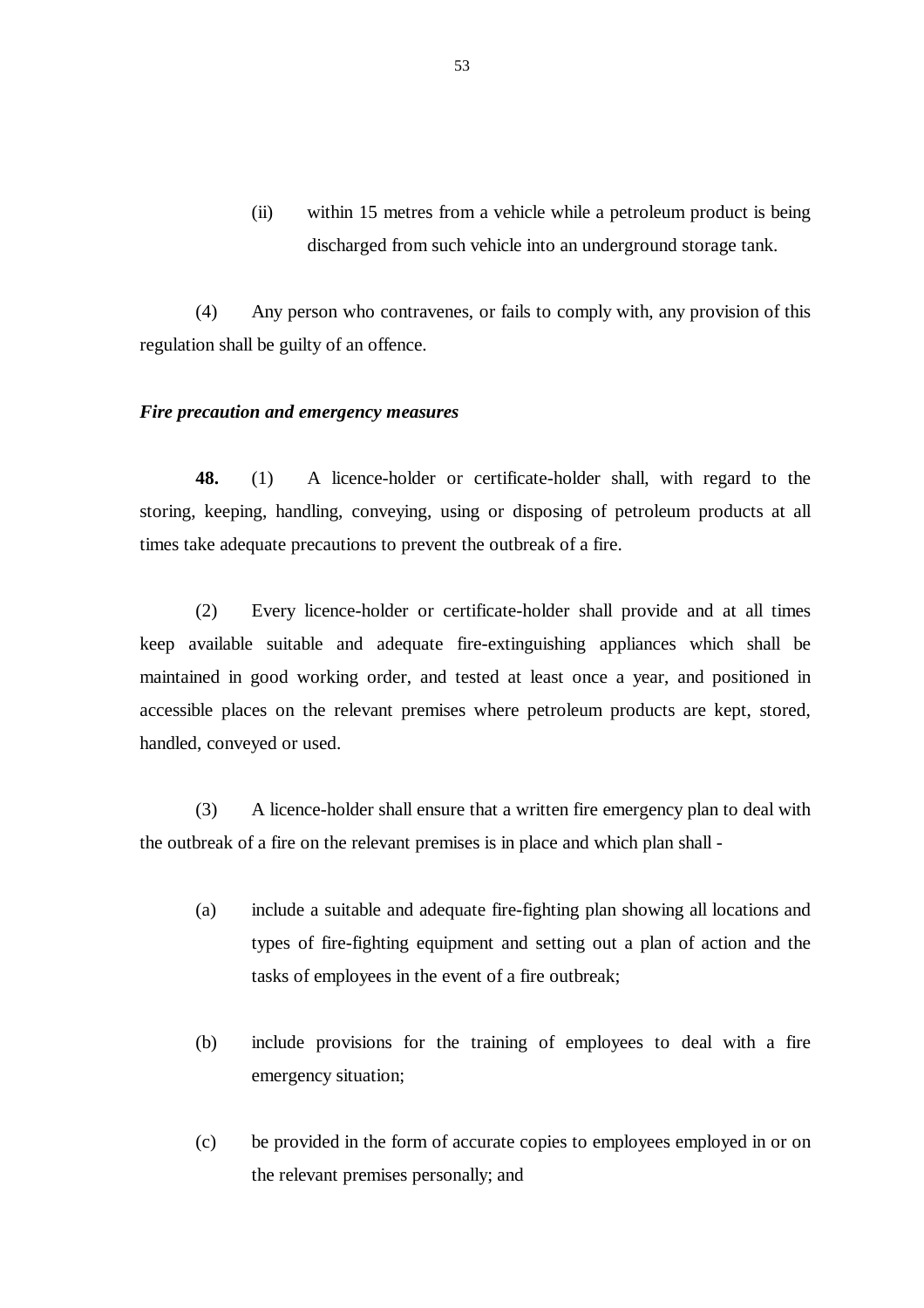(d) be submitted to the Minister on request.

# *Part V Petroleum Product Spills*

#### *Petroleum product spills*

**49.** (1) A licence-holder or certificate-holder or any other person in control of activities conducted with regard to any petroleum product, and as soon as practicable after a petroleum product spill has occurred during the course of activities conducted under a licence or certificate or with regard to any petroleum product, shall –

- (a) inform, in the case of a major petroleum product spill, the Minister thereof by duly completing Form PP/11 as set out in Annexure B, and submitting it to the Minister; and
- (c) take all such steps as may be necessary in accordance with good petroleum industry practices or otherwise as may be necessary to clean up such petroleum product spill.

(2) If a licence-holder or certificate-holder or other person referred to in subregulation (1) fails to comply with subregulation (1)(b) within such period of time as the Minister in the circumstances may deem reasonable, the Minister may order, by notice in writing addressed and delivered to such holder or person, to take within such period of time as may be specified in such notice, such steps as may be so specified in order to clean up the petroleum product spill.

(3) If the holder or person referred to in subregulation (2) fails to comply, to the satisfaction of the Minister and within the period of time specified in the notice in terms of that subregulation, or within such further period of time as the Minister may

54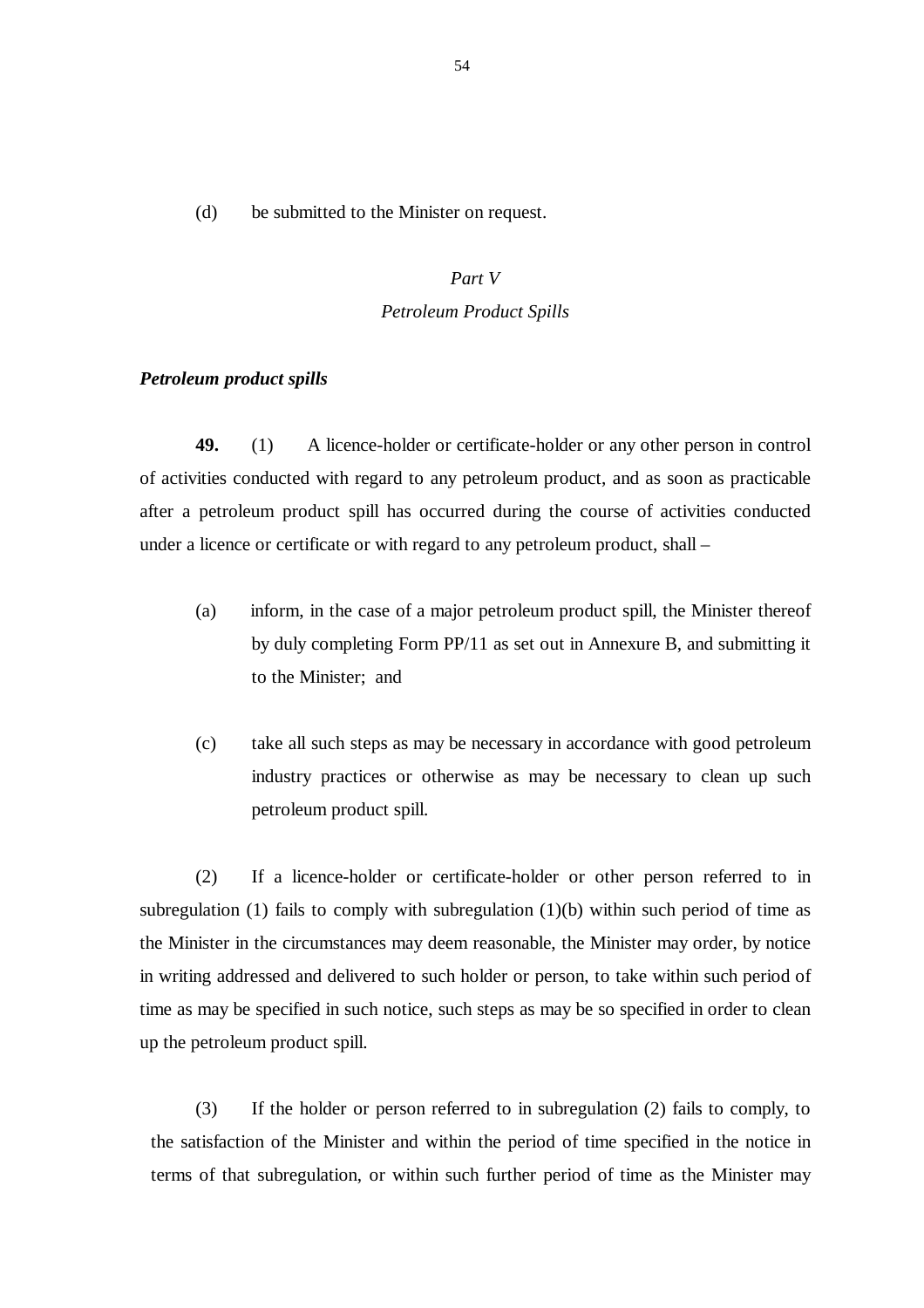allow in writing, on good cause shown, with the directions referred to in that subregulation, the Minister may cause such steps to be taken as may be necessary to clean up the petroleum product spill and to recover in a competent court in accordance with regulation 50 the costs incurred in respect of such cleaning up.

(4) For the purposes of this regulation "major petroleum product spill" means a petroleum product spill of more than 200 litres per spill.

# **CHAPTER 4 MISCELLANEOUS**

#### *Part I*

#### *Cost Recovery*

#### *Cost recovery in respect of incidents*

- **50.** (1) This regulation applies to any incident –
- (a) constituting of or arising from, whether wholly or in part, a petroleum product spill or involving the risk of a petroleum product spill; or
- (b) arising from the cleaning-up or restoring of a relevant premises.

(2) If a Government institution, local authority or regional council (hereafter called "the relevant authority") incurs costs or expenses as a result of the occurrence of an incident to which this regulation applies, any such costs or expenses reasonably incurred by the relevant authority are recoverable as a debt in a court of competent jurisdiction.

(3) The costs or expenses may be recovered –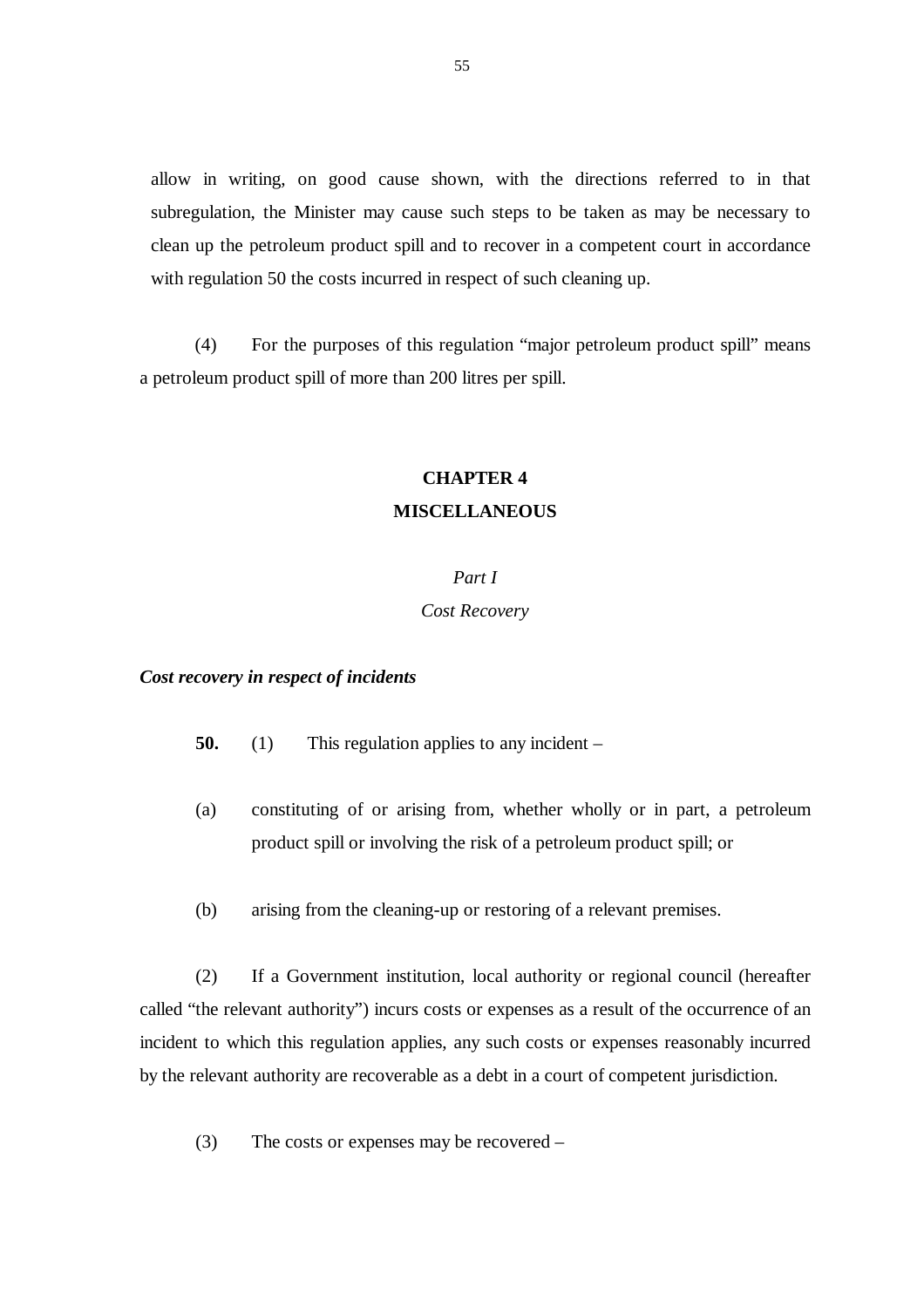- (a) in the case of costs or expenses incurred by a local authority or regional council, by the local authority or regional council; or
- (b) in the case of costs or expenses incurred by a Government institution, by the Government institution.
- (4) The costs or expenses may be recovered from –
- (a) in the case of an incident referred to in subregulation  $(1)(a)$ 
	- (i) the person who was the owner of the petroleum product at the time of the incident;
	- (ii) the person who was in control or possession of the petroleum product at the time of the incident; or
	- (iii) the person who caused the incident; or
- (b) in the case of an incident referred to in subregulation  $(1)(b)$ 
	- (i) the relevant licence-holder or certificate-holder;
	- (ii) the owner of the relevant premises or buildings, structures or plant on the relevant premises where such spill originated; or
	- (iii) the person who caused the incident.
- (5) For the purposes of subregulation  $(4)(a)$  –
- (a) any petroleum product in the control or possession of an employee or agent while acting in the course of employment shall be deemed to be in the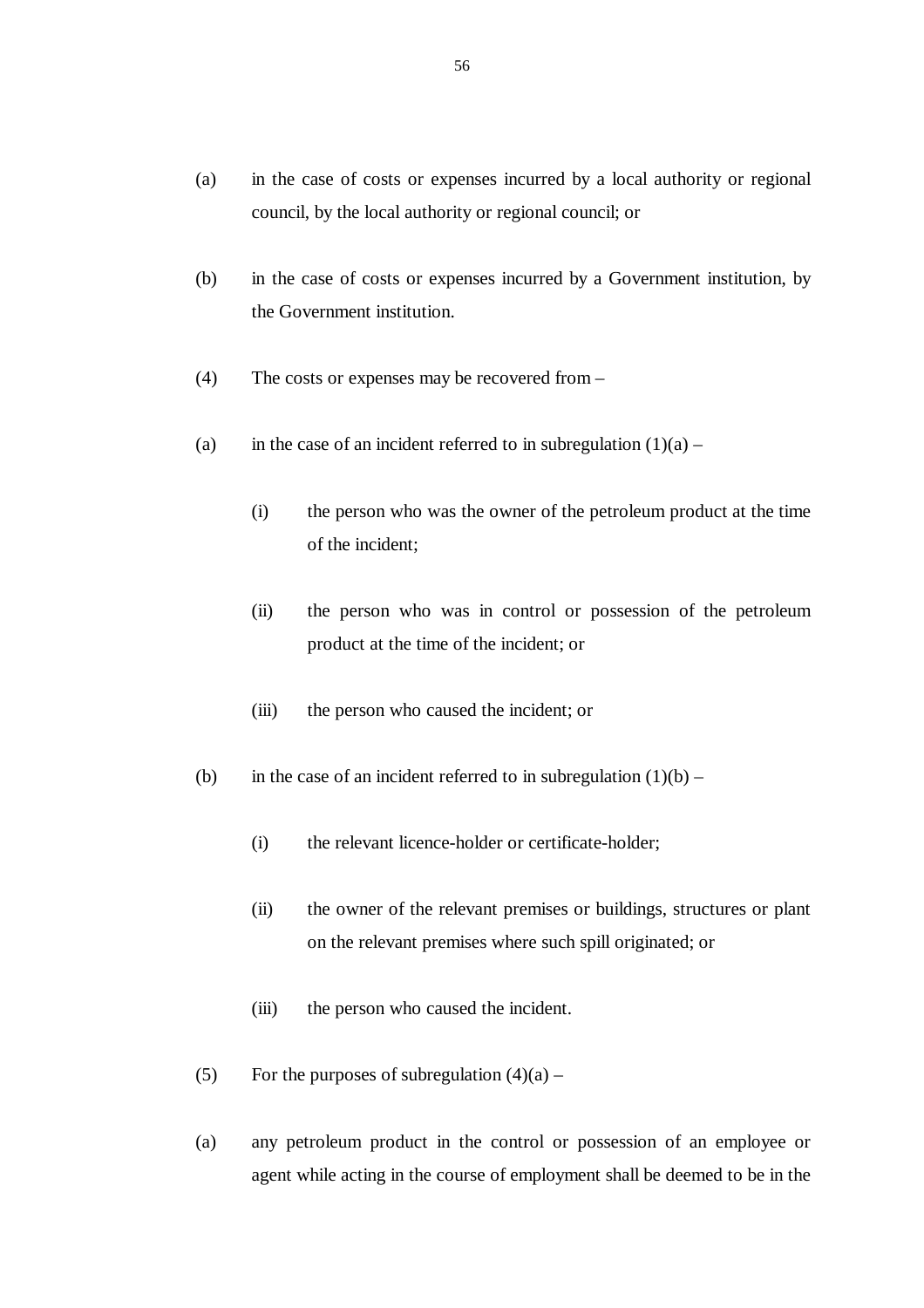control or possession of the employer or principal; or

- (b) an act or omission of an employee or agent while acting in the course of employment shall be taken to be the act or omission of the employer or principal,
- if it is proven that
	- (i) the employer or principal connived at or permitted the act or omission by the employee or agent; or
	- (ii) (aa) the employer or principal failed to take all reasonable steps to prevent the act or omission by the employee or agent; and
		- (bb) the act or omission by the employee or agent fell within the scope of the authority of employment of the employee or agent.

 (6) Notwithstanding any provision of this regulation, costs and expenses are not recoverable against a person who proves -

- (a) that the incident was due to some cause beyond the person's control or to the act or default of another person; or
- (b) that such person could not by the exercise of reasonable diligence have prevented the occurrence of the incident; and
- (c) that the incident is not attributable to an act or omission of a person who was an employee or agent of that person at the time when the incident occurred.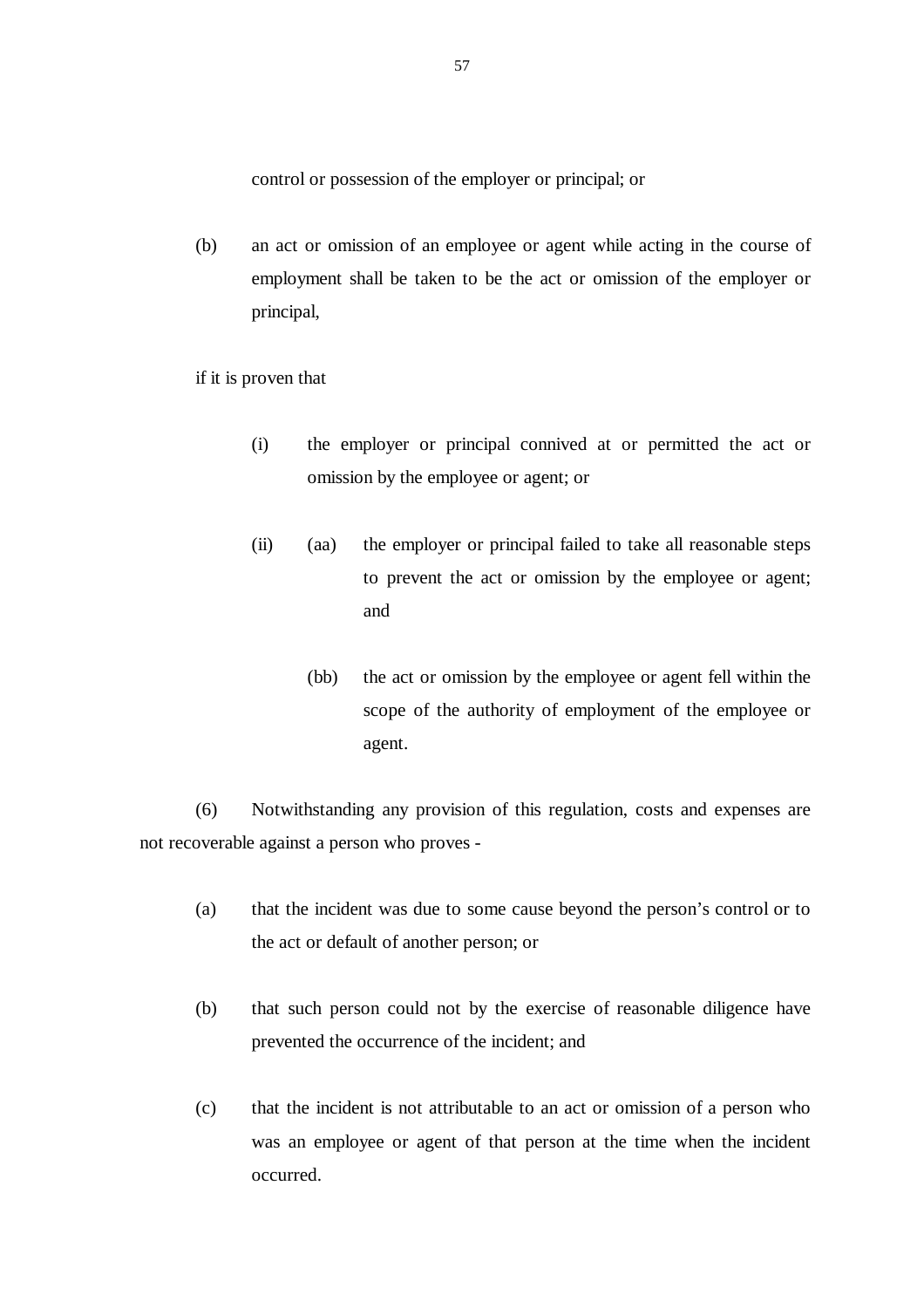(7) This regulation does not exclude, or derogate from, any right of a relevant authority to recover, under any other law or the common law, any amount in respect of costs or expenses which it is unable or not entitled to recover under these Regulations.

 (8) In any proceedings under this regulation, a document purporting to be signed by the principal officer of the relevant authority certifying as to the amount of the costs and expenses incurred as a result of the occurrence of an incident to which this regulation applies, constitutes *prima facie* proof of the matters so certified.

 (9) For the purposes of this regulation "principal officer", in relation to a Government institution, means -

- (a) in the case of an administrative unit of the Public Service, the Permanent Secretary or chief executive officer of that unit;
- (b) in the case of any other Government institution, the chief executive officer or head of that institution or a person designated by law as principal officer or head of that institution; or
- (c) in the case of a local authority or regional council, the administrative head of that local authority or regional council.

 (10) This regulation and regulation 49 do not apply to the holder of a production licence, as defined in section 1 of the Petroleum (Exploration and Production) Act, 1991 (Act No. 2 of 1991), and to whom section 71 of that Act applies.

# *Part II Inspectors*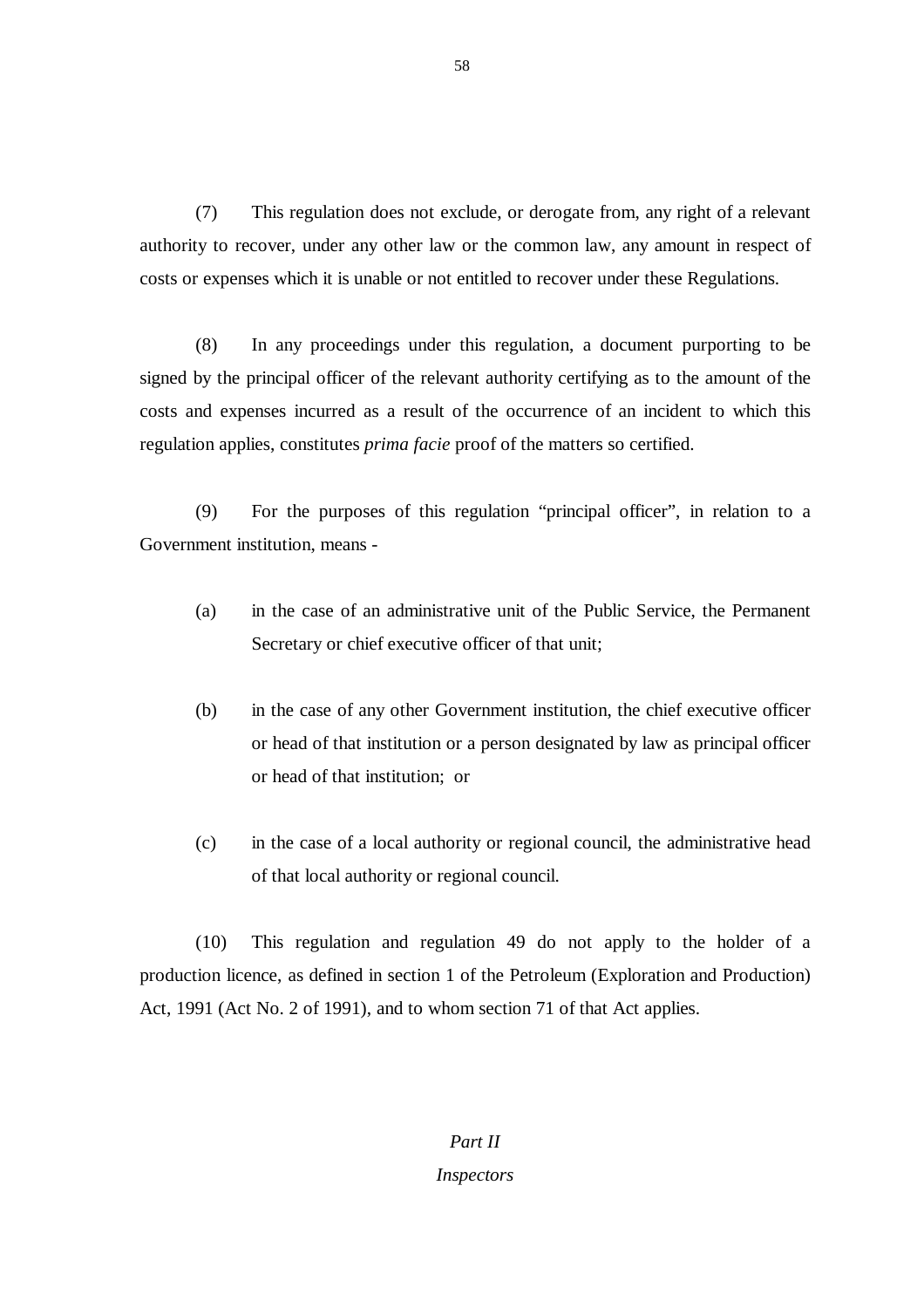#### *Exercise of powers by inspectors*

**51.** (1) When exercising any power under this Part or, if an inspector has been declared a peace officer under section 334(1) of the Criminal Procedure Act, 1977, (Act No. 51 of 1977), under any provision of Chapter 2 of that Act, an inspector shall -

- (a) produce the certificate of appointment referred to in section 3(5) of the Act; and
- (b) prior to exercising such power, provide a person with regard to whom such power is exercised with a notice in the form of Form PP/12 as set out in Annexure B, or if it is not reasonably possible to provide such notice prior to the exercise of a power, as soon as practicable thereafter.

 (2) An inspector may require an occupier of any premises or other place, or a person apparently in charge of any building, structure, plant, vehicle or other thing to give to the inspector such assistance as is reasonably required by the inspector for the effective exercise of powers conferred by these Regulations.

#### *Prohibition notices by inspectors*

**52.** (1) If an inspector is of the opinion that a dangerous situation exists in or on any premises or other place, the inspector may issue to the person apparently in control of the relevant premises or other place, or of the activity giving rise to the danger or risk, a prohibition notice in the form of Form PP/12 as set out in Annexure B, prohibiting the conducting of the activity until an inspector is satisfied that adequate measures have been taken to avert, eliminate or minimise the danger or risk.

(2) A prohibition notice shall -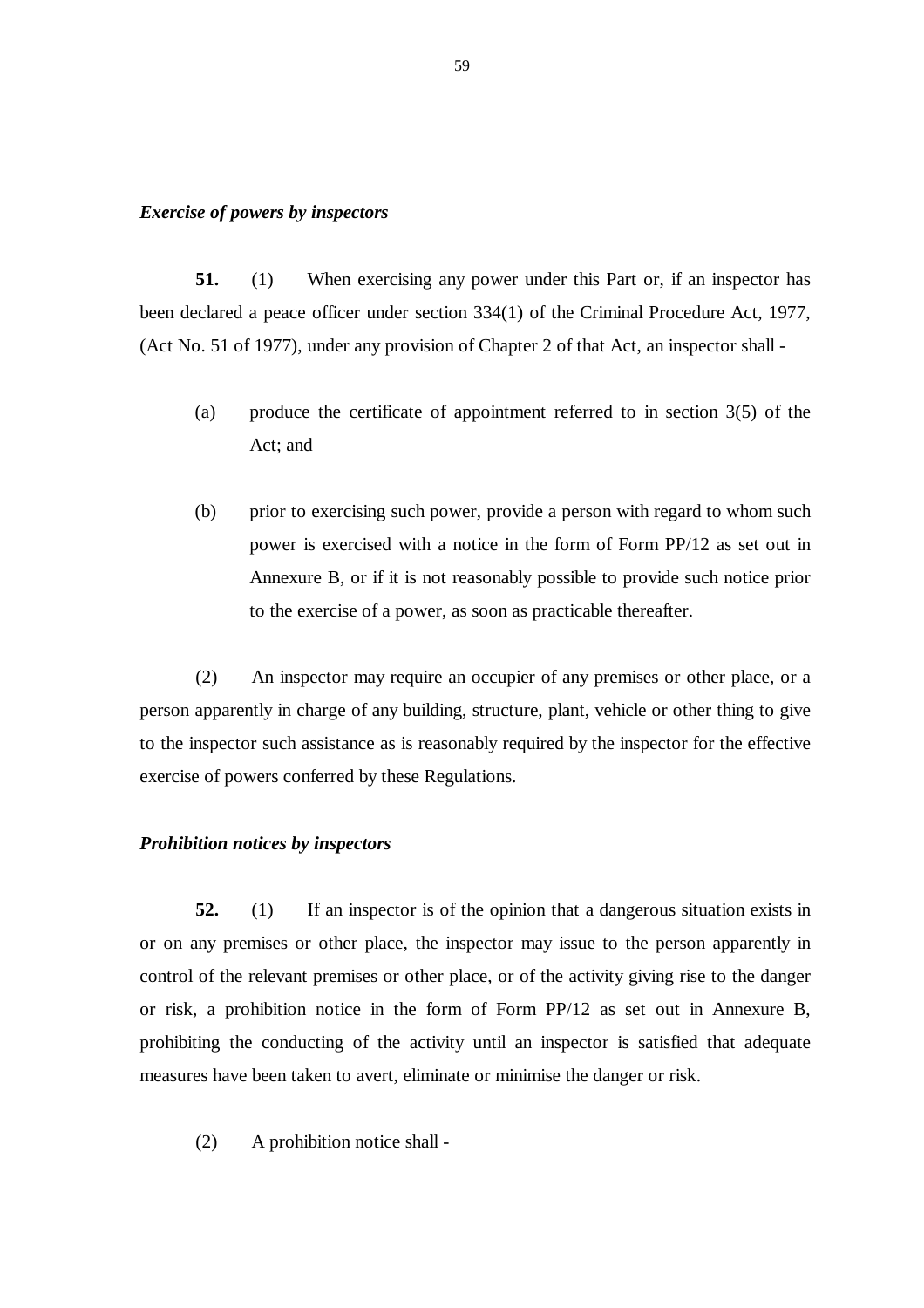- (a) identify the relevant place or activity giving rise to the danger or risk; and
- (b) state the grounds for the inspector's opinion.

(3) An inspector may in a prohibition notice include reasonably practical directions as to the measures to be taken to avert, eliminate or minimise the danger or risk to which the notice relates.

 (4) An inspector may withdraw and issue a new notice, or revoke a prohibition notice issued under this regulation.

#### *Failure to comply with prohibition notice*

**53.** (1) If a person is required by a prohibition notice to take any specified measures and the person contravenes, or fails to comply with, a provision of the notice, the inspector who issued the notice may -

- (a) after giving reasonable notice to the person required to take the measures, enter and take control of any place, taking such measures as are reasonably necessary for the purpose; and
- (b) do, or cause to be done, such things as full and proper compliance with the notice may require.

(2) The State may recover as a debt in a court of competent jurisdiction and from the person who contravened or failed to comply with the notice, the costs and expenses reasonably incurred by an inspector exercising his or her powers under subregulation (1).

#### *Action in emergency situations*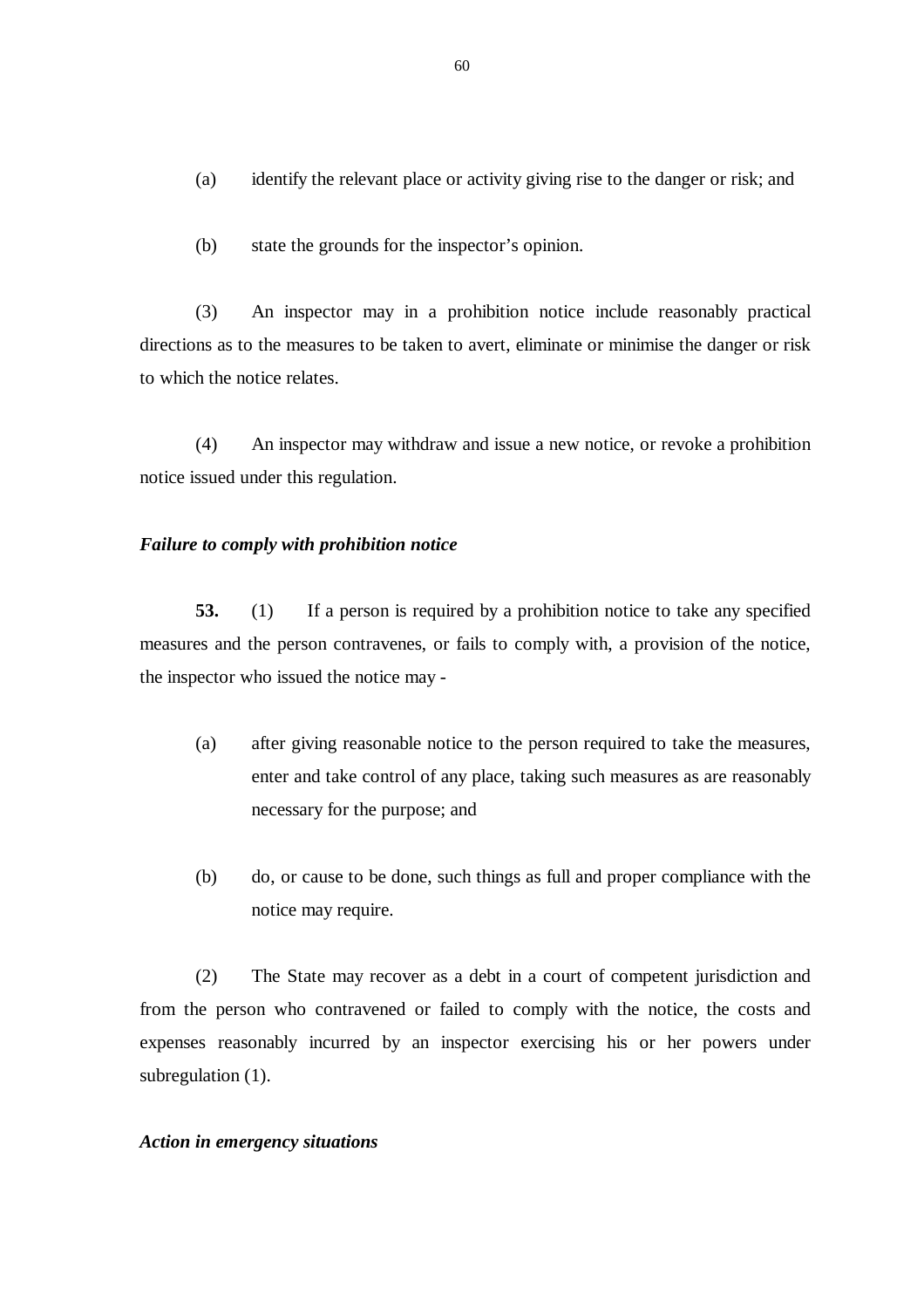**54.** (1) If an inspector, on reasonable grounds, is of the opinion that a dangerous situation exists and that there is insufficient time to issue a notice in the form of Form PP/12, under this Part, the inspector may, after giving such notice orally or in writing, as may be reasonable in the circumstances, take such action or cause such action to be taken as may be necessary to avert, eliminate or minimise the danger or risk.

- (2) In the exercise of powers under this regulation, an inspector -
- (a) may at any time enter and take control of any place, taking such measures as are reasonably necessary for the purpose; and
- (b) may be accompanied by such assistants as may be necessary or desirable in the circumstances.

(3) The State may recover as a debt in a court of competent jurisdiction and from the person who caused the danger or risk referred to in subregulation (1), the costs and expenses reasonably incurred by an inspector exercising his or her powers under this regulation.

#### *Certain acts with regard to inspectors prohibited*

- **55.** (1) No person shall -
- (a) hinder or obstruct an inspector in the exercise of any of the powers conferred by these Regulations;
- (b) use abusive, threatening or insulting language to an inspector;
- (c) refuse or fail to comply with a requirement, direction or notice of an inspector;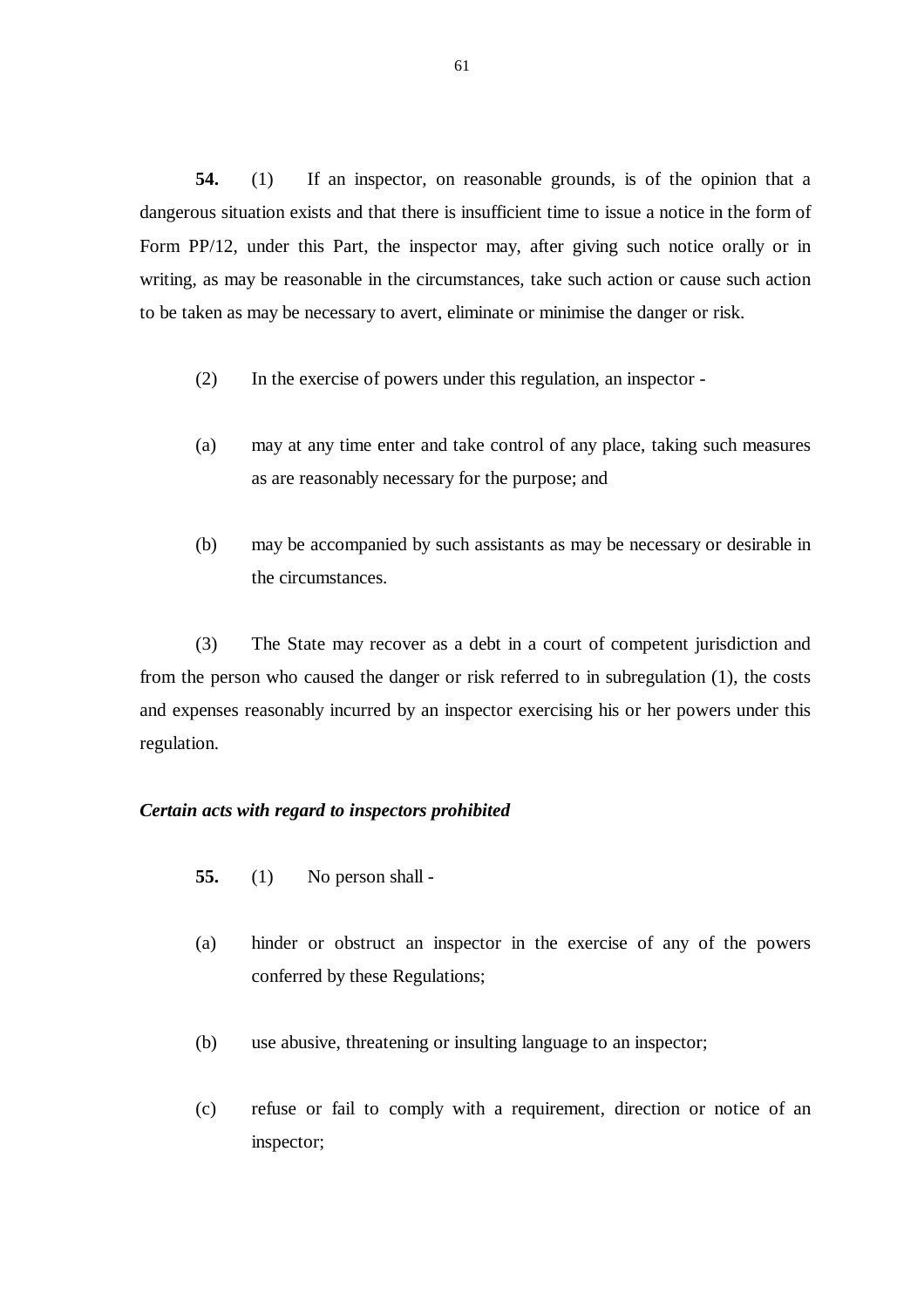- (d) when required by an inspector to answer a question, refuse or fail to answer the question to the best of the person's knowledge, information and belief; or
- (e) falsely represent, by words or conduct, that he or she is an inspector, or impersonate an inspector.

 (2) Any person who contravenes, or fails to comply with, any provision of this regulation shall be guilty of an offence.

# *Part III*

# *Information and records*

### *Supply of false or misleading information*

**56.** (1) No person shall furnish false or misleading information, or make any false or misleading statement knowing such information or statement to be false or misleading, in connection with any application, statement, record or other document submitted to any authority in terms of these Regulations.

 (2) Any person who contravenes, or fails to comply with, any provision of this regulation shall be guilty of an offence.

## *Register and information to be kept by Minister*

**57.** (1) The Minister shall cause a register to be kept of all licences and certificates issued under Chapter 2 of these Regulations.

(2) The following information shall be recorded and kept up to date in the register to be kept in terms of subregulation (1) :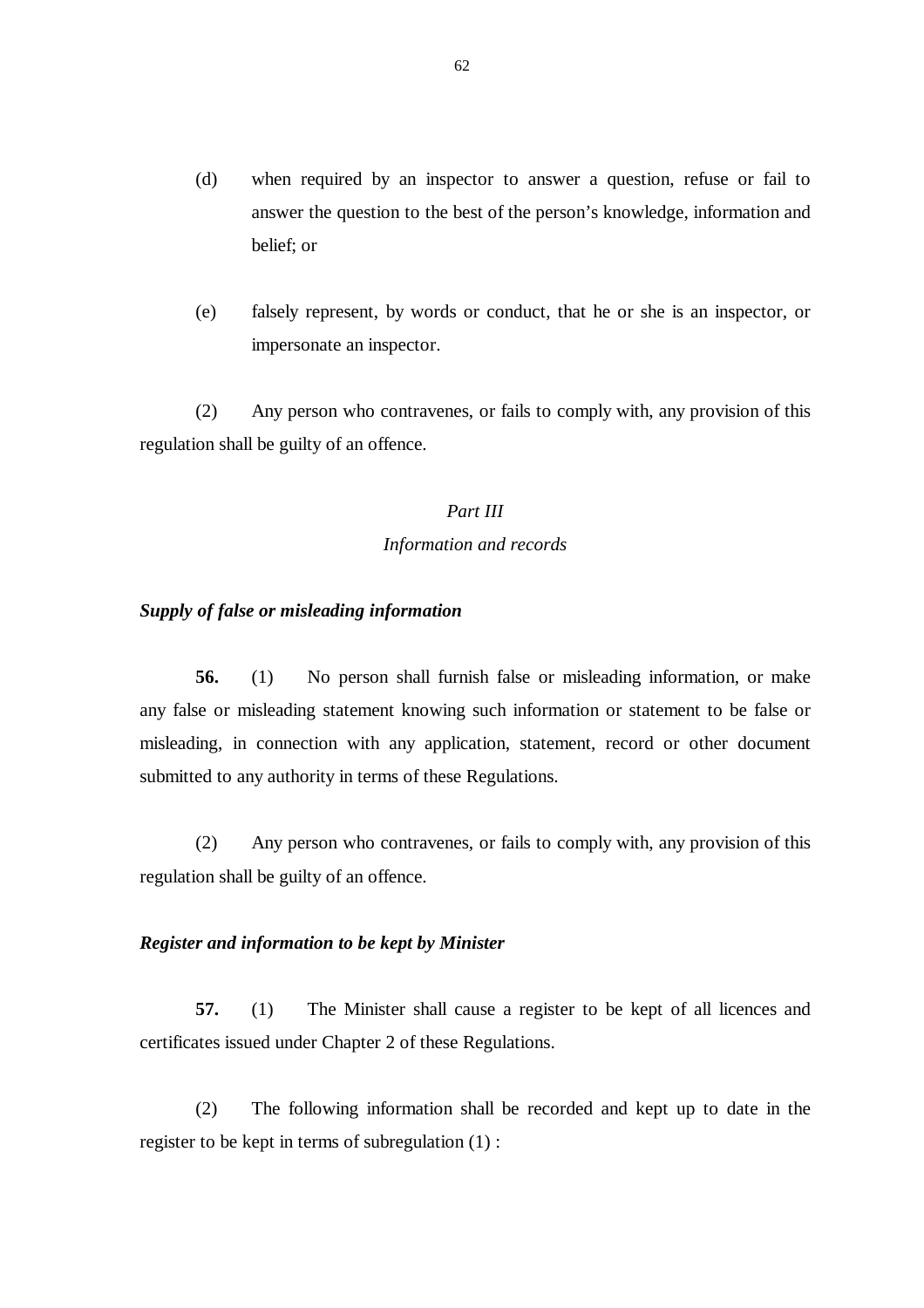- (a) The name and address of every licence-holder and certificate-holder;
- (b) the licence or certificate number and date of issue and, in the case of a temporary certificate, the period of validity;
- (c) the type of licence or certificate;
- (d) the relevant premises;
- (e) particulars regarding storage tanks as submitted under regulation 46;
- (f) in the case of a wholesale licence, particulars regarding storage facilities; and
- (g) any special conditions attached to the licence or certificate.

 (3) The register referred to in subregulation (1) shall be kept available for public inspection during office hours at a place determined by the Minister in writing.

## *Particulars of dealings with petroleum products*

- **58.** The Minister may by notice in writing require -
- (a) a person who is conducting, or has conducted, or is or was concerned in, or has had or has any interest in, a business involving or related to petroleum products;
- (b) a person who, as agent or employee of a person referred to in paragraph (a), has or has had duties, or provides or has provided services in connection with a business so referred to,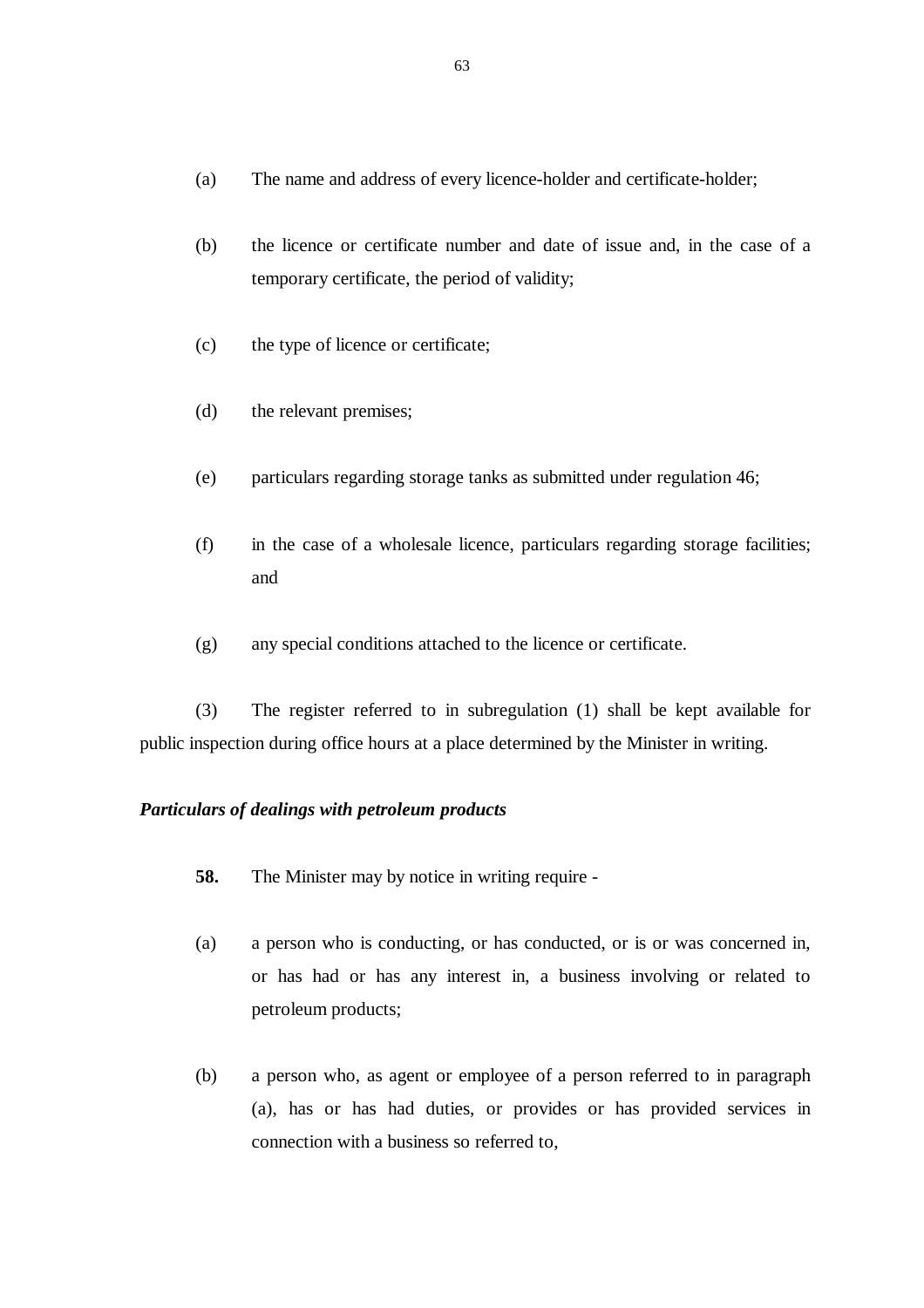to furnish in writing, within the period of time specified in the notice or such further period of time as the Minister may allow, such information in respect of those petroleum products specified in the notice, not being information relating to any period of time after the date of the requirement.

#### *Service of notices*

**59.** (1) Any notice, document or other communication required or authorised by or under these Regulations to be given or delivered to any person by the Minister or an inspector or any person authorised thereto, shall be given or delivered -

- (a) to such person personally; or
- (b) by despatching it by pre-paid registered post, or any other kind of pre-paid post, addressed to such person at the last known address which may be any such place or office as referred to in paragraph (c), or the last known post office box number or private bag number of such person or of such person's employer; or
- (c) to an adult person apparently residing at or occupying or employed at such person's last known abode or office or place of business; or
- (d) in the case of a body corporate
	- (i) to the public officer of the body corporate; or
	- (ii) to an adult person apparently residing at or occupying or employed at the body corporate's registered address; or
	- (iii) by despatching it by pre-paid registered post, or by any other kind of pre-paid post, addressed to the body corporate or its public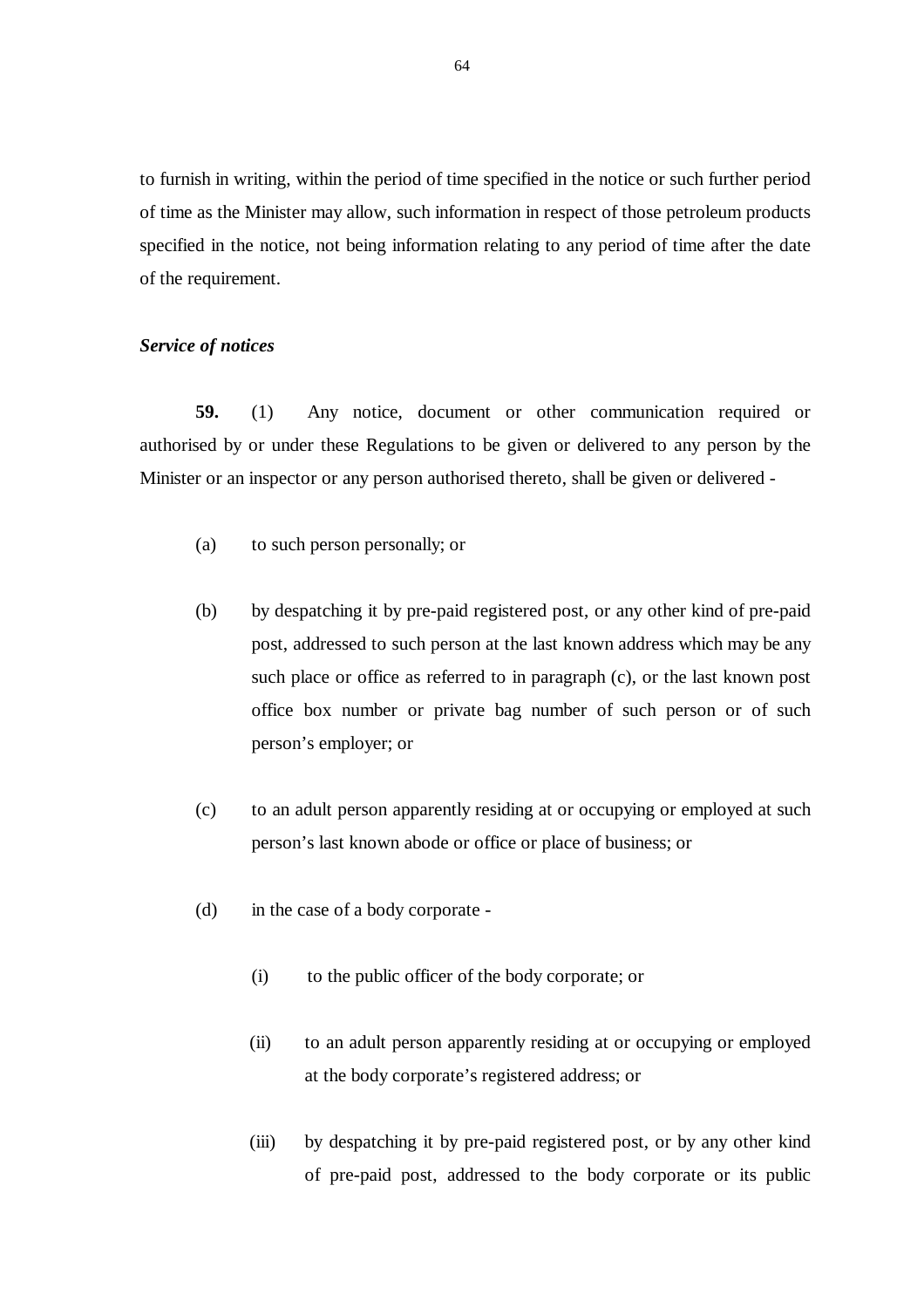officer, at the last known address, which may be any such office or place as is referred to in subparagraph (ii) or last known post office box number or private bag number of the body corporate or of such public officer's employer; or

(iv) by transmitting it by means of a facsimile transmission to the person concerned at the registered office of the body corporate.

 (2) Any notice, document or other communication referred to in subregulation (1) which has been given or delivered in the manner contemplated in subregulation (1)(b) or  $(1)(d)(iii)$  is deemed, unless the contrary is proved, to have been received by the person to whom it was addressed at the time when it would, in the ordinary course of post, have arrived at the place to which it was addressed.

### *Contravention of or failure to comply with notice*

**60.** Any person to whom a notice referred to in regulation 59 has been given or delivered and who contravene or fail to comply with any provision of such notice shall be guilty of an offence.

# *Part IV General*

# *Confidentiality*

**61.** A person may not divulge any information relating to information obtained, whether by that person or some other person, in the course of the administration or implementation of these Regulations except -

(a) if authorised by or under the Act; or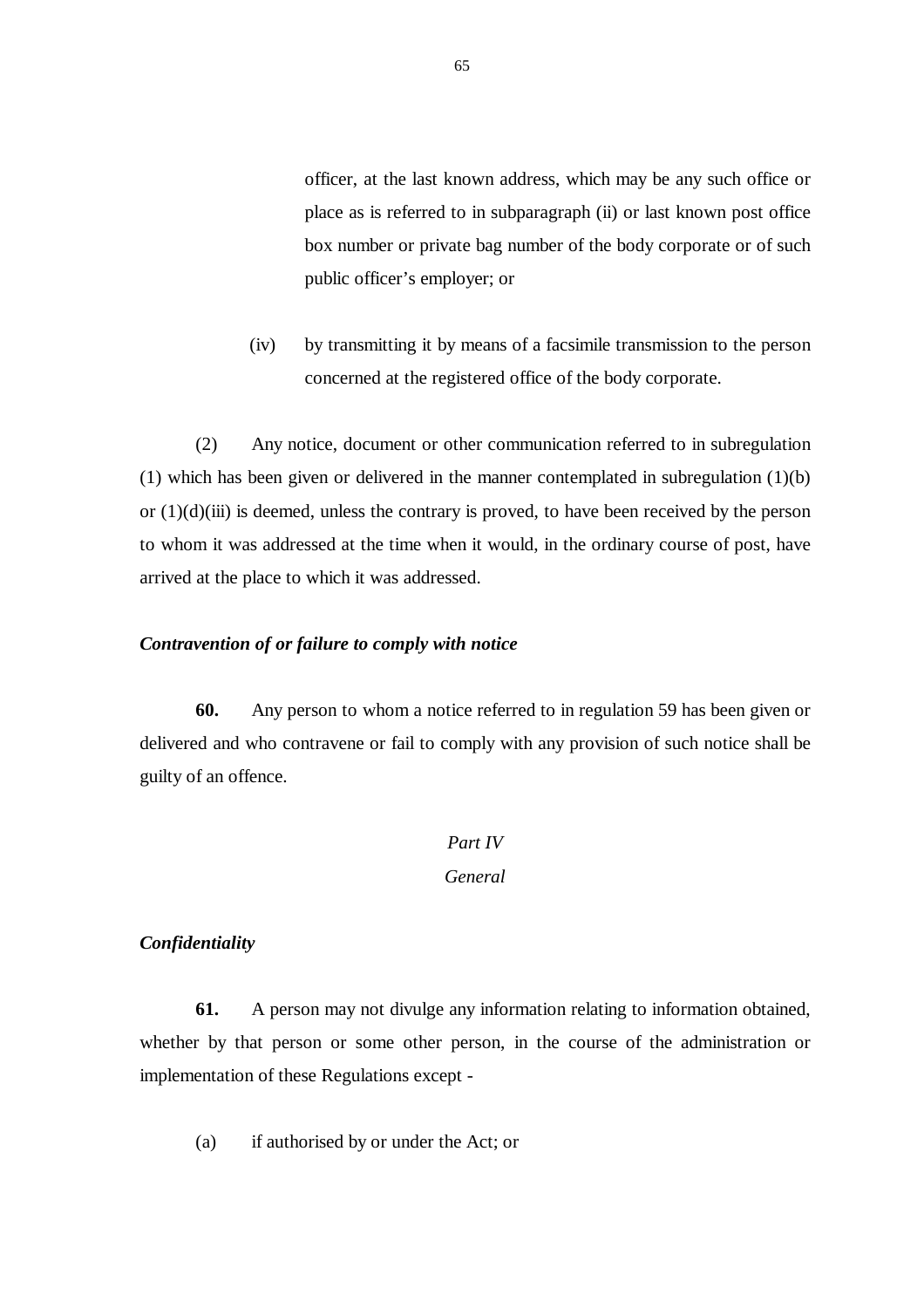- (b) with the consent of the person from whom the information was obtained or to whom the information relates; or
- (c) for the purpose of any legal proceedings arising out of the administration or enforcement of the Act or a corresponding Namibian law.

### *Immunity from personal liability*

**62.** No personal liability attaches to the Minister, an inspector or any other person engaged in the administration of these Regulations for an act or omission in the exercise or discharge, or purported exercise of discharge, of a power, function or duty by or under these Regulations which act or omission has been exercised or discharged in good faith and without gross negligence.

# *Evidence*

**63.** In any proceedings in connection with an offence under these Regulations, a document purporting to be a certificate of the Minister certifying -

- (a) that a person was or was not the holder of a licence or certificate of a specified kind at a specified date;
- (b) that a condition was a condition of a licence or certificate;
- (c) that a specified substance is or was a petroleum product of a specified kind;
- (d) that the contents of an approved specification is a true copy of such approved specification;
- (e) that an extract from the register referred to in regulation 57 is a true copy of such extract,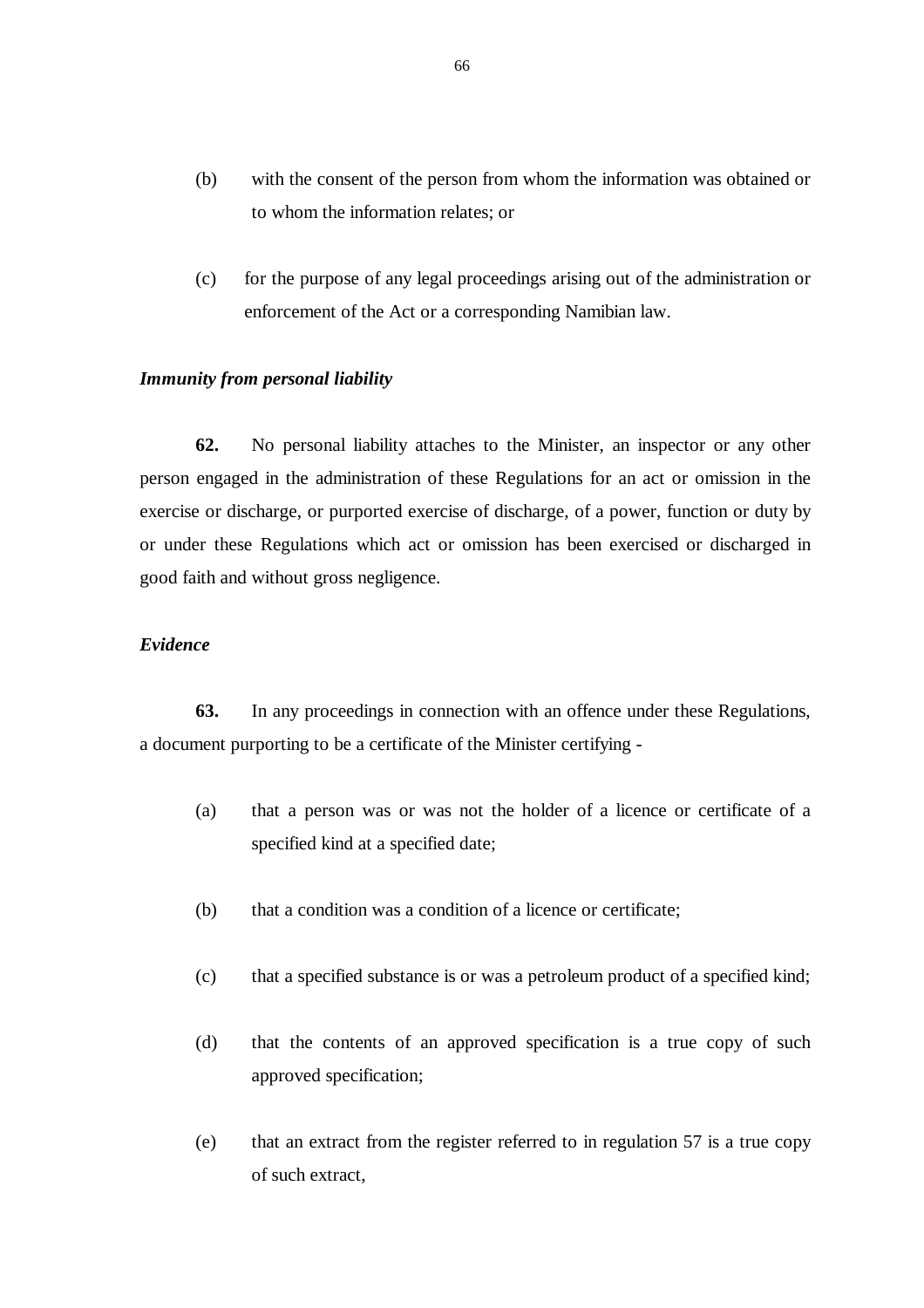constitutes *prima facie* proof of the matters so certified.

#### *Transitional provisions*

**64.** (1) Any person who, at the commencement of these Regulations and in terms of the RATPLAN -

- (a) sells fuel by retail sale;
- (b) conducts business as an operator of a retail outlet;
- (c) imports, exports or distributes fuel by wholesale; or
- (d) operates a consumer installation,

may continue, notwithstanding regulation 3(1), but subject to this regulation, with the activity concerned.

 (2) A person referred to in subregulation (1) shall apply for a retail licence, wholesale licence or consumer installation certificate, as the case may be, within a period of six months from the date of the commencement of these Regulations -

- (a) in the case of a person referred to in subregulation  $(1)(a)$  and  $(b)$ , by submitting an application in the form in terms of regulation  $4(1)$ ;
- (b) in the case of a person referred to in subregulation  $(1)(c)$ , by submitting an application form in terms of regulation 11(1);
- (c) in the case of a person referred to in subregulation  $(1)(d)$ , by submitting an application form in terms of regulation 17(1),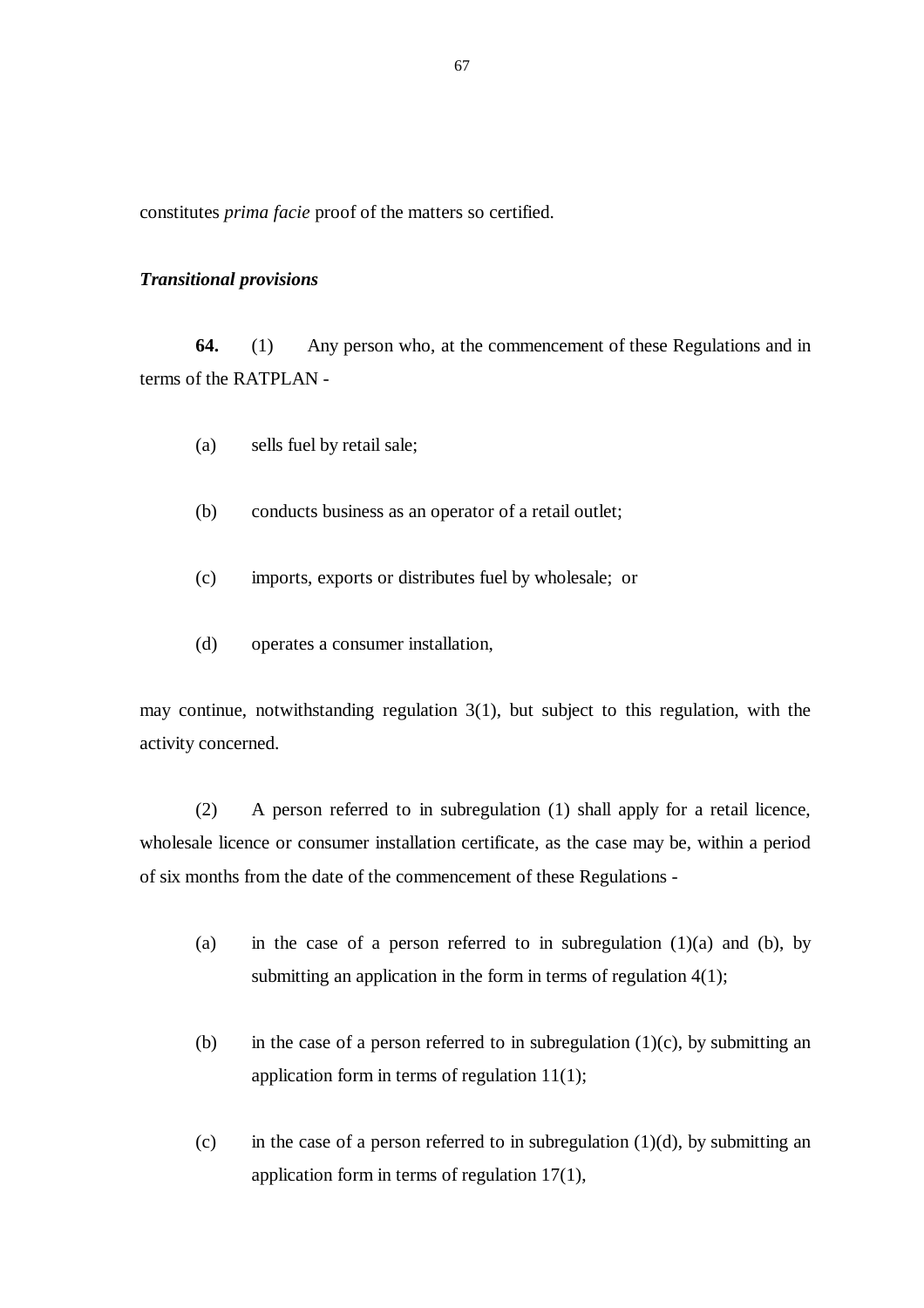and for the purposes of this subregulation the documents required in terms of regulations 4(2), 11(2) and 17(2) must, with the necessary changes, be attached to an application referred to in paragraphs (a), (b) and (c) respectively.

- (3) The Minister may -
- (a) by notice in the *Gazette* extend the period of six months referred to in subregulation (1) for consecutive periods of six months each;
- (b) by notice in the *Gazette* determine separate dates or periods for applications during such six month period on which or within which persons or a category of persons specified in such notice or persons located in areas specified in such notice shall apply for a licence or certificate in accordance with this regulation;
- (c) notwithstanding subregulation (1), if the Minister is of the opinion that the objectives of the RATPLAN as set out in items 1, 2 and 3 under the heading "Objectives" in the RATPLAN would not be detrimentally affected, on written application, in writing authorise a person to apply for a licence or certificate in terms of this regulation and in such case the provisions of this regulation would with the necessary changes apply to such a person.

 (4) Notwithstanding any other provision to the contrary in these Regulations, but excluding paragraph (a) of regulation 25, an application under this regulation -

- (a) shall not be referred to the Ministry of Environment and Tourism or any other body or person for a recommendation; and
- (b) shall, if the application complies with subregulation (2), be granted.